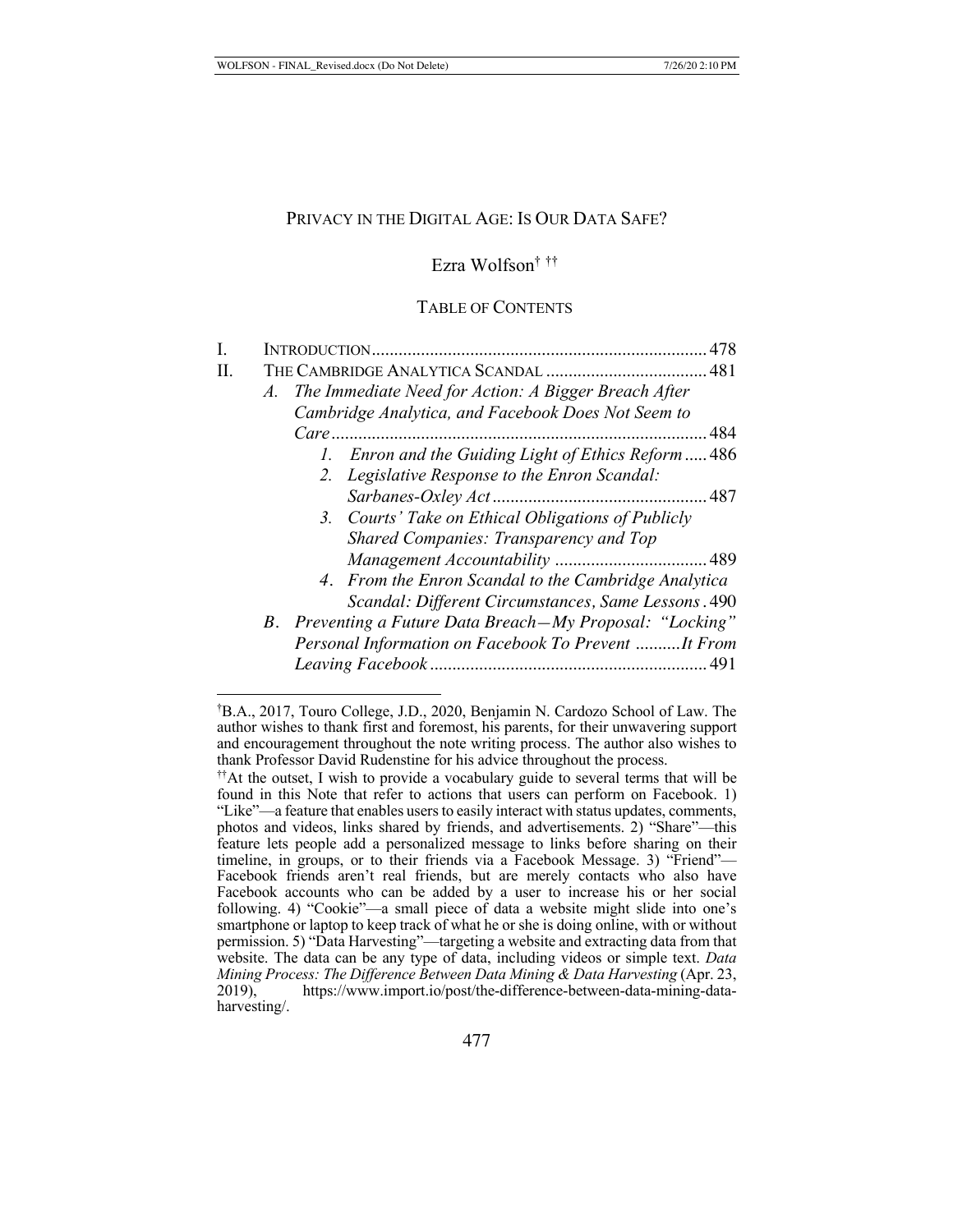| 2020] | PRIVACY IN THE DIGITAL AGE                                 | 478 |
|-------|------------------------------------------------------------|-----|
|       | 1. Other Solutions: The Internet Bill Of Rights 493        |     |
|       | 2. Incentivizing Social Media Companies to Ramp Up         |     |
|       |                                                            |     |
|       | Europe's Sweeping New Privacy Rules: GDPR 498<br>C.        |     |
|       |                                                            |     |
| III.  | USER REMEDIES: CLASSIFYING DIGITAL DATA AS "PROPERTY" THAT |     |
|       | MUST BE COMPENSATED WHEN SUCH DATA IS COLLECTED503         |     |
|       | A.                                                         |     |
|       | 1. Obligating Facebook to Compensate User Property:        |     |
|       |                                                            |     |
| IV.   | GOVERNMENT CENSORSHIP OF SOCIAL MEDIA  513                 |     |
|       | Penalizing Facebook: Government Censorship of<br>A.        |     |
|       |                                                            |     |
|       |                                                            | 516 |

### I. INTRODUCTION

In 2004, Mark Zuckerberg, a 21-year-old student at Harvard University, along with several of his roommates, created the social networking platform that came to be known as Facebook.<sup>1</sup> Over time, Facebook has grown into one of the largest communications mediums in the world, and as of 2018, it had more than 2 billion users.<sup>2</sup> While the benefits of Facebook have been great, such as allowing more connectivity between users from opposite ends of the world, it also creates the potential for misuse by rouge actors who wish to infiltrate privacy of users and manipulate their identities. In recent years, it has become very easy for personal material on Facebook to be used for purposes without the user's knowledge.<sup>3</sup> Because of the huge trove of information stored on Facebook, it can be hard to discern accuracy from falsehoods.<sup>4</sup> Misinformation can spread across the platform, as

<sup>1</sup> Nicholas Carlson*, At Last — The Full Story of How Facebook Was Founded*, BUSINESS INSIDER (Mar. 5, 2010), https://www.businessinsider.com/how-facebookwas-founded-2010-3.

<sup>2</sup> *Number of monthly active Facebook users worldwide as of 2nd quarter 2018 (in millions)*, STATISTA, https://www.statista.com/statistics/264810/number-ofmonthly-active-facebook-users-worldwide/ (last visited Oct. 26, 2018).

<sup>3</sup> Jason Koebler & Joseph Cox, *The Impossible Job: Inside Facebook's Struggle to Moderate Two Billion People*, VICE (Aug. 23, 2018), https://motherboard.vice.com/en\_us/article/xwk9zd/how-facebook-contentmoderation-works.

<sup>4</sup> *Id.*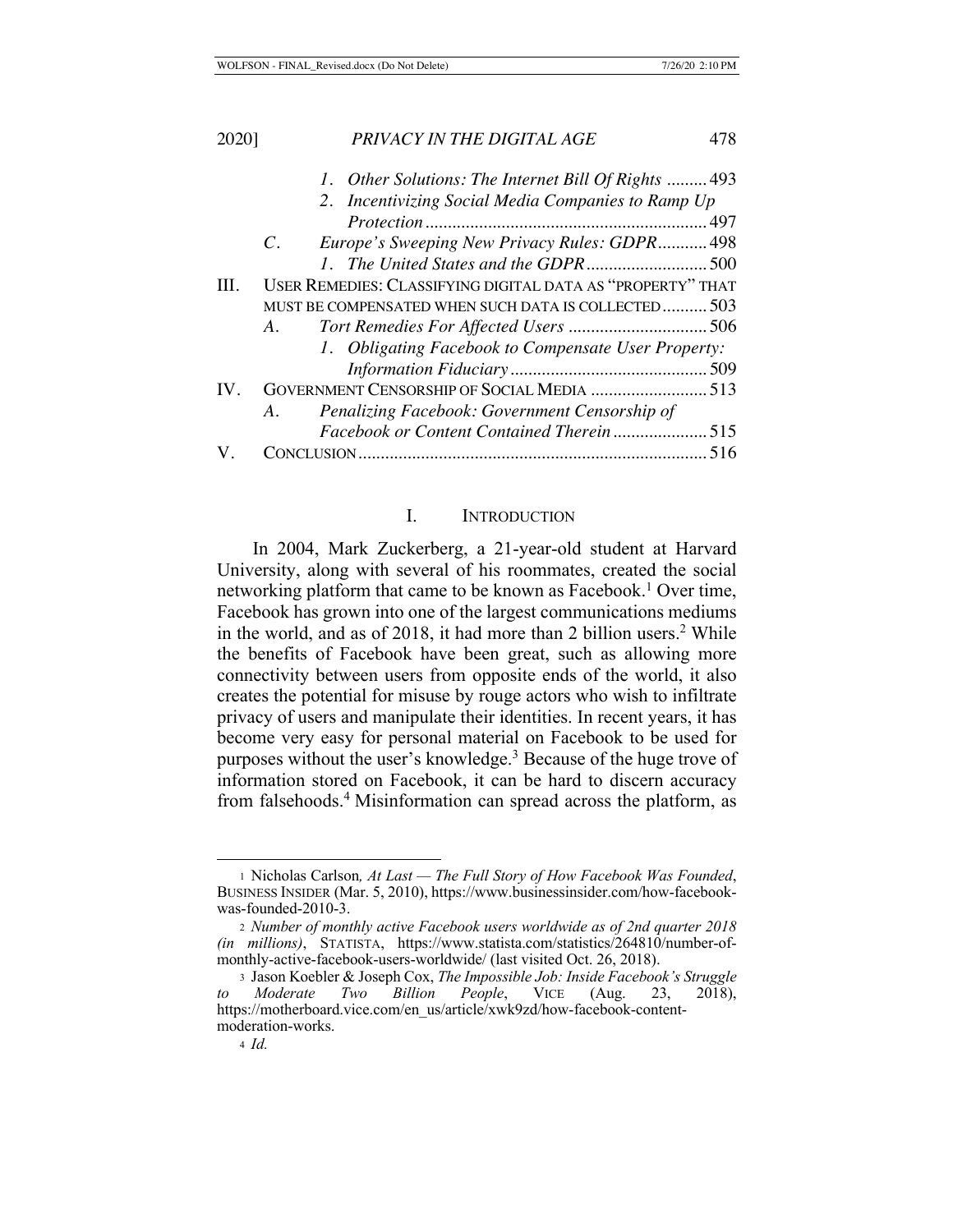was seen during the  $2016$  U.S. election.<sup>5</sup> For example, a fake newspaper called the Denver Guardian claimed that an F.B.I. agent who investigated Hillary Clinton's email disclosures had murdered his wife and shot himself.<sup>6</sup> The story was false, and The Denver Post published a report stating that The Denver Guardian was a hoax.<sup>7</sup> User information can be used for international political schemes. For example, Turkey, Venezuela, the Philippines, and more than two dozen other countries employed "opinion shapers" that spread government talking points and shut down critics within their own borders during their respective election cycles.<sup>8</sup> These countries used automated systems like bots and algorithms to spread their propaganda, which are new ways of disrupting democracy that are harder to track.<sup>9</sup> As technology improves, so do the techniques for seizing private data.<sup>10</sup> Digital safety has increasingly become more at risk in the years since Mr. Zuckerberg invented Facebook.<sup>11</sup>

This Note aims to explore the scandal that enveloped Facebook in March 2018, when it came to light that Cambridge-Analytica, a London-based data collection firm, $12$  collected personal data from user

<sup>5</sup> Katie Rogers & Jonah Engel Bromwich, *The Hoaxes, Fake News and MisinFormation We Saw on Election Day*, N.Y. TIMES (Nov. 8, 2016), https://www.nytimes.com/2016/11/09/us/politics/debunk-fake-news-election-

day.html.<br><sup>6</sup> *Id.*<br><sup>7</sup> *Id.*<br><sup>8</sup> Jackie Snow, *Last Year, Social Media Was Used to Influence Elections in at Least 18 Countries*, MIT TECHNOLOGY REVIEW (Nov. 14), https://www.technologyreview.com/2017/11/14/3847/last-year-social-media-wasused-to-influence-elections-in-at-least-18-countries/. 9 *Id.* 

<sup>10</sup> Derek O'Halloran*, How Technology Will Change the Way We Work*, WORLD ECONOMIC FORUM  $(Aug. 13, 2015)$ , https://www.weforum.org/agenda/2015/08/how-technology-will-change-the-waywe-work/.

<sup>11</sup> Evgeny Morozov*, After the Facebook Scandal It's Time to Base the Digital Economy on Public v Private Ownership of Data*, THE GUARDIAN (Mar. 31 2018), https://www.theguardian.com/technology/2018/mar/31/big-data-lie-exposedsimply-blaming-facebook-wont-fix-reclaim-private-information.

<sup>12</sup> David Ingram, *Factbox: Who Is Cambridge Analytica and What Did It Do?*, REUTERS (Mar. 19, 2018), https://www.reuters.com/article/us-facebook-cambridgeanalytica-factbox/factbox-who-is-cambridge-analytica-and-what-did-it-do-

idUSKBN1GW07F (Cambridge Analytica is an offshoot of SCL Group, a government and military contractor that says it works on everything from food security research to counter-narcotics to political campaigns. SCL was founded more than 25 years ago, according to its website. Cambridge Analytica was created in 2013, initially with a focus on U.S. elections, with \$15 million in backing from billionaire Republican donor Robert Mercer and a name chosen by future Trump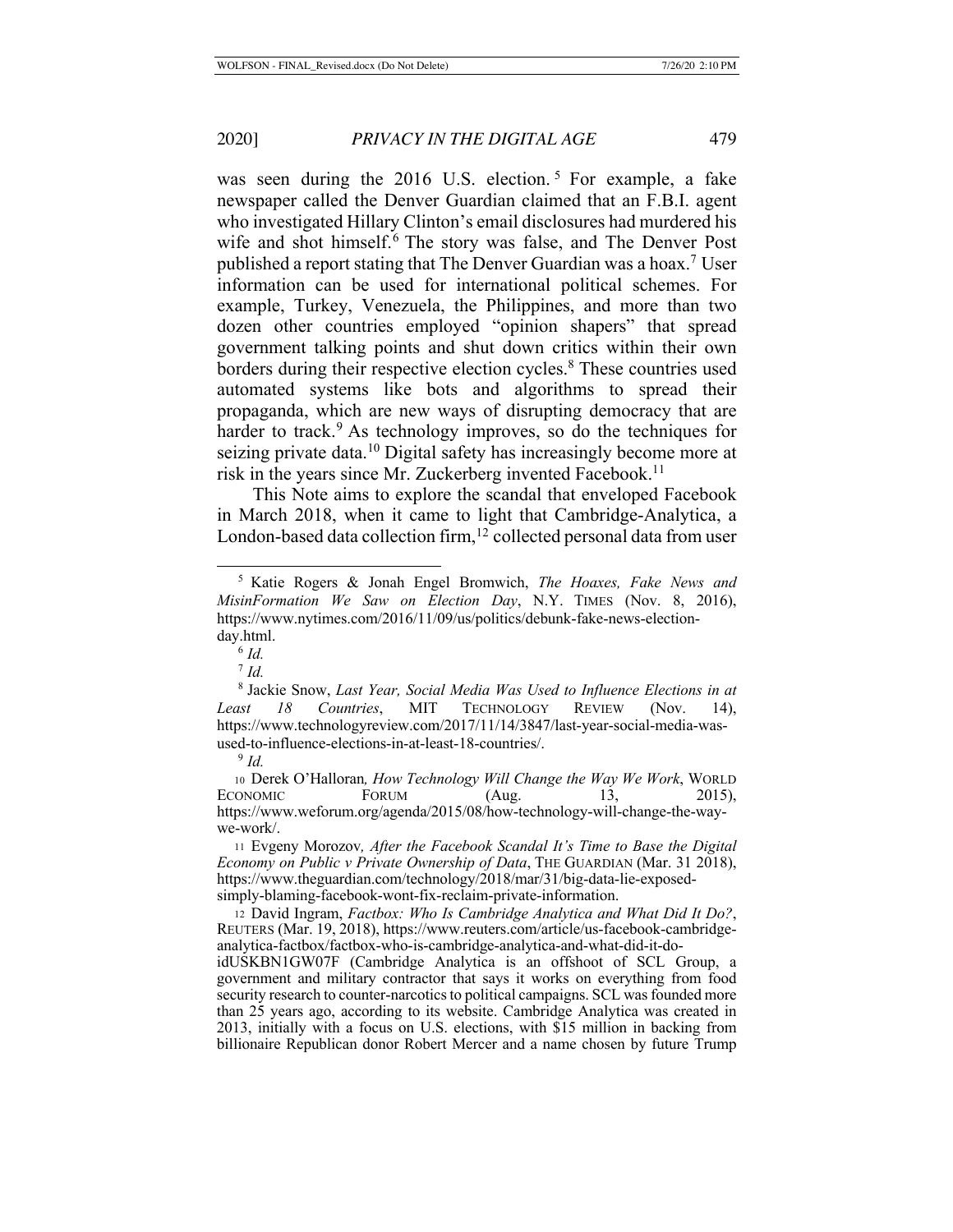accounts entailing answers that users gave in surveys administered by Facebook. This Note describes the details and timeline of breaking events. However, the Cambridge-Analytica scandal is merely the base of my discussion, the essence of this Note is to serve as a comprehensive report for user privacy on social media in general current policy, proposed improvements, and Congressional enactments. Through choosing Facebook as a social media platform, it is easy to demonstrate risks to user privacy, particularly in light of the recent scandal. These risks include the March 2018 revelations that Cambridge Analytica, collected personal information for the Trump campaign in 2016 (which the Trump campaign then used to create political advertisements based on one's profile).<sup>13</sup> A further scandal that plagued Facebook occurred in September 2018, when it was reported that unknown hackers exposed the personal information of more than 50 million of its users.<sup>14</sup> This Note compares the  $2008$ Enron scandal to the recent Facebook scandals and discusses the reaction from Congress and Enron shareholders to the fallout. The Sarbanes–Oxley Act ("SOX") is used as a blueprint for the reforms that Congress should enact to protect user privacy on social media platforms. I discuss proposals by several members of the United States Senate and House of Representatives, considering whether they are adequate measures, in light of society's dependence on social media, to prevent a data breach. The Internet Bill of Rights<sup>15</sup> is the primary example of reforms that have been suggested by members of Congress. I compare these proposals to my proposal of "locking" data

White House adviser Steve Bannon, the New York Times reported. The company, which the New York Times reported was staffed by mostly British workers then, assisted Republican Senator Ted Cruz's presidential campaign before helping Trump's. Cambridge Analytica markets itself as providing consumer research, targeted advertising and other data-related services to both political and corporate clients. It does not list its corporate clients but on its website describes them as including a daily newspaper that wanted to know more about its subscribers, a women's clothing brand that sought research on its customers and a U.S. auto insurer interested in marketing itself). 13 Matthew Rosenberg, et al., *How Trump Consultants Exploited the Facebook* 

*Data of Millions*, N.Y. TIMES (Mar. 17, 2018), https://www.nytimes.com/2018/03/17/us/politics/cambridge-analytica-trumpcampaign.html.

<sup>14</sup> Issac, Mike & Frenkel, Sheera, *Facebook Security Breach Exposes Accounts of 50 Million Users*, N.Y. TIMES (Sept. 28, 2018), https://www.nytimes.com/2018/09/28/technology/facebook-hack-data-breach.html.

<sup>15</sup> Swisher, Kara, *Introducing the Internet Bill of Rights*, N.Y. TIMES (Oct. 4, 2018), https://www.nytimes.com/2018/10/04/opinion/ro-khanna-internet-bill-ofrights.html.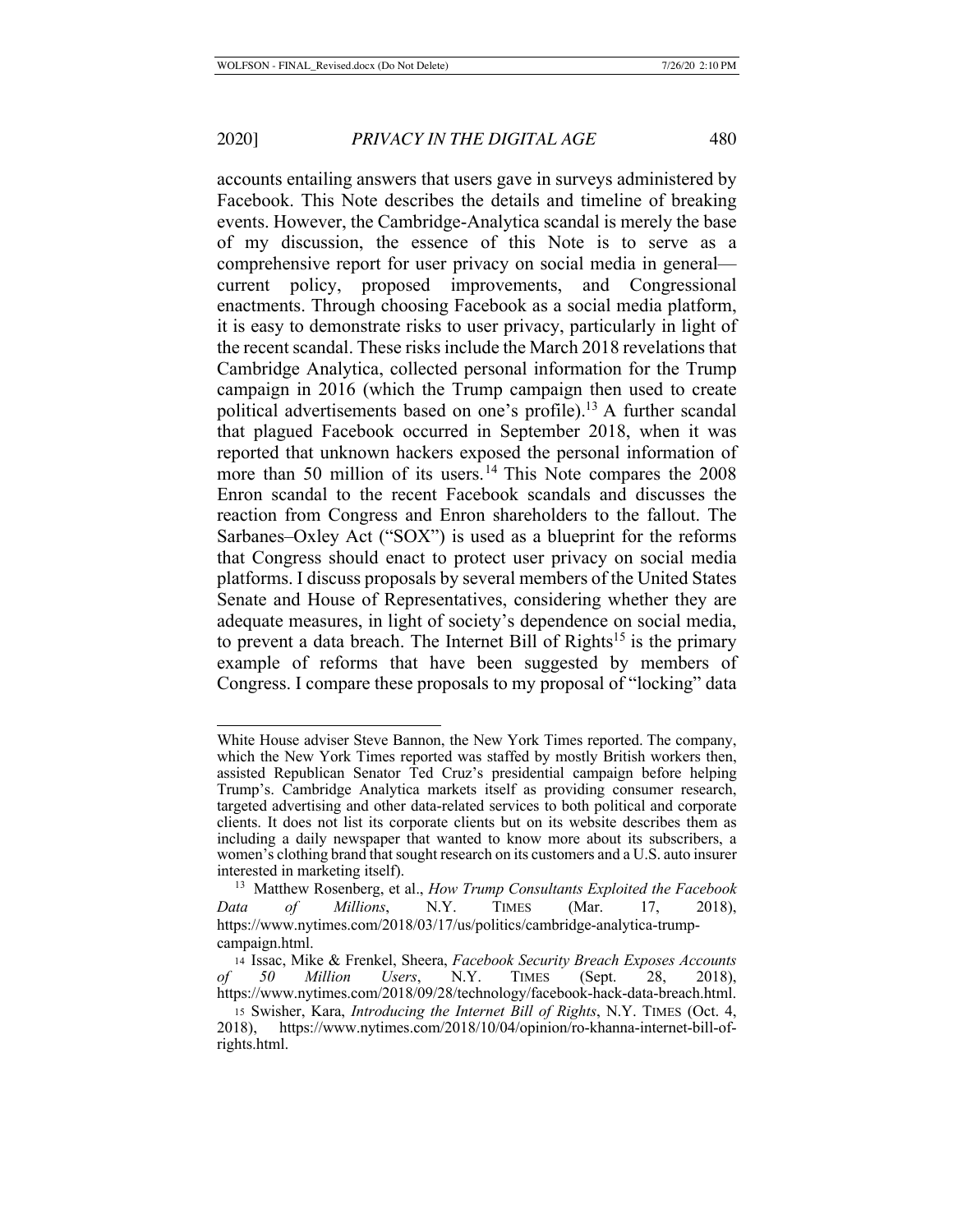found on social media to prevent any party from accessing it except for the user (including the "host," Facebook). I then discuss user remedies for those affected by the recent Facebook scandals. I explore who should be required to compensate affected users, which is dependent on Facebook's fiduciary duty to its users. I conclude with a discussion of the constitutionality of Congress penalizing Facebook by censuring or preventing users from accessing its entire platform, by comparing these circumstances to the Supreme Court's jurisprudence on freedom of the press.

## II. THE CAMBRIDGE ANALYTICA SCANDAL

In March 2018, it was revealed that Facebook turned over private user data to an app called "This is Your Digital Life."16 Aleksandr Kogan, a data scientist at Cambridge University, developed this app;  $17$ and in turn, Kogan provided this app to Cambridge Analytica. <sup>18</sup> Subsequently, Cambridge Analytica arranged an informed consent process for research, in which several hundred thousand Facebook users would agree to complete a survey for academic use only.<sup>19</sup> The issue, however, was that Facebook allowed this app to not only collect the personal information of the users who agreed to take the survey, but also the personal information of all the people in those users' Facebook social network.<sup>20</sup> Therein, Cambridge Analytica acquired data from millions of Facebook users.

In March 2018, Facebook finally revealed to the media and later to its customers that the data of up to 87 million users was improperly shared with the political consulting firm, Cambridge Analytica.<sup>21</sup> The data included details on users' identities, friend networks and

<sup>16</sup> Nicholas Confessore, *Cambridge Analytica and Facebook: The Scandal and the Fallout So Far*, N.Y. TIMES (Apr. 4, 2018), https://www.nytimes.com/2018/04/04/us/politics/cambridge-analytica-scandalfallout.html.

<sup>17</sup> Carol Cadwalladr & Emma Graham-Harrison, *Revealed: 50 Million Facebook Profiles Harvested for Cambridge Analytica in Major Data Breach*, THE GUARDIAN (Mar. 17, 2018), https://www.theguardian.com/news/2018/mar/17/cambridgeanalytica-facebook-influence-us-election.

<sup>18</sup> Kurt Wagner, *Here's How Facebook Allowed Cambridge Analytica To Get Data For 50 Million Users*, VOX (Mar. 17, 2018). https://www.vox.com/2018/3/17/17134072/facebook-cambridge-analytica-trumpexplained-user-data.

<sup>19</sup> *See id.*

<sup>20</sup> *See id.*

<sup>21</sup> Rosenberg, *supra* note 13.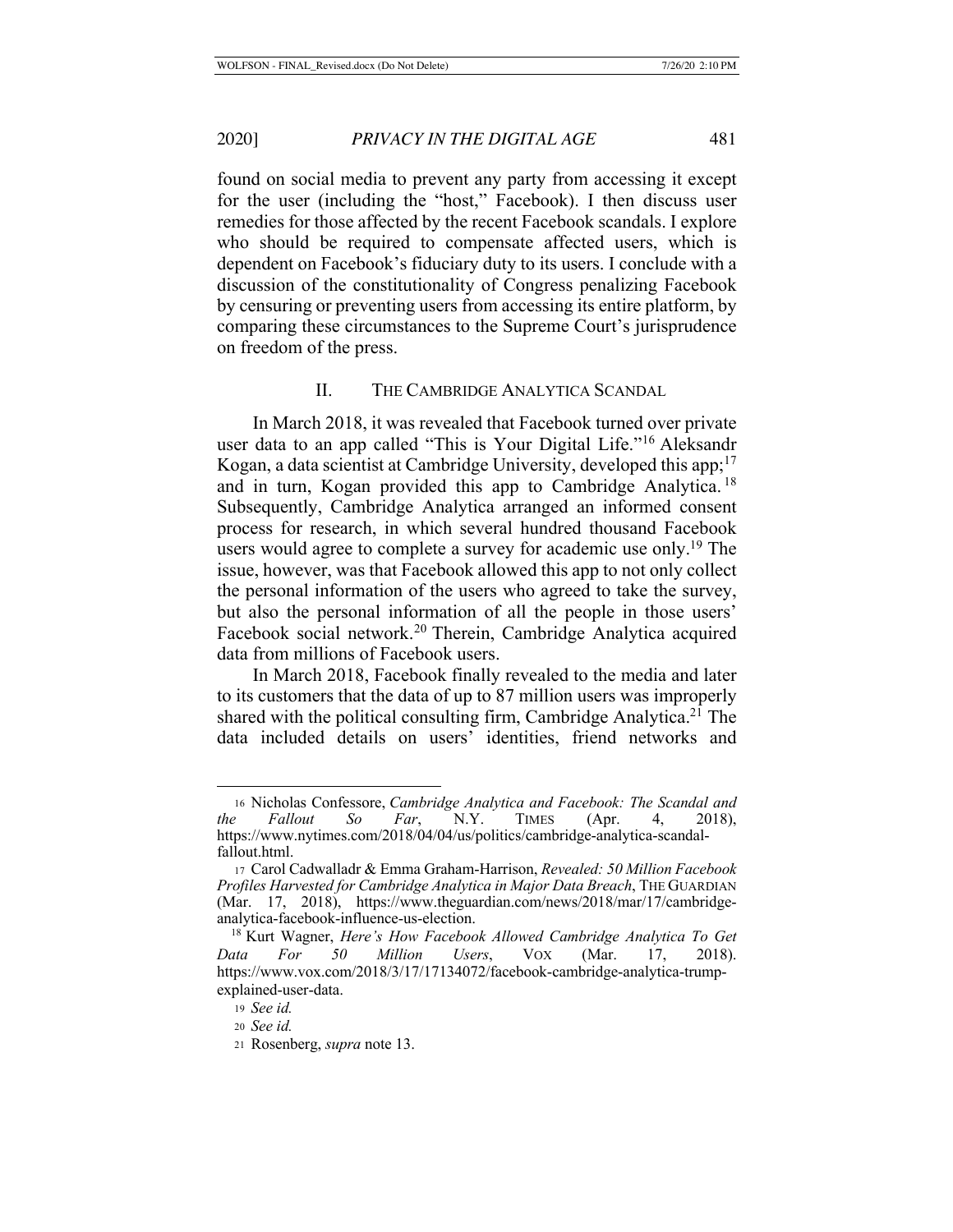"likes."<sup>22</sup> This data was intended to map personality traits based on what people had liked on Facebook, and then use that information to target audiences with bespoke digital ads.  $23$  This process was disclosed by a whistleblower, Christopher Wylie.<sup>24</sup> The effect of this controversy led to a powerful firestorm of individuals calling for Facebook to look into, and revise their privacy policies and protections for users.25 Ultimately, in the aftermath of this scandal many users discontinued their Facebook accounts, and some even went as far as to call for Facebook to shut down their app.26

What has not been as clear, are the corrective measures taken by Congress and the courts to fix the problem of protecting user information on social media platforms. Essentially, the question to be answered, is how such a privacy breach of personal user information can be prevented in the future, and what are the mechanisms that are needed to secure privacy while using a social media app such as Facebook.

In the aftermath of the Facebook scandal, Mark Zuckerberg testified before Congress regarding this matter.<sup>27</sup> The most notable exchange occurred between Zuckerberg and Senator Bill Nelson (R-FL). Senator Nelson questioned Zuckerberg regarding the Cambridge Analytica scandal, particularly Facebook's terms of service.<sup>28</sup> Senator Nelson and Mr. Zuckerberg spoke about Facebook's Terms of Service, its business model, and how Cambridge Analytica accessed the personal data of 87 million Facebook users. 29 During the questioning, Zuckerberg acknowledged that the first line of

<sup>26</sup> *See id.*

<sup>29</sup> *See id.*

<sup>22</sup> *See id.*

<sup>23</sup> Kieran Corcoran, *Facebook Is Overhauling Its Privacy Settings in Response to the Cambridge Analytica Scandal*, BUSINESS INSIDER (Mar. 28, 2018), https://www.businessinsider.com/facebook-overhauls-privacy-settings-aftercambridge-analytica-scandal-2018-3.

<sup>24</sup> *See id.*

<sup>25</sup> Alvin Chang, *The Facebook and Cambridge Analytica Scandal, Explained with a Simple Diagram*, VOX (May 2, 2018), https://www.vox.com/policy-andpolitics/2018/3/23/17151916/facebook-cambridge-analytica-trump-diagram.

<sup>27</sup> Transcript courtesy of Bloomberg Government, *Transcript of Mark Zuckerberg's Senate Hearing*, WASH. POST (Apr. 10, https://www.washingtonpost.com/news/the-switch/wp/2018/04/10/transcript-ofmark-zuckerbergs-senate-hearing/?utm\_term=.2e68bf971b64 [hereinafter *Transcript of Mark Zuckerberg's Senate Hearing*].

<sup>28</sup> *See* Kirby Wilson & Allison Graves, *Here's a Transcript of Bill Nelson's Committee Hearing Questioning of Mark Zuckerberg*, TAMPA BAY TIMES (Apr. 10, 2018), https://www.tampabay.com/florida-politics/buzz/2018/04/10/heres-atranscript-of-bill-nelsons-committee-hearing-interview-with-mark-zuckerberg/.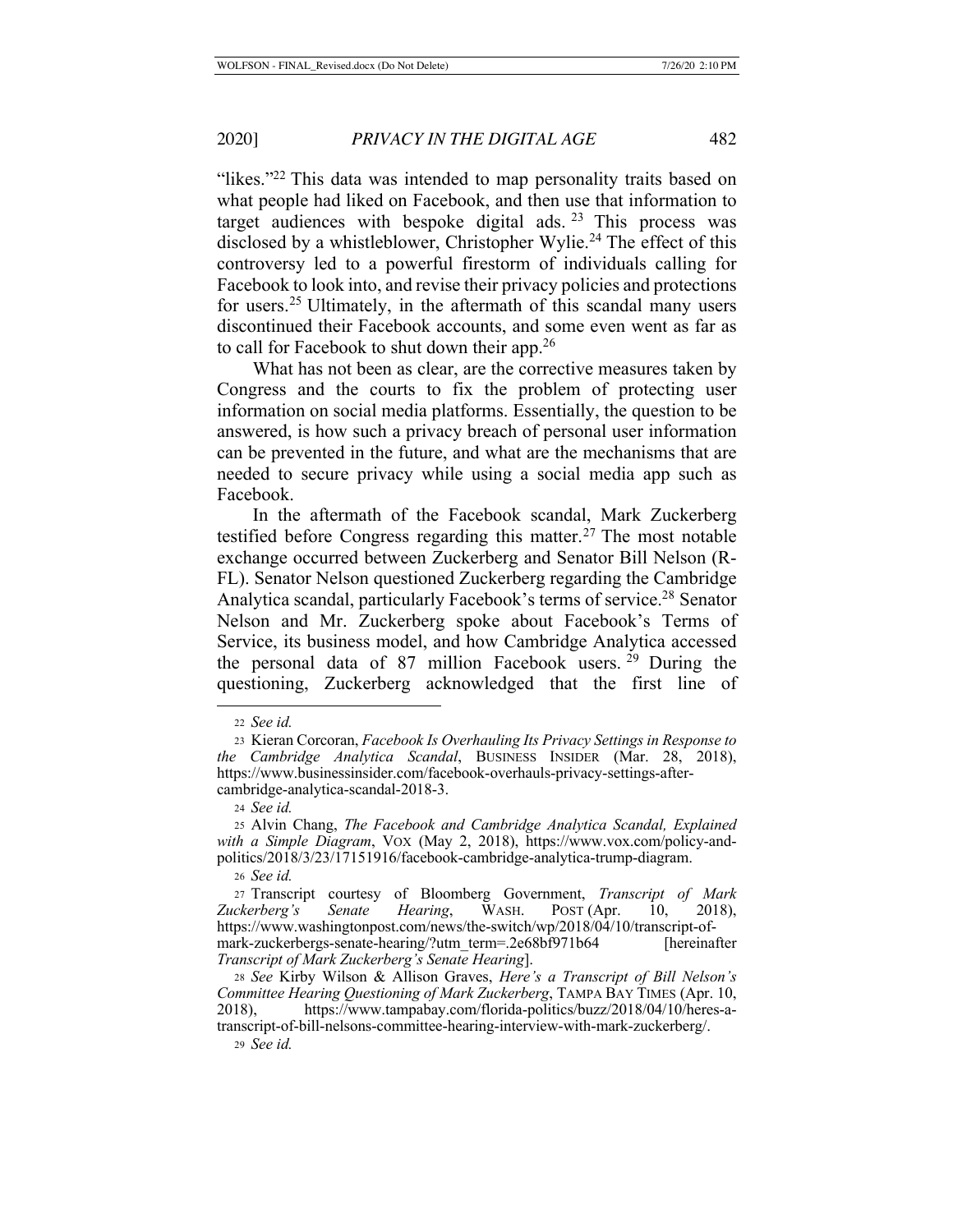Facebook's Terms of Service states that users control and own the

information and content that they put on Facebook.<sup>30</sup> In response, Senator Nelson pointed out that when Facebook first discovered that Cambridge Analytica harvested personal user information, as early as 2015, Facebook failed to notify the affected users. <sup>31</sup> Zuckerberg assured Senator Nelson and the other senators on the committee that Facebook updated its policies in response to the scandal to ensure that something like this wouldn't happen again.<sup>32</sup> The key takeaway from the exchange between Senator Nelson and Mr. Zuckerberg was first, the exchange showed a willingness by legislators to rein in Facebook about controlling the data of its users. It demonstrated the building momentum by Congress to take decisive action in response to the data breach scandals.33

However, Senator Nelson pushed back and in his view stated that Facebook had not really outlined clear proposals to improve user privacy and ensure that private user privacy is protected. Senator Nelson, above all, emphasized that Facebook had to strengthen its privacy protections for its users.<sup>34</sup> Sen. Nelson, perhaps more than other legislators, was willing to craft a congressional response to the data breaches if Facebook did not take action.<sup>35</sup> Zuckerberg's response was that Facebook had "updated [its] policies," but did not actually explain how it had updated its polices.<sup>36</sup> However, Senator Nelson was unconvinced about Zuckerberg's vague promises of reform, saying that if "Facebook won't fix it, then the Senate will have to fix it."37 To truly ensure that such a scandal will not happen again, there need to be clear and strong statutory and legislative reforms enacted, which will ensure that private data cannot be sold or shared with another app, and later sold to a data-collecting company. Furthermore, there need

<sup>30</sup> *See id.*

<sup>31</sup> *See id.*

<sup>32</sup> *See id.*

<sup>33</sup> Neidig, Harper & Chalfant, Morgan, *Five Takeaways From Zuckerberg's Testimony*, (Apr. 11, 2018) https://thehill.com/policy/technology/382745-fivetakeaways-from-zuckerbergs-testimony. 34 Emily Tillet, *Sen. Bill Nelson Skeptical Facebook Can Address Privacy* 

*Issues*, CBS NEWS (Apr. 9, 2018), https://www.cbsnews.com/news/sen-bill-nelsonholds-press-conference-after-zuckerberg-meeting-live-updates/.

<sup>35</sup> Wagenseil, Paul, *8 Key Takeaways From Zuckerberg's Senate Testimony*, (Apr. 10, 2018) https://www.tomsguide.com/us/zuckerberg-facebook-senate,news-26950.html.

<sup>36</sup> Wilson & Graves, *supra* note 28.

<sup>37</sup> *Transcript of Mark Zuckerberg's Senate Hearing*, *supra* note 27.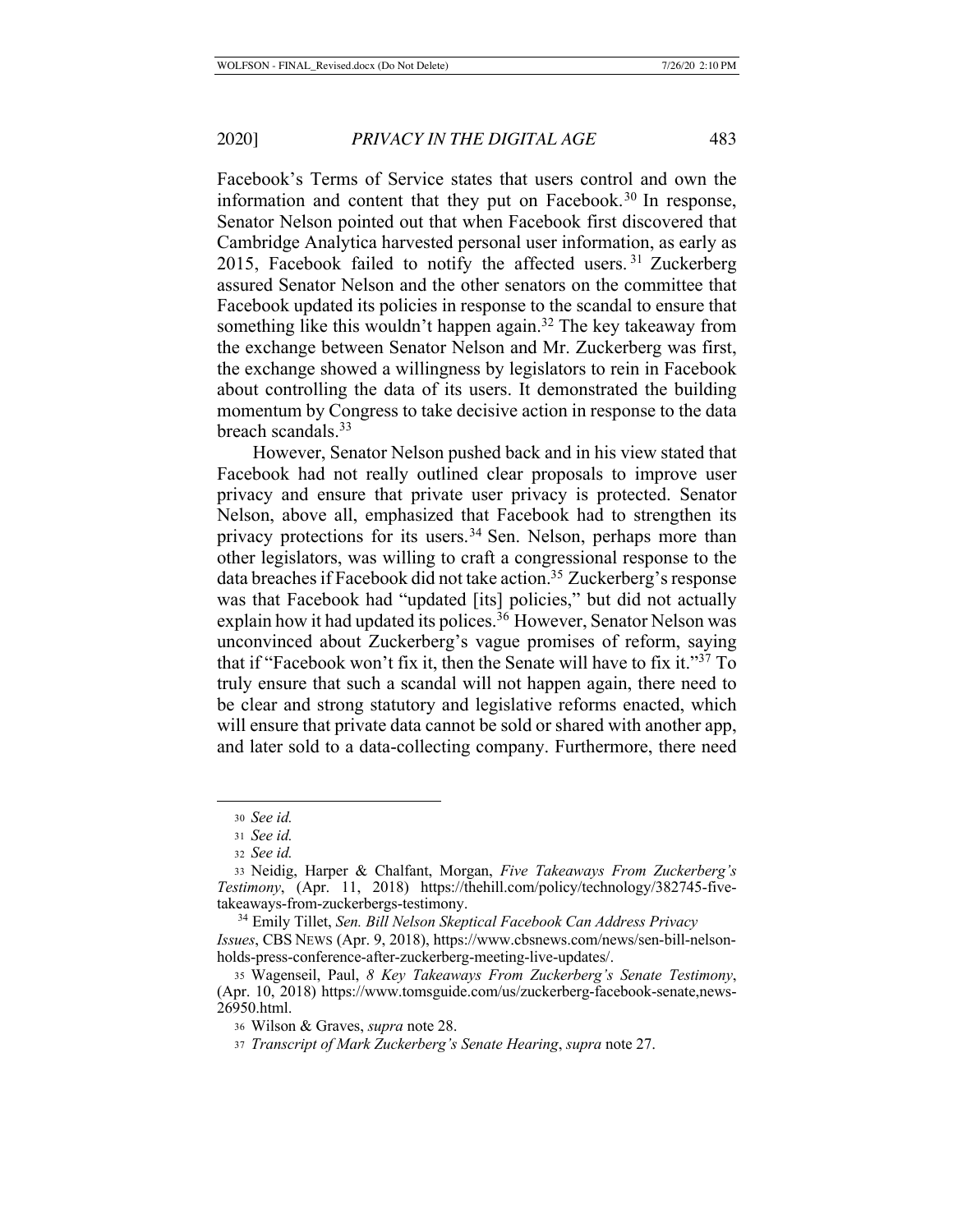to be clear guidelines for how to handle such a breach, should it occur, from a moral and ethical perspective.

Further, Senator Mark Warner (D-VA), one of the most zealous critics of Facebook in the Senate, drafted a paper entitled, "The White Paper," in which he discusses the need for statutory reforms to monitor social media platforms.<sup>38</sup> In "The White Paper," Senator Warner expresses the urgency for fixing issues with digital platforms. With online use becoming more widespread, and the use of social media more prevalent in our society, social media platforms have developed more advanced capabilities to track and model consumer behavior even across the multiple devices a single consumer owns.<sup>39</sup> This includes detailed information on viewing, window-shopping, and purchasing habits, in addition to more sensitive information. <sup>40</sup> Consumers are offered free services on social media in an effort to obtain their personal information, but there is a "catch"—consumers end up providing ever-more data in exchange for continued usage. $41$ By providing personal profiles, users are exposing themselves to harm in undetectable ways.42 For example, users have no reason to suspect that certain browsing behavior could likely determine the interest they pay for various purchases, and certainly gives no cause to suspect what their "friends" post.<sup>43</sup> Users do not know that their information is being used in these varying ways, resulting in a disconnect between reality and the user's expectations.44

# *A. The Immediate Need for Action: A Bigger Breach After Cambridge Analytica, and Facebook Does Not Seem to Care*

In recent months there have been reports of hackers seeping into 50 million users' Facebook accounts.45 Though the identities of the

<sup>38</sup> Sen. Mark Warner, *Potential Policy Proposals for Regulation of Social Media and Technology Firms*, WHITE PAPER (July 23, 2018), https://www.warner.senate.gov/public/\_cache/files/d/3/d32c2f17-cc76-4e11-8aa9- 897eb3c90d16/65A7C5D983F899DAAE5AA21F57BAD944.social-mediaregulation-proposals.pdf.

<sup>39</sup> *See id.*

<sup>40</sup> *See id.*

<sup>41</sup> *See id.*

<sup>42</sup> *See* Yousra Zaki, *The Dangers of Social Media That No One Likes to Admit*, GULF NEWS (Sept. 9, 2018, 16:34), https://gulfnews.com/opinion/thinkers/thedangers-of-social-media-that-no-one-likes-to-admit-1.2087285.

<sup>43</sup> *See* Warner, *supra* note 39.

<sup>44</sup> *See id.*

<sup>45</sup> Matt O'Brien & Mae Anderson, *Facebook Says 50M User Accounts Affected by Security Breach*, ASSOCIATED PRESS (Sept. 28, 2018),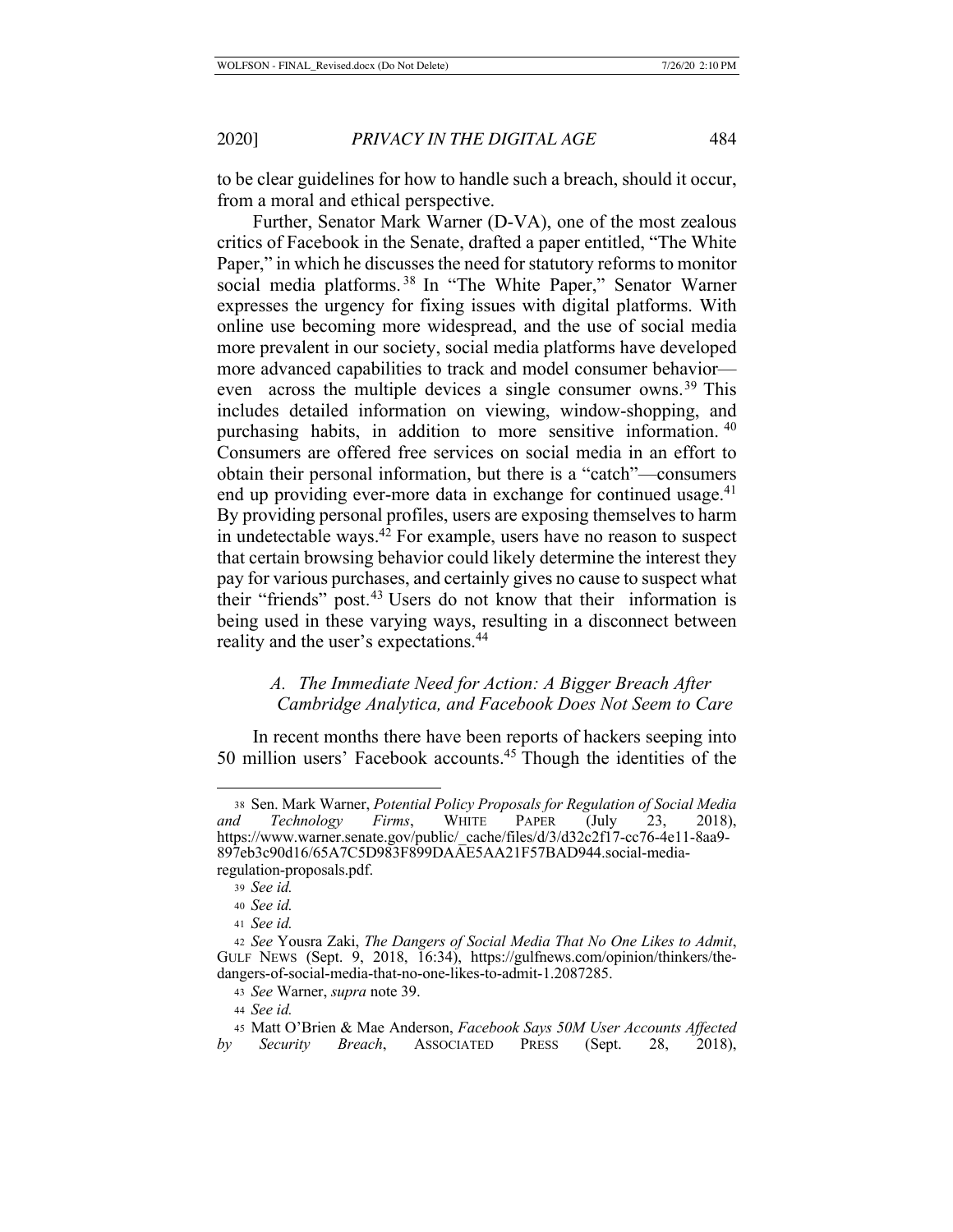hackers are not explicitly clear, the hackers accessed personal data through digital keys that are used by Facebook to keep users logged in.46 The extent of the breach was such that hackers could view private messages or post on someone's account.<sup>47</sup> Also vulnerable to these hacks, were third-party apps that were accessed through Facebook (such as Instagram, which Facebook owns). Facebook's "tokens," mechanisms that enable one to view his or her account, allowed the hackers to use the accounts as if they were the account holders themselves. Facebook should conduct a good-faith investigation to ascertain who the hackers are. Such a good-faith investigation would include hiring data security experts to trace the movements of the hackers. The experts would search the extent of the data breach, and would see in what ways users were affected. This includes a list of the types of data that were hacked. Facebook has deep pockets, and it could spend the money necessary to perform an investigation that is thorough and well-organized. The investigation would accomplish a sense of certainty as to what the harms are, what private data was breached, and would form an idea of proper compensation for affected users.

In the aftermath of the Cambridge Analytica scandal, Senator Mark Warner expressed the urgent need for Congress to act after this latest breach, since Facebook had not responded properly to the outcries from its users over the scandals that compromised user data.<sup>48</sup> As is mentioned later in this Note, Facebook had taken some measures, but they simply are not enough to fully resolve the ongoing privacy concerns. It has been more than six months since Mark Zuckerberg appeared before Congress and promised lawmakers, and more importantly, the American public, that Facebook would do better and would improve.<sup>49</sup> But his promises are empty. Not only has Facebook not taken substantive measures, but Facebook gave advertisers contact information harvested from the address books on

https://apnews.com/65986276c04449ffb3e795ce0eef29d4/Facebook-says-50Muser-accounts-affected-by-security-breach.

<sup>46</sup> *See id.*

<sup>47</sup> *See id.*

<sup>48</sup> Press Release, *Senator Warner Responds to Facebook Hack* (Sept. 28, 2018), https://www.warner.senate.gov/public/index.cfm/2018/9/sen-warner-responds-tofacebook-hack.

<sup>49</sup> New York Times Editorial Board, *Did Facebook Learn Anything From the Cambridge Analytica Debacle?*, N.Y. TIMES (Oct. 6, 2018), https://www.nytimes.com/2018/10/06/opinion/sunday/facebook-privacy-breachzuckerberg.html.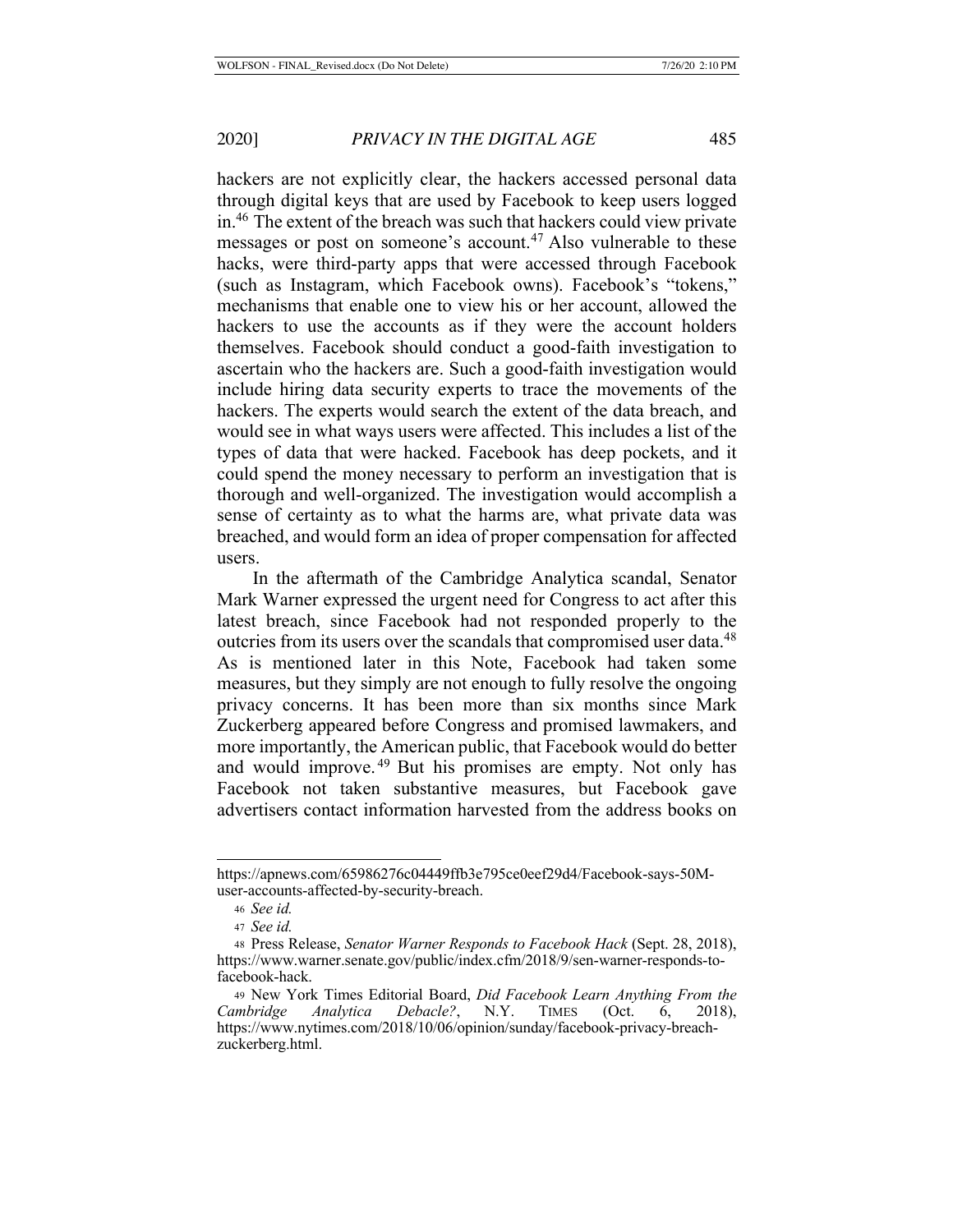their users' cellphones. <sup>50</sup> Furthermore, Facebook gave advertisers phone numbers that users have provided solely for security reasons.<sup>51</sup>

### 1. Enron and the Guiding Light of Ethics Reform

Before I begin discussing the Enron Scandal, I chose the Enron story as my comparative baseline because it provides an effective model on how one scandal was met with a bipartisan, sweeping response by Congress. Like the Facebook scandals, the Enron scandal affected its shareholders and many of the similar duties, such as fiduciary duties (to be discussed later) were violated in both examples. The Enron Scandal surfaced in October 2001 when it became known that one of America's largest energy companies, Enron, a Houston, Texas based corporation, was involved in corporate corruption and accounting fraud.52 The scandal led to the subsequent bankruptcy of the Enron Corporation, and the de facto dissolution of Arthur Andersen LLP, which was (at the time) one of the five largest audit and accountancy partnerships in the world.<sup>53</sup> In addition to being the largest bankruptcy reorganization in American history at that time, Enron was (and continues to be) cited as one of the biggest moral failures in the business community.<sup>54</sup> The primary cause of the scandal resulted from Enron's complex financial statements that were confusing to shareholders and analysts. 55 From a legal standpoint, numerous shareholder class action lawsuits against directors and officers of Enron were filed in the aftermath of the scandal. These lawsuits alleged violations of federal securities law, for issuing false and misleading public statements that failed to disclose the company's true financial status. 56 At the same time, a significant number of

<sup>50</sup> Kashmir Hill, *Facebook Is Giving Advertisers Access to Your Shadow Contact Information,* GIZMODO (Sept. 26, 2018), https://gizmodo.com/facebook-is-givingadvertisers-access-to-your-shadow-co-1828476051.

<sup>51</sup> *See id.*

<sup>52</sup> *See* Troy Segal, *Enron Scandal: The Fall of a Wall Street Darling*, INVESTOPEDIA (Sept. 20, 2018), https://www.investopedia.com/updates/enronscandal-summary/.

<sup>53</sup> *See id.*

<sup>54</sup> *See* William W*.* Bratton*, Does Corporate Law Protect the Interests of Shareholders and Other Stakeholders? Enron and the Dark Side of Shareholder Value*, 76 TUL. L. REV. 1276, 1280 (2002).

<sup>55</sup> Toni Mack, *The Other Enron Story*, FORBES (Oct. 14, 2002), https://www.forbes.com/forbes/2002/1014/062.html#2f9b18f735e1.

<sup>56</sup> *Corporate Fiduciary Liability Claims In The Post-Enron Era*, (Mar. 26, 2008) https://corporate.findlaw.com/human-resources/corporate-fiduciary-liabilityclaims-in-the-post-enron-era.html).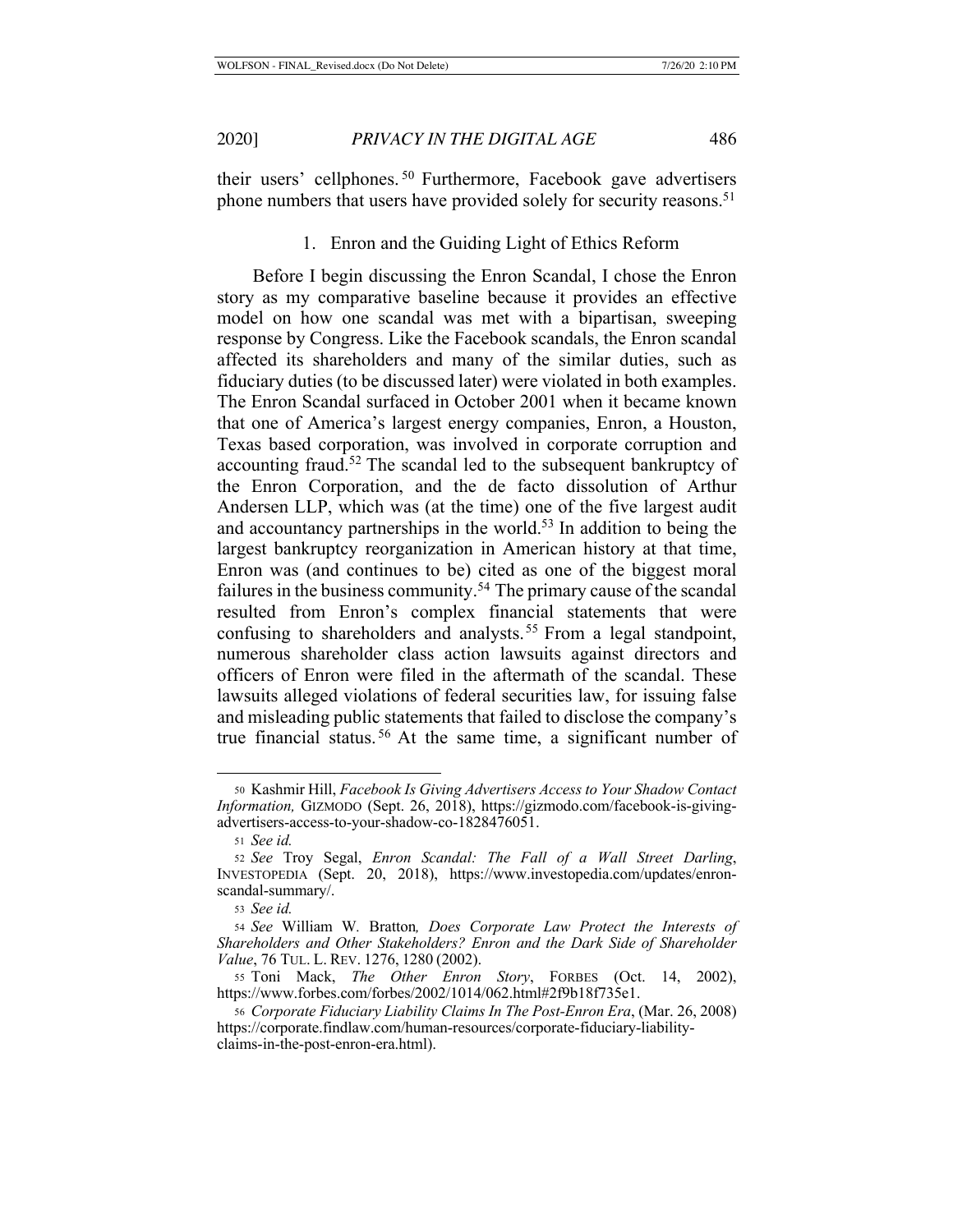ERISA class action lawsuits were filed by employees whose retirement and stock savings plans were heavily invested in Enron's stock. The lawsuits sought to impose fiduciary liabilities on Enron, including its directors and officers.<sup>57</sup> In addition, its complex business model and unethical practices required that the company use accounting limitations to misrepresent earnings and modify the balance sheet to indicate favorable performance.<sup>58</sup> This scandal affected many shareholders, and subsequently, many shareholders filed a collective \$40 billion lawsuit after the company's stock price, which achieved a high of \$90.75 per share in mid-2000, plummeted to less than \$1 by the end of November 2001.59 In the aftermath of the Enron Scandal, many executives at Enron were indicted for a variety of charges, and some were later sentenced to prison.<sup>60</sup> Enron's auditor, Arthur Andersen, was found guilty in the United States District Court, Southern District of Texas for obstruction of justice after illegally destroying documents relevant to the Securities and Exchange Commission's ("SEC") investigation. This voided Enron's license to audit public companies, effectively closing the business.<sup>61</sup> By the time the ruling was overturned by the Supreme Court of the United States, Enron had lost most of its customers and had ceased all operations.<sup>62</sup> Ultimately, Enron employees and shareholders received limited return in lawsuits despite losing billions in pensions and stock prices.<sup>63</sup>

2. Legislative Response to the Enron Scandal: Sarbanes-Oxley

<sup>57</sup> Richard A. Oppel Jr., *Employees' Retirement Plan Is a Victim as Enron Tumbles*, N.Y. *TIMES* (Nov. 22, 2001), https://www.nytimes.com/2001/11/22/business/employees-retirement-plan-is-avictim-as-enron-tumbles.html.

<sup>58</sup> *See* Paul M. Healy & Krishna G. Palepu, *The Fall of Enron*, 17 J. ECON. PERSP. 2, 9 (Spring 2003).

<sup>59</sup> *See Enron Shareholders Look to SEC for Support in Court*, N.Y. TIMES (May 10, 2007), https://www.nytimes.com/2007/05/10/business/worldbusiness/10ihtenron.1.5648578.html?\_r=0.

<sup>60</sup> Alexei Barrionuevo, *Enron Chiefs Guilty of Fraud and Conspiracy*, N.Y. TIMES (May 25, 2006), https://www.nytimes.com/2006/05/25/business/25cndenron.html.

<sup>61</sup> *See* Securities and Exchange Commission v. Richard A. Causey, Jeffrey K. Skilling and Kenneth L. Lay, Civil Action No. H-04-0284 (Harmon) (S.D. Tx.) (July 8, 2004) (Second Amended Complaint)

<sup>62</sup> *See* Arthur Andersen LLP v. United States, 544 U.S. 696 (2005).

<sup>63</sup> Associated Press, *Enron's Plan Would Repay a Fraction of Dollars Owed,* N.Y. TIMES (July 12, 2003), https://www.webcitation.org/5tZ5cPyj6?url=http://www.nytimes.com/2003/07/12/ business/enron-s-plan-would-repay-a-fraction-of-dollars-owed.html.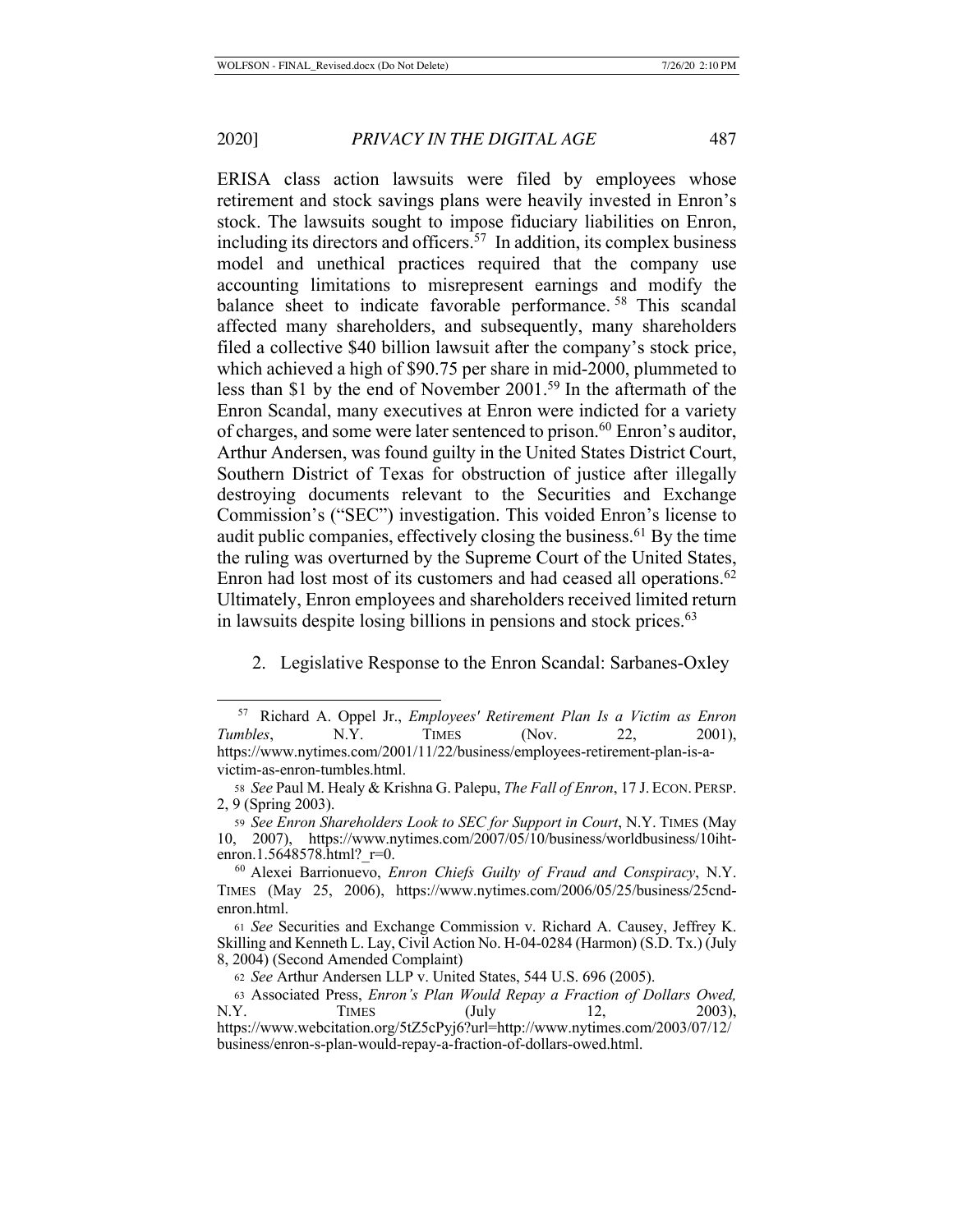### Act

Because of the scandal, new legislation and regulations were enacted to expand the accuracy of financial reporting for public companies. The Enron scandal was a major test in business ethics to which both Congress and courts responded. Congress, for example passed the Sarbanes-Oxley Act of 2002 ("SOX"). SOX is a federal law that enacted a comprehensive reform of fraudulent accounting activities. 64 SOX targets publicly held corporations, their internal financial controls, and their financial reporting audit procedures as performed by external auditing firms.<sup>65</sup> More specifically, SOX set new standards for public accounting firms, corporate management, and corporate boards of directors.<sup>66</sup> The Act received much praise from business executives, congressmen, and other important officials.67

A key element of SOX was the creation of the Public Company Accounting Oversight Board ("PCAOB"). PCAOB is a private-sector, nonprofit corporation created to oversee the audits of public companies and other issuers to protect the interests of investors and further public interest through the preparation of informative, accurate and independent audit reports.68 PCAOB also oversees the audits of broker-dealers, including compliance reports filed pursuant to federal securities laws, which promote investor protection.<sup>69</sup> All PCAOB rules and standards must be approved by the  $SEC.^{70}$ 

Because of SOX, both the CEO and CFO of a corporation are now required to take ownership for their financial statements under

<sup>64</sup> Will Kenton, *Sarbanes-Oxley (SOX) Act of 2002*, INVESTOPEDIA, https://www.investopedia.com/terms/s/sarbanesoxleyact.asp (last updated Feb. 4, 2020).

 <sup>65</sup> Kimberly Amadeo, *Sarbanes-Oxley Summary*: *Four Ways Sarbanes-Oxley Stops Corporate Fraud*, THE BALANCE (Oct. 27, 2019), https://www.thebalance.com/sarbanes-oxley-act-of-2002-3306254.

<sup>66</sup> *See* Greg Farrell, *Sarbanes-Oxley Law Has Been a Pretty Clean Sweep,* USA TODAY (July 30, 2007), https://usatoday30.usatoday.com/money/companies/regulation/2007-07-29 sarbanes-oxley\_N.htm.

<sup>67</sup> Alan Greenspan, Chairman, *Commencement Address at the Wharton School, University of Pennsylvania* (May 15, 2005), https://www.federalreserve.gov/boarddocs/speeches/2005/20050515/default.htm.

<sup>68</sup> PCAOB, https://pcaobus.org/ (last visited Sept. 28, 2018).

 <sup>69</sup> Rouse, Margaret. *PCAOB (Public Company Accounting Oversight Board)*, https://searchcompliance.techtarget.com/definition/PCAOB-Public-Company-Accounting-Oversight-Board (last visited April 29, 2020).

<sup>70</sup> *Id.*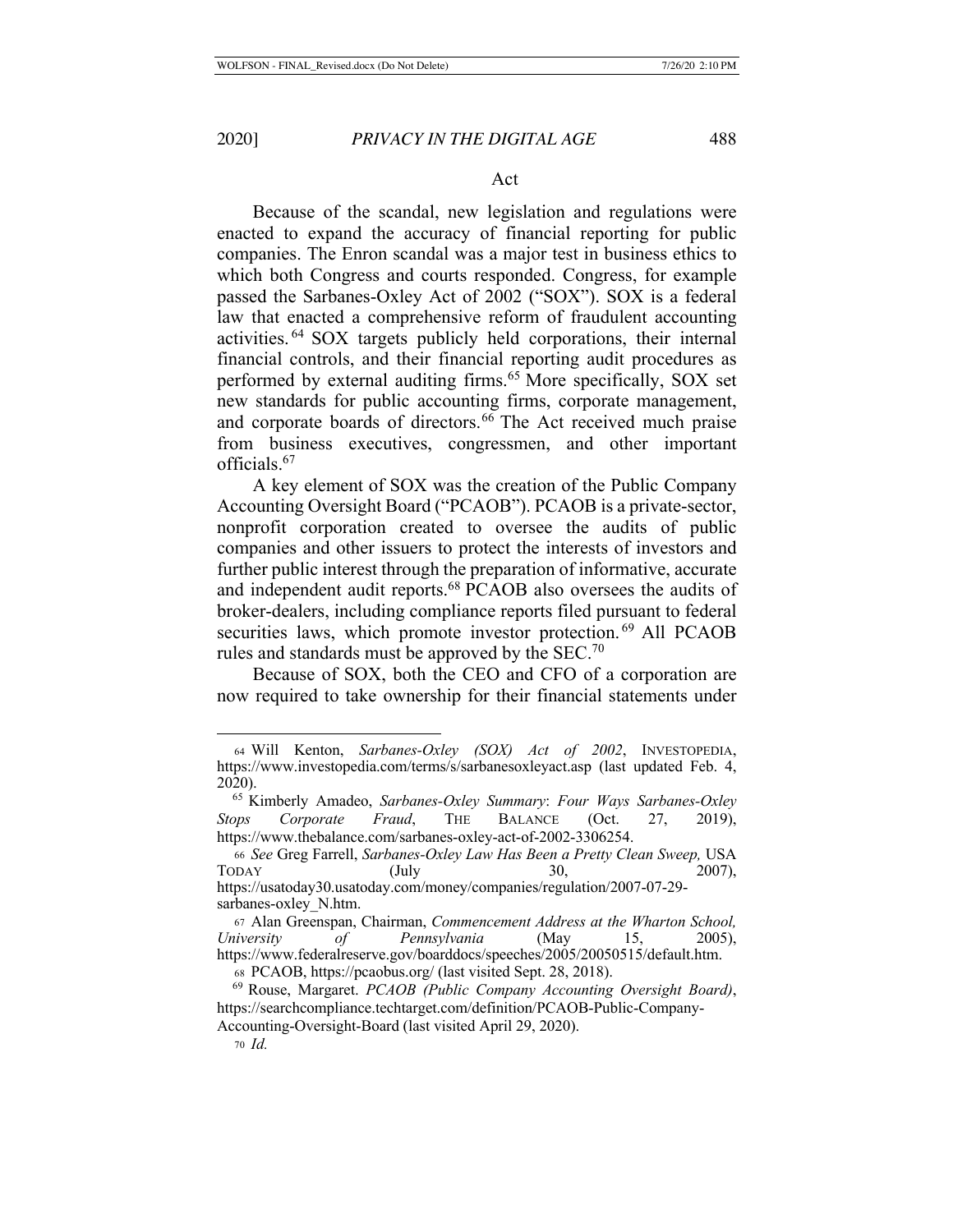Section 302, which was not the case prior to SOX.<sup>71</sup> SOX imposed new obligations in that it requires an Internal Control Report which a company is responsible for producing to showcase its financial records.72 For transparency, any shortfalls must be reported up the chain. SOX also requires companies to develop and implement a comprehensive data security strategy that protects and secures all financial data stored and utilized.<sup>73</sup> SOX requires that companies maintain and provide documentation proving they are compliant and that they are continuously monitoring and measuring SOX compliance objectives.74 SOX has been praised for nurturing an ethical culture, as it forces top management to be transparent and employees to be responsible for their acts while protecting whistleblowers.75

# 3. Courts' Take on Ethical Obligations of Publicly Shared Companies: Transparency and Top Management Accountability

In *Skilling v. United States*, the Supreme Court held that business ethics laws must be upheld and honored. 76 "According to John J. Falvey, Jr., a white collar criminal defense attorney employed at Goodwin Procter LLP, the court's ruling was significant for narrowing the honest services fraud statute contained in 18 U.S.C. § 1346, which now means that "prosecutors must demonstrate 'palpable conduct' by someone charged with honest services fraud."77 However, the Court's ruling did not do away with the ethical obligation that corporate executives, or other important individuals in positions of power, have to be transparent to shareholders and employees of the company, nor did it do away with the obligation to protect whistleblowers.78 Instead, the Court simply did not address this topic. Alternatively, the Court

<sup>71</sup> Ronald E. Marden, Randal K. Edwards & William D. Stout, *The CEO/CFO Certification Requirement*, CPA J. (July 3, 2003).

<sup>72</sup> Jeff Petters, *What is SOX Compliance? Everything You Need to Know in 2019*, (updated Mar. 29, 2020) https://www.varonis.com/blog/sox-compliance/.

<sup>73</sup> *Id*.

<sup>74</sup> *Id*.

<sup>75</sup> Lisa J. Banks & Jason Schwartz, *WHISTLEBLOWER LAW: A Practitioner's*  Guide (2016), https://www.kmblegal.com/sites/default/files/Sample-Whistleblower-Law-Practitioners-Guide.pdf (last visited Sept. 28, 2018).

<sup>76</sup> *See generally* Skilling v. United States, 561 U.S. 358 (2010).

<sup>77</sup> Michael Connor, *Supreme Court Ruling Narrows Honest Services Law*, BUSINESS ETHICS (June 24, 2010), http://business-ethics.com/2010/06/24/u-ssupreme-court-provides-victory-for-enrons-skilling-narrows-honest-services-law/. <sup>78</sup> *Id.*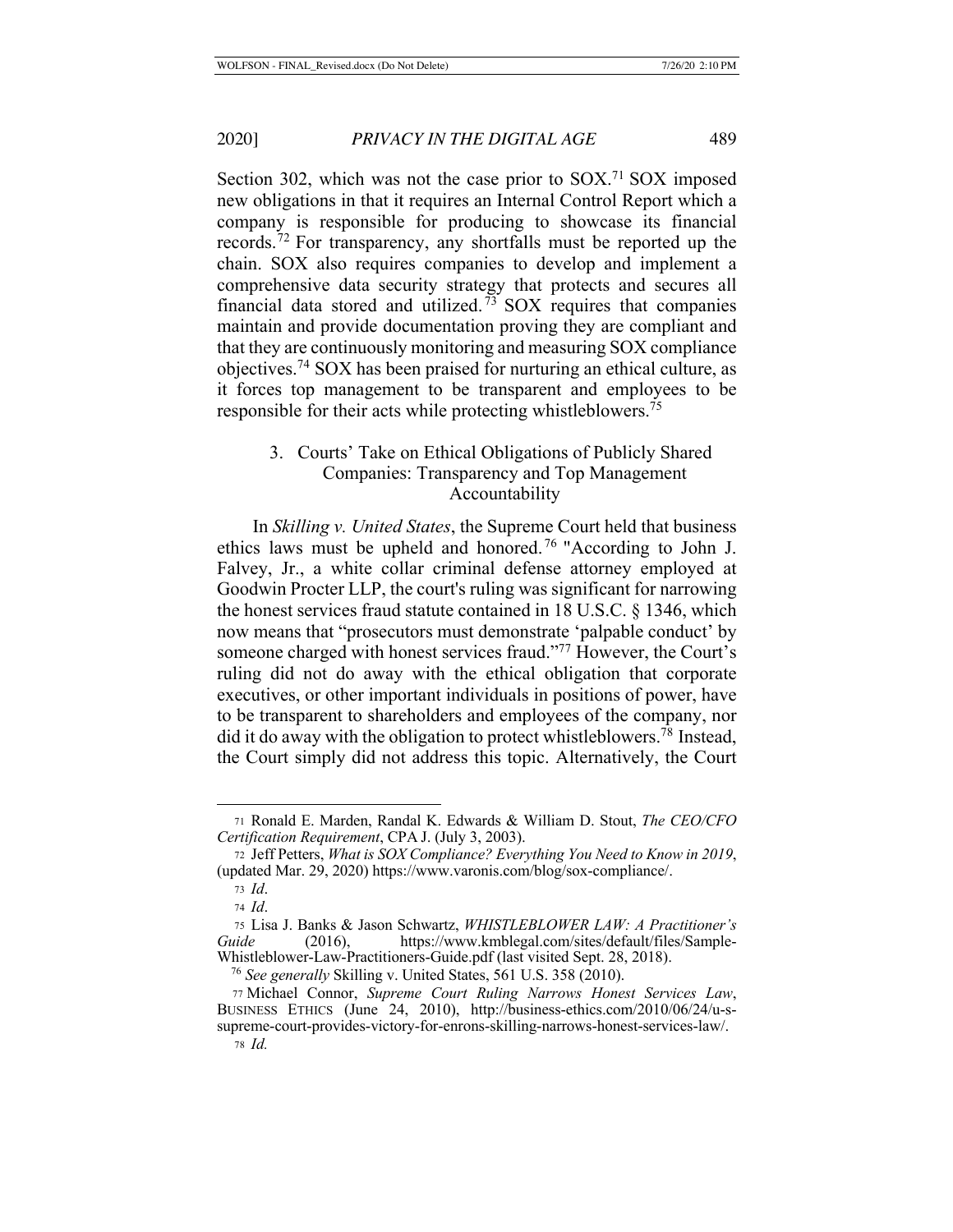focused on the meaning and interpretation of the honest services fraud statute as it applied to the executives at Enron. In the Court's language:

That formulation, however, leaves many questions unanswered. How direct or significant does the conflicting financial interest have to be? To what extent does the official action have to further that interest to amount to fraud? To whom should the disclosure be made and what information should it convey? These questions and others call for particular care in attempting to formulate an adequate criminal prohibition in this context.<sup>79</sup>

## 4. From the Enron Scandal to the Cambridge Analytica Scandal: Different Circumstances, Same Lessons

The fallout from the Enron scandal and the resulting ethics reforms, particularly SOX, is the blueprint for my proposed solution to the Cambridge Analytica scandal. An act like SOX in its content will make social media data-sharing apps, such as Facebook, obligated to notify users when a privacy breach occurred. Just like SOX requires publicly traded companies to be transparent with shareholders and employees and protect whistleblowers who provide key information about a breach in corporate fiduciary duty, so too, should Congress pass such an act. I would call such an act the "Social Media Transparency Act." This act would require social media companies, among other online data-sharing companies to be transparent with users if a breach were to occur and would require the protection of whistleblowers who are hired to scout out a social media company. The Act would further require social media employees to compile quarterly reports and submit them up the chain of command to the CEO and CFO. It would mandate a careful investigation of the types of data that were hacked. It would require social media companies to hire outside data security experts to assess the data that was breached. Facebook do not do this, as Zuckerberg acknowledged during the testimony.80 When it first learned about the data collected by the thirdparty website and then sold to Cambridge Analytica, Facebook did not notify its users nor propose concrete steps to compensate them.<sup>81</sup>

Facebook, soon after the Cambridge Analytica scandal came out, pledged to inform users whose data was breached; the company

<sup>79</sup> *Skilling*, 561 U.S. at 395, n. 44.

<sup>80</sup> *See Transcript of Mark Zuckerberg's Senate Hearing*, *supra* note 27.

<sup>81</sup> *See id.*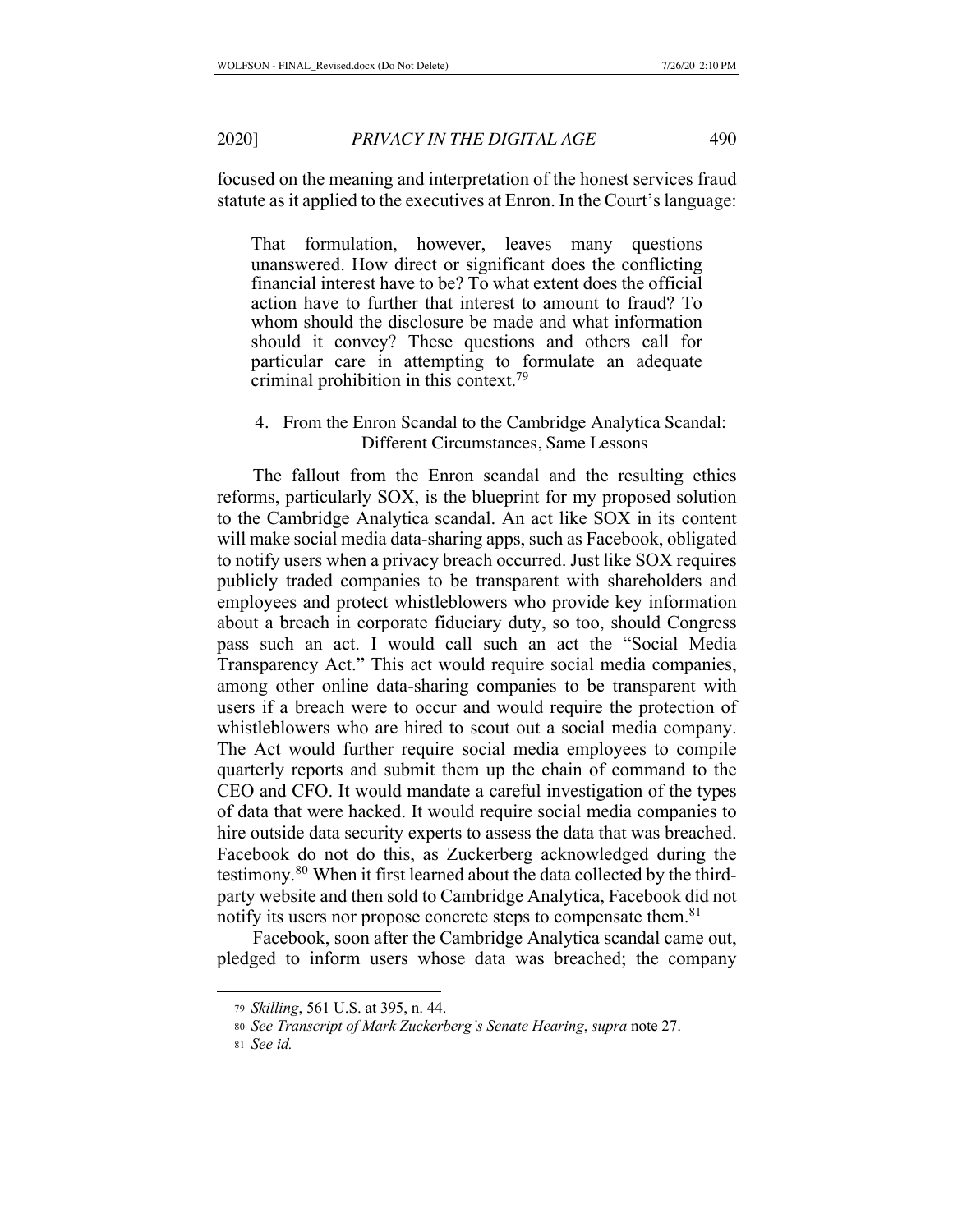announced this in a statement.82 The company further announced that users "whose information may have been improperly used by This Is Your Digital Life and Cambridge Analytica . . . will get a link to the Facebook Help Center page with a tool that will tell them if and how their data may have been misused."83 Though Facebook pledged to undertake these measures, it did not go far enough to ensure the safety of user privacy. A congressional act that mandates these actions would provide more credibility overall.

## *B. Preventing a Future Data Breach—My Proposal: "Locking" Personal Information on Facebook To Prevent It From Leaving Facebook*

My proposal would prevent personal and private information on Facebook from being shared by a third-party app or website. My proposal would create a mechanism whereby personal information that is stored on Facebook cannot be collected by a third-party website. One way in which this can be accomplished is by "locking" private information so that it cannot be copied or sold. Such an action could easily be spearheaded and completed by Silicon Valley tech experts who are employed by Facebook and who helped design and create the Facebook app and its features. We live in an age of technological innovation, with new inventions and features revealed to the public every day. Just like so many other technological creations have come to exist at a rapid pace, $84$  this feature can be created by Facebook employees.

Besides my own proposal, Facebook has made some changes to its privacy settings shortly after the Cambridge Analytica scandal occurred. They are as follows. First, privacy controls became easier to find and use as now, privacy settings are accessible from a single place (instead of spread across nearly 20 different screens).85 86 Second, a

<sup>83</sup> *Id.*

<sup>82</sup> Nadeem Badshah, *Facebook to Contact 87 Million Users Affected by Data Breach*, THE GUARDIAN (Apr. 8, 2018), https://www.theguardian.com/technology/2018/apr/08/facebook-to-contact-the-87 million-users-affected-by-data-breach.

<sup>84</sup> *See* Jochebed Menon, *Cazza to Build World's First 3D Printed Skyscraper*, CONSTRUCTION WEEK ONLINE (Mar. 12, 2017), http://www.constructionweekonline.com/article-43436-cazza-to-build-worlds-first-3d-printed-skyscraper/.

<sup>85</sup> *It's Time to Make Our Privacy Tools Easier to Find*, FACEBOOK (Mar. 28, 2018), https://about.fb.com/news/2018/03/privacy-shortcuts/.

<sup>86</sup> Kieran Corcoran, *Facebook Is Overhauling Its Privacy Settings in Response to the Cambridge Analytica Scandal*, BUSINESS INSIDER (Mar. 28, 2018),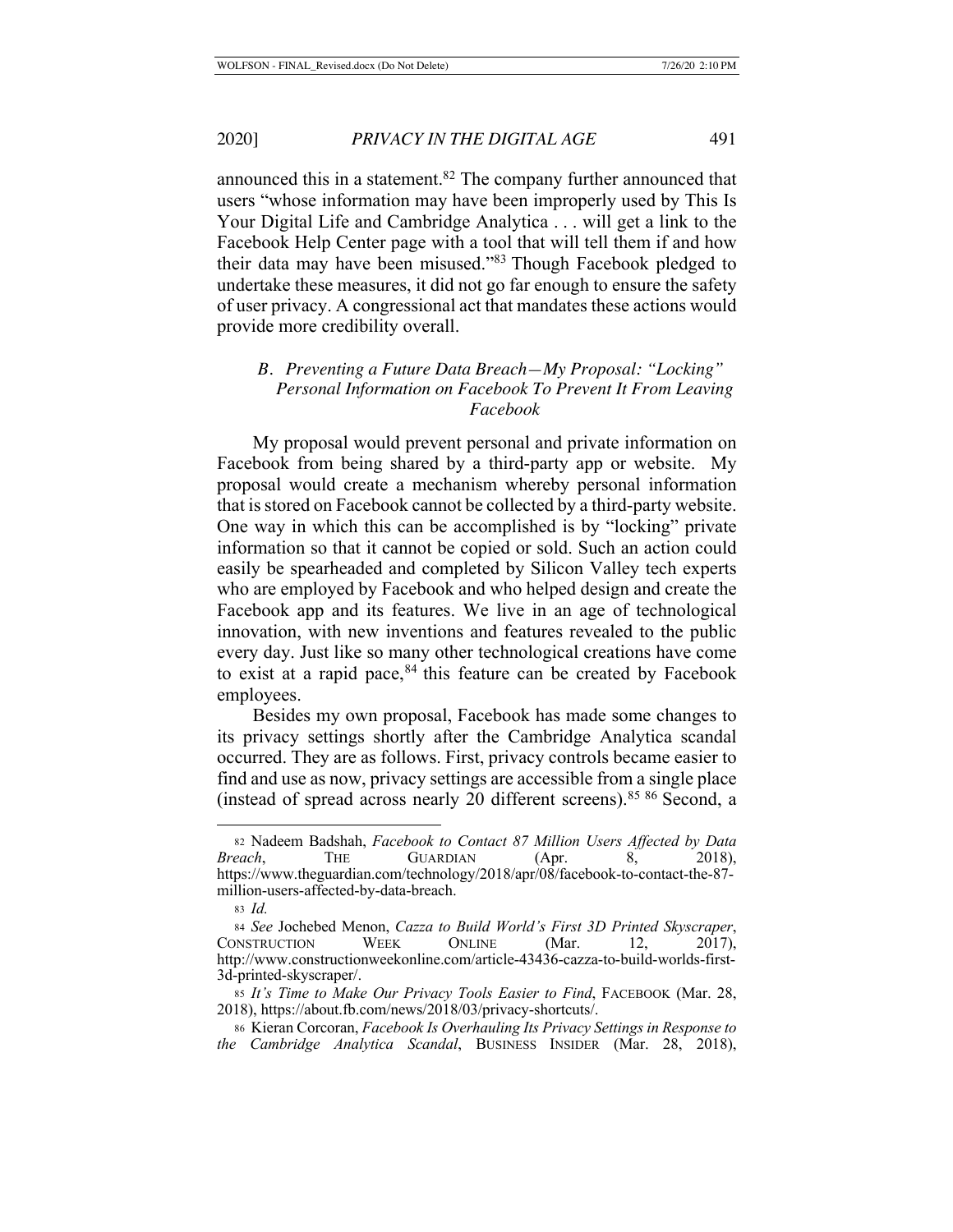new shortcut menu was added to draw several different settings together.87 The new Privacy Shortcuts is a menu where users can more easily control their data, with clearer explanations of how privacy controls work. 88 Third, an "Access Your Information" tool was introduced to let users download the data Facebook holds on them.<sup>89</sup> Finally, Facebook rewrote its terms of service to better explain how it holds and uses data.<sup>90</sup>

However, these reforms still do not completely ensure that private data on Facebook will be fully protected from outside influence or outside sources. 91 Although Facebook, in its updated terms of services, makes clear that a user's data can no longer be freely collected by third parties, <sup>92</sup> nonetheless, Facebook can still share private data with "friends" of a user in connection with an ad or a promotion.93 The language of this key update to their terms of service is as follows:

You give us permission to use your name and profile picture and information about actions you have taken on Facebook next to or in connection with ads, offers, and other sponsored content that we display across our Products, without any compensation to you. For example, we may show your friends that you are interested in an advertised event or have liked a Page created by a brand that has paid us to display its ads on Facebook. Ads like this can be seen only by people who have your permission to see the actions you've taken on Facebook.<sup>94</sup>

Although Facebook assures, specifically in the last sentence of this clause, that ads that a user endorses or "likes" can be seen only be people who have the user's permission to see the actions that they have

https://www.businessinsider.com/facebook-overhauls-privacy-settings-aftercambridge-analytica-scandal-2018-3.

<sup>87</sup> *Id.*

<sup>88</sup> Kieran, *supra* note 87.

<sup>89</sup> *Id.*

<sup>90</sup> *Id.*

<sup>91</sup> Josh Constine, *Facebook Rewrites Terms of Service, Clarifying Device Data Collection*, **TECHCRUNCH** (Apr. 4, 2018), https://techcrunch.com/2018/04/04/facebook-terms-of-service/.

<sup>92</sup> *Terms of Service*, FACEBOOK (July 31, 2019), https://www.facebook.com/legal/terms/update/draft2?CMS\_BRANCH\_ID=15345 94943262990.

<sup>93</sup> Constine, *supra* note 92.

<sup>94</sup> FACEBOOK, *supra* note 92.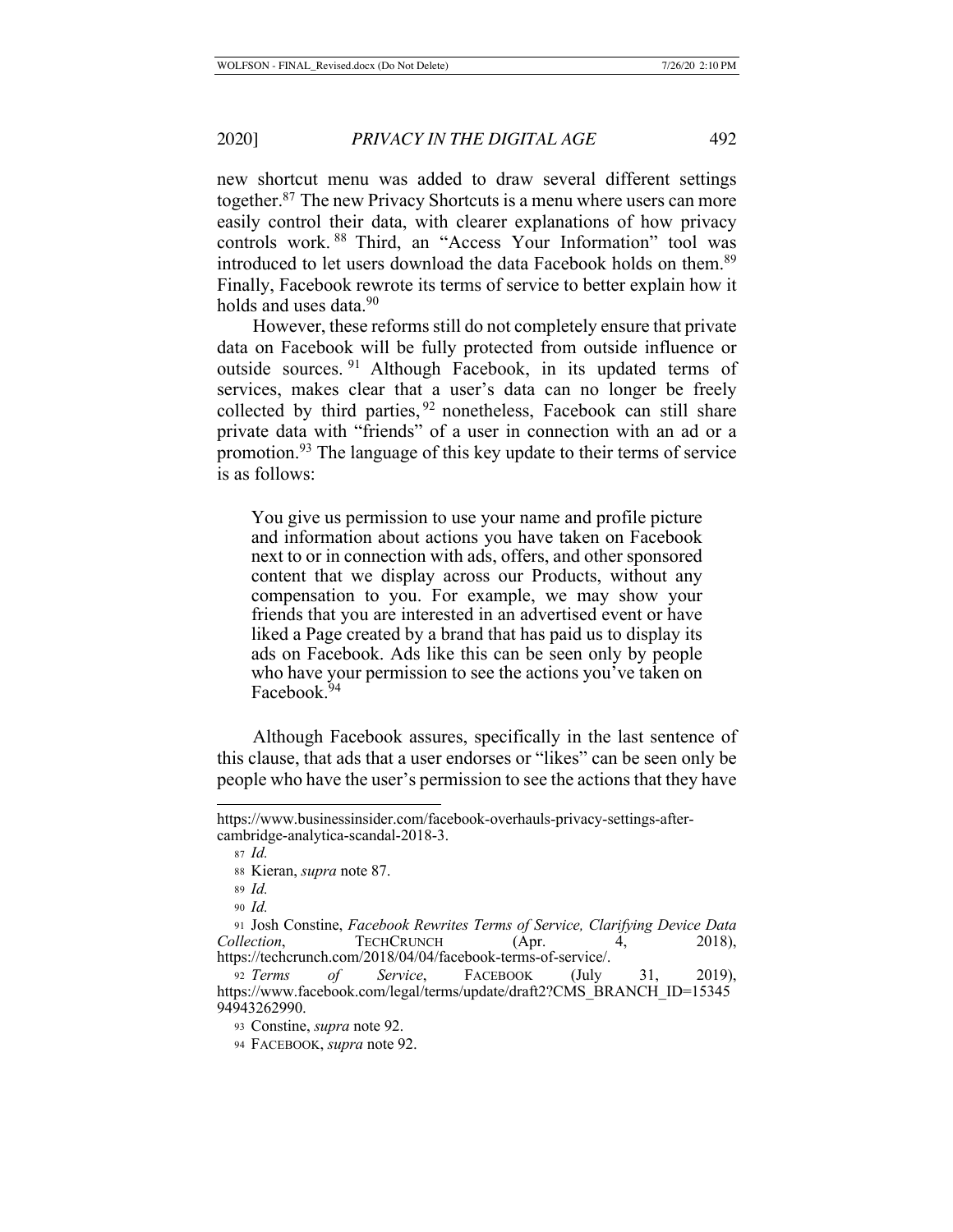taken on Facebook,  $95$  this is not enough to protect user privacy. Unless there is a "red flag" with what a person posts on Facebook, Facebook should not have any control over that content, whether by sharing it with a person who has the user's permission, or whether by using it in connection in ads, offers, or other sponsored content displayed across Facebook. How one navigates Facebook should be solely in the user's domain. The user should have complete decision-making power in how he or she regulates their activity and actions on Facebook. Once Facebook is given permission to control a user's private activity in connection with various functions, that creates a loophole for hackers and breaches by third-parties. Congress should thus pass an act that compels Facebook to create a feature that "locks" a user's posts, activity, and "likes" so that nobody, not even Facebook, is able to use it in connection with ads or the like. Such a measure will fully protect users and truly provide a safe and secure platform that is solely controlled by them, providing them with complete autonomy, without ultimate control by the host company, Facebook.

### 1. Other Solutions: The Internet Bill Of Rights

In a September 2018 interview, then-U.S. House of Representatives Minority Leader Nancy Pelosi, suggested that a special agency could be created to "manage tech's growing impact."<sup>96</sup> But she went even further, putting Rep. Ro Khanna, the Democratic representative whose California district houses many of the biggest tech companies such as Intel, Apple and Yahoo, in charge of creating a set of principles that everyone can agree upon and adhere to. $97$  Rep. Khanna devised ten principles that address topics such as privacy, net neutrality, and discrimination.<sup>98</sup> The suggested name for this list is the "Internet Bill of Rights," which would provide "Americans with basic protections online."99

Mr. Khanna's list is as follows: (1) to have access to and knowledge of all collection and uses of personal data by companies;

<sup>95</sup> *Id.*

<sup>96</sup> *Nancy Pelosi's Bill of Rights*, AXIOS (Oct. 5, 2018), https://www.axios.com/nancy-pelosi-internet-bill-of-rights-2018-midtermsda342882-b710-47dc-851f-d4c2beb23d87.html.

<sup>97</sup> *Id.*

<sup>98</sup> Andrew Blake, *Ro Khanna, House Democrat Representing Silicon Valley, Proposes an 'Internet Bill of Rights*,*'* WASH. TIMES (Oct. 5, 2018), https://www.washingtontimes.com/news/2018/oct/5/rep-ro-khanna-californiademocrat-proposes-interne/.

<sup>99</sup> *Id.*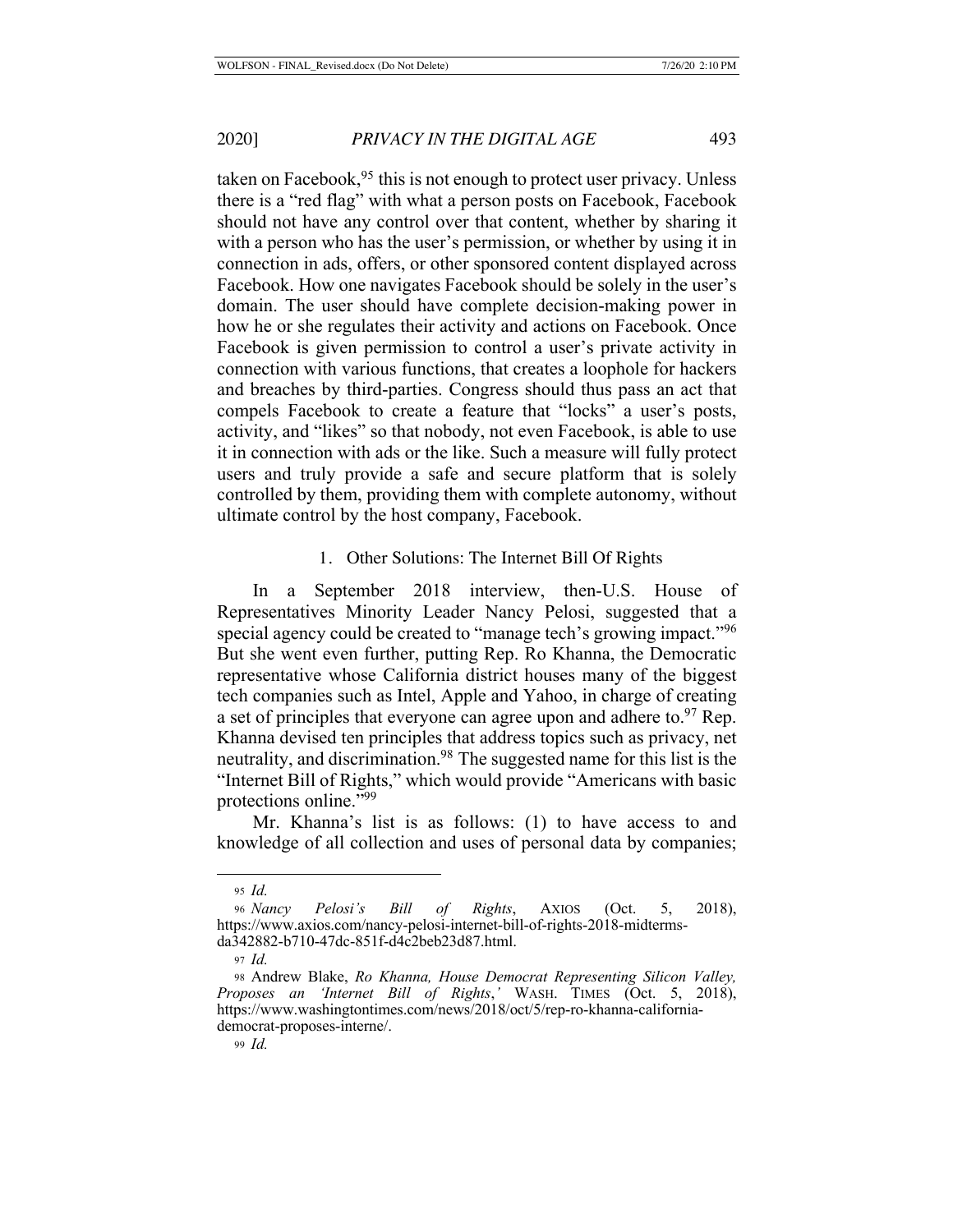(2) to opt-in consent to the collection of personal data by any party and to the sharing of personal data with a third party; (3) where context appropriate and with a fair process, to obtain, correct or delete personal data controlled by any company and to have those requests honored by third parties; (4) to have personal data secured and to be notified in a timely manner when a security breach or unauthorized access of personal data is discovered; (5) to move all personal data from one network to the next; (6) to access and use the internet without internet service providers blocking, throttling, engaging in paid prioritization or otherwise unfairly favoring content, applications, services or devices; (7) to internet service without the collection of data that is unnecessary for providing the requested service absent opt-in consent; (8) to have access to multiple viable, affordable internet platforms, services and providers with clear and transparent pricing; (9) not to be unfairly discriminated against or exploited based on your personal data; and (10) to have an entity that collects your personal data have reasonable business practices and accountability to protect your privacy. 100 It should be noted that the fourth principle, timely notification in the event of a breach, was promised by Mr. Zuckerberg and his Facebook teams in the aftermath of the Cambridge Analytica scandal, where they pledged to be transparent with Facebook users in the event of a future breach.<sup>101</sup>

Given a lack of bipartisanship in Congress, such a Bill of Rights would be unlikely to garner the requisite number of votes to be passed by the House and Senate.<sup>102</sup> However, Mr. Khanna believes that considering numerous tech scandals, Congress is fully aware of the dangers that technology poses for affected users and is more willing to come together to regulate tech.<sup>103</sup> In Europe, many laws have been passed to halt tech's aggressive march towards strict control of people's privacy rights, and in California, many strong privacy laws have been passed that Congress should consider implementing.<sup>104</sup> Now-Speaker Pelosi promised that if Democrats were to take back the House in the 2018 midterm elections, there would be more action

<sup>100</sup> Kara Swisher, *Introducing the Internet Bill of Rights*, N.Y. TIMES (Oct. 4, 2018), https://www.nytimes.com/2018/10/04/opinion/ro-khanna-internet-bill-ofrights.html?nytapp=true&smid=nytcore-ios-share.

<sup>101</sup> Salinas, Sara, *Zuckerberg on Cambridge Analytica: 'We have a responsibility to protect your data, and if we can't then we don't deserve to serve you'*, CNBC (Mar. 21, 2018) https://www.cnbc.com/2018/03/21/zuckerberg-statement-oncambridge-analytica.html.

<sup>102</sup> *Id.* 

<sup>103</sup> *Id.*

<sup>104</sup> *Id.*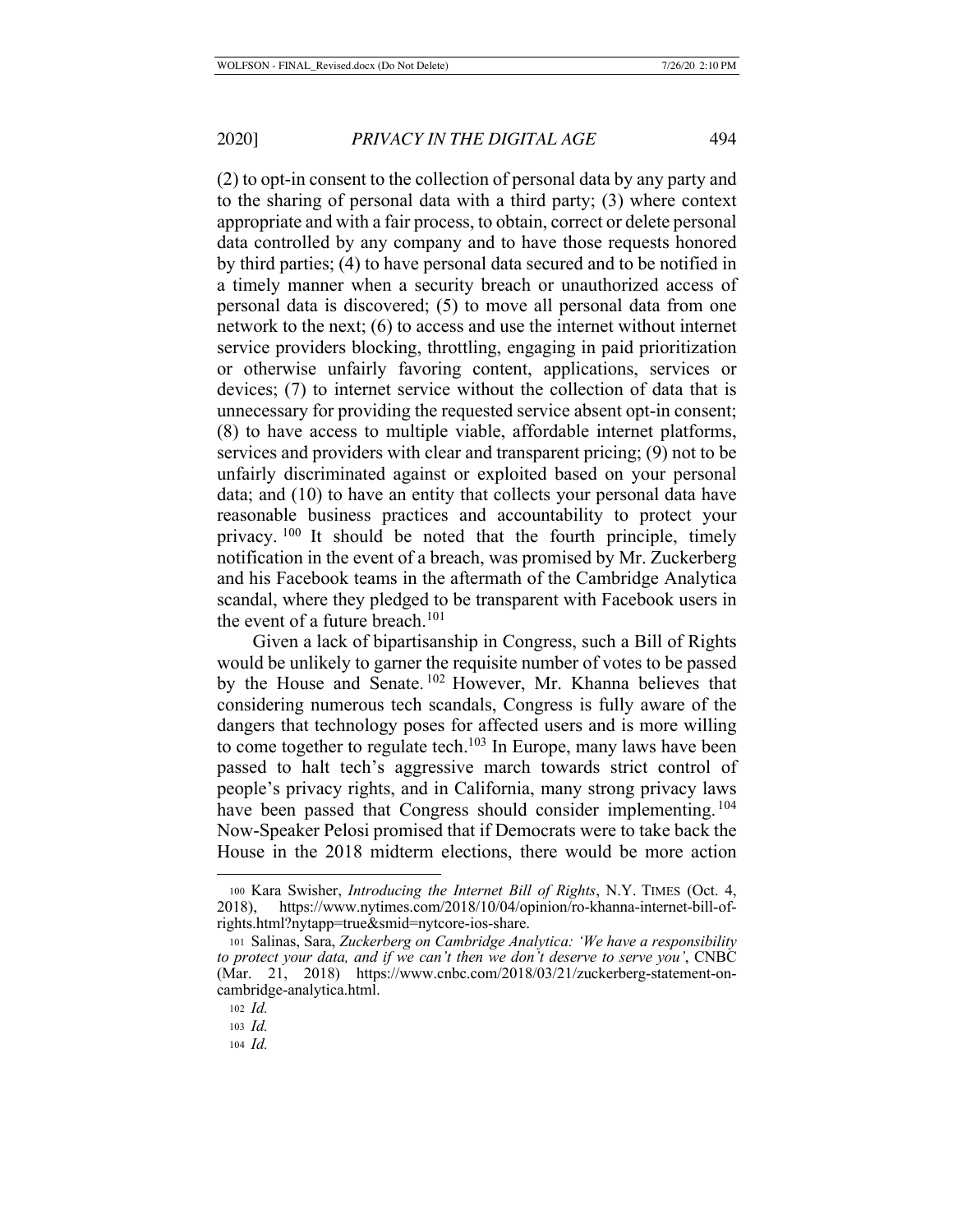taken to pass significant privacy laws. 105 With the House now in Democratic control, it remains to be seen how Ms. Pelosi and the Democrats will implement their proposals on privacy protection.

Another version of an "Internet Bill of Rights" has been proposed by Senator Warner. In July 2018, Senator Warner released a "white paper" containing a list of potential policy proposals for the regulation of social media.106 "Senator Warner proposed policies that require greater disclosure by platforms—in clear, concise ways—about the types of information they collect, and the specific ways they are utilizing it."  $107$  The policies proposed therein are as follows: (1) Information Fiduciary**—**this would obligate service providers to assume special duties to respect and protect the information they obtain during their "relationship" with the consumers.<sup>108</sup> A fiduciary duty extends beyond a mere "tort" duty (appropriate care)—it would stipulate that service providers must pledge not to utilize or manipulate data for the benefit of the platform or third parties (rather than the user).<sup>109</sup> This could be established statutorily.<sup>110</sup> (2) Comprehensive General Data Protection Regulation (akin to the "GPDR"<sup>111</sup>) data protection legislation—"The U.S. could adopt rules mirroring GDPR, with key features like data portability, the right to be forgotten, 72 hour data breach notification, 1st party consent, and other major data protections."112 "Under a regime similar to GDPR, no personal data could be processed unless it is done under a lawful basis specified by the regulation, or if the data processor has received an unambiguous and individualized consent from the data subject (1st party consent)."113 In addition, data subjects have the right to request a portable copy of the data collected by a processor and the right to have

<sup>105</sup> *Id.*

<sup>106</sup> Sen. Mark Warner, *Potential Policy Proposals for Regulation of Social Media and Technology Firms*, WHITE PAPER (July 30, 2018), https://www.warner.senate.gov/public/\_cache/files/d/3/d32c2f17-cc76-4e11-8aa9- 897eb3c90d16/65A7C5D983F899DAAE5AA21F57BAD944.social-mediaregulation-proposals.pdf.

<sup>107</sup> *Id.*

<sup>108</sup> *Id.*

<sup>109</sup> *Id.*

<sup>110</sup> *Id.*

<sup>111</sup> See *infra* notes 108-20 and accompanying text for a brief explanation and overview of the GDPR.

<sup>112</sup> WHITE PAPER, s*upra* note 107; *see* Matthew Ingram, *Leaked White Paper Proposes Congressional Regulation of Social Media*, Colum. Journalism Rev. (Oct. 9, 2018).

<sup>113</sup> *Id*.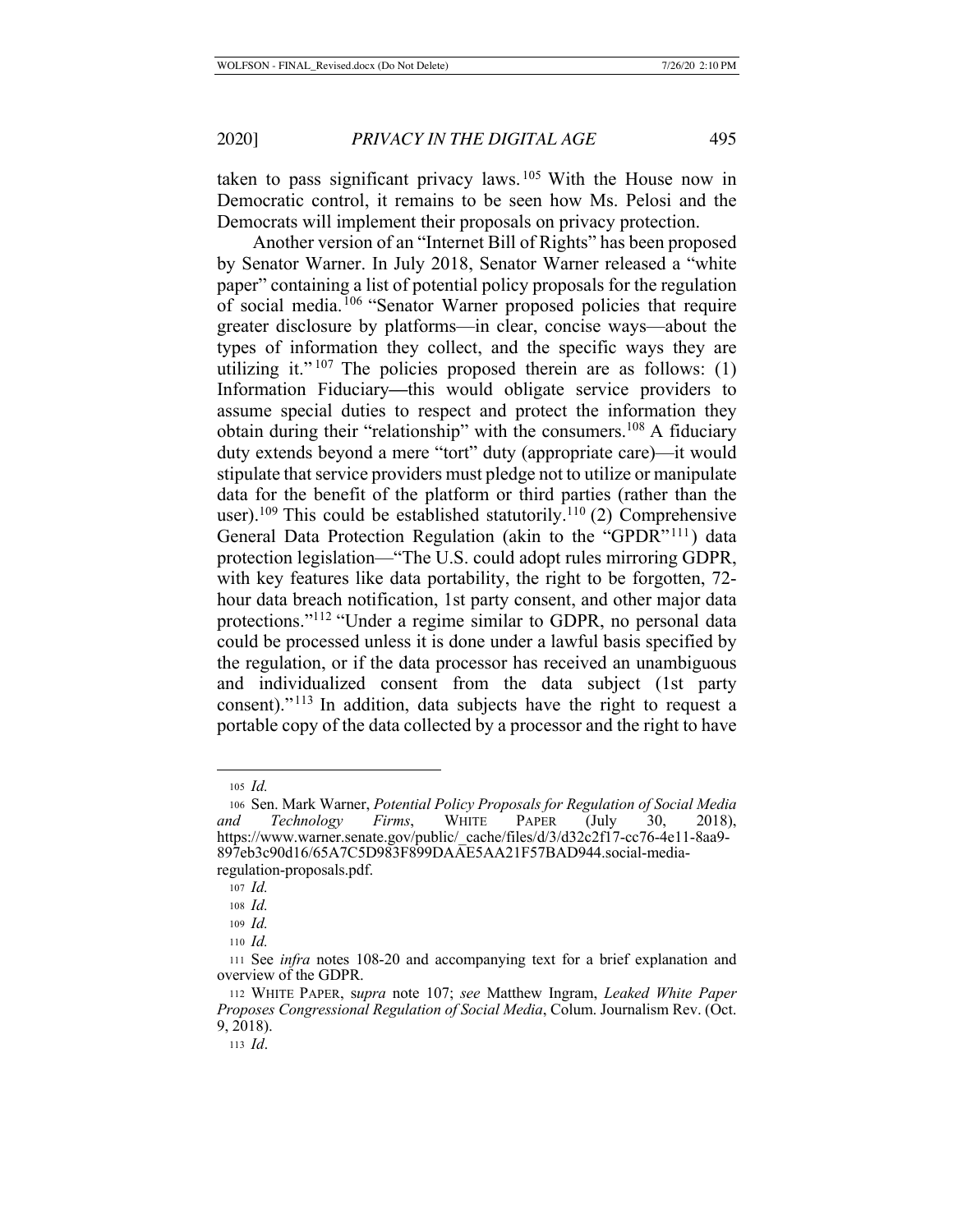their data erased.114 Businesses must report any data breaches within 72 hours if they have an adverse effect on user privacy.<sup>115</sup> One major tenant of the GDPR (that the US could or could not adopt) is the potential of high penalties for non-compliance in which a company or organization can be fined (in the EU, penalties are up to 4% of its annual global turnover or  $\epsilon$ 20 million - whichever is higher).<sup>116</sup> (3) First Party Consent for Data Collection**—**The U.S. could adopt one specific element of GDPR: requiring first party consent for any data collection and use.117 This would prevent third-parties from collecting or processing a user's data without their explicit and informed consent.118

Senator Warner's proposals would require bipartisan support and it is unlikely that Republicans would be in agreement with the proposed measures.119 Simply, a Republican-controlled Congress is not likely to support these initiatives. It is more likely that government agencies will adopt some elements of his proposals independently through the rule-making process or some of the ideas will be implemented by individual states. 120 However, Senator Warner expressed confidence that a broad bipartisan majority in Congress will back the regulation of social media (including his proposals) though such legislation might take time to come together.<sup>121</sup> Lawmakers of both parties have criticized social media companies' efforts to rein in hacking, data breaches, and misinformation.<sup>122</sup>

<sup>114</sup> *Id*.

<sup>115</sup> *Id*.

<sup>116</sup> *Id*. *See* Ariel Shapiro, *Democratic Sen. Warner Has a New Policy Paper With Proposals to Regulate Big Tech Companies*, CNBC (July 30, 2018), https://www.cnbc.com/2018/07/30/sen-warner-proposes-20-ways-to-regulate-bigtech-and-radically-change.html.

<sup>117</sup> *Id.*

<sup>118</sup> WHITE PAPER*, supra* note 107.

<sup>119</sup> Adi Robertson, *Sen. Mark Warner Floats Major Tech Company Regulations That Don't Include Breakups*, THE VERGE (July 30, 2018), https://www.theverge.com/2018/7/30/17629854/mark-warner-tech-companylegislation-white-paper-privacy-misinformation-competition.

<sup>120</sup> *Id.*

<sup>121</sup> Steven T. Dennis & Ben Brody, *Congress Is Likely to Support New Regulations on Social Media, Senator Says*, BLOOMBERG (Sept. 13, 2018), https://www.bloomberg.com/news/articles/2018-09-13/new-social-media-rulescan-get-majority-in-congress-warner-says.

<sup>122</sup> *Id.*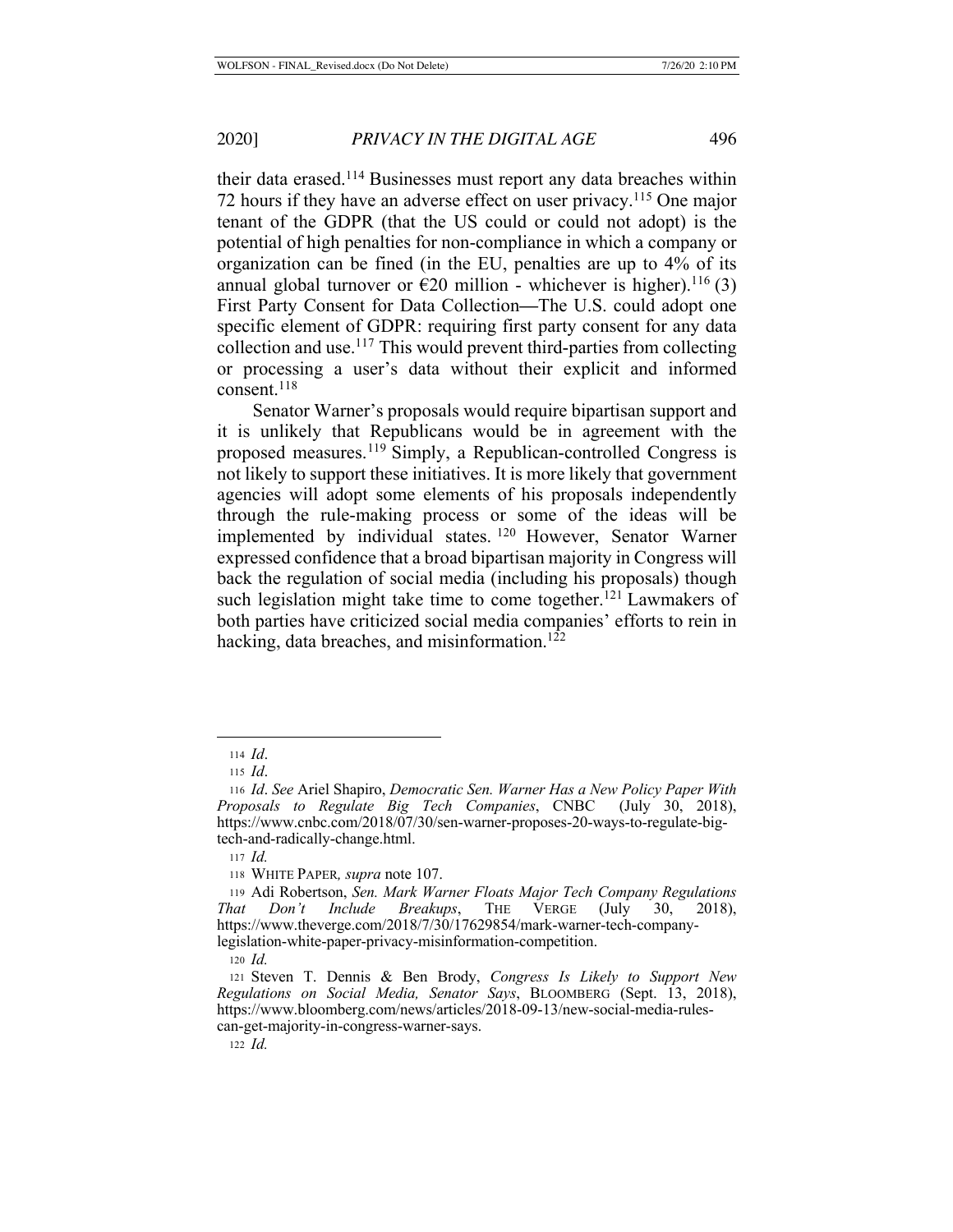### 2. Incentivizing Social Media Companies to Ramp Up Protection

In light of the complexity of social media services and the sheer quantity of service providers in the digital age, Congress may find it difficult to draw lines between required tasks of social media companies and those that should not be required.<sup>123</sup> Three ways to foster an easier path to reform social media companies is through tax breaks, safe harbors, and legal immunities.124 Organizations should be offered incentives to accept fiduciary obligations rather than simply imposing them directly through government regulation.<sup>125</sup> Therefore, as Jonathan Zittrain<sup>126</sup> has suggested, it might be appropriate to offer online service providers an incentive to designate themselves as information fiduciaries in return for certain legal and financial benefits that come with the designation.<sup>127</sup> Professor Jack Balkin<sup>128</sup> argues that, even though social media companies are privately owned, governments could create framework statutes that would require platform owners to respect the free speech and privacy rights of end users in return for special legal status and benefits.<sup>129</sup> We might be able to adapt this idea to today's online service providers to create new classes of digital information fiduciaries.<sup>130</sup>

<sup>123</sup> Jack M. Balkin, *Information Fiduciaries and the First Amendment*, 49 U.C. DAVIS L. REV. 1183, 1229 (2016).

<sup>124</sup> *Id.*

<sup>125</sup> *Id.*

<sup>126</sup> Jonathan Zittrain is the George Bemis Professor of International Law at Harvard Law School. He is also a professor at the Harvard Kennedy School of Government, a professor of computer science at the Harvard School of Engineering and Applied Sciences, director of the Harvard Law School Library, and co-founder and director of Harvard's Berkman Klein Center for Internet & Society. *See*  Jonathan Zittrain, https://hls.harvard.edu/faculty/directory/10992/Zittrain (last visited April 7, 2020).

<sup>127</sup> *Id.* (citing Jonathan Zittrain, *Facebook Could Decide an Election*, NEW REPUBLIC (June 1, 2014), http://www.newrepublic.com/article/117878/ information-fiduciary-solution-facebook-digital-gerrymandering).

<sup>128</sup> Jack M. Balkin is Knight Professor of Constitutional Law and the First Amendment at Yale Law School. He is the founder and director of Yale's Information Society Project, an interdisciplinary center that studies law and new information technologies. He also directs the Abrams Institute for Freedom of Expression, and the Knight Law and Media Program at Yale. *See Jack M. Balkin*, https://law.yale.edu/jack-m-balkin (last visited Oct. 23, 2018) .

<sup>129</sup> Balkin, *supra* note 124, at 1230.

<sup>130</sup> *Id*.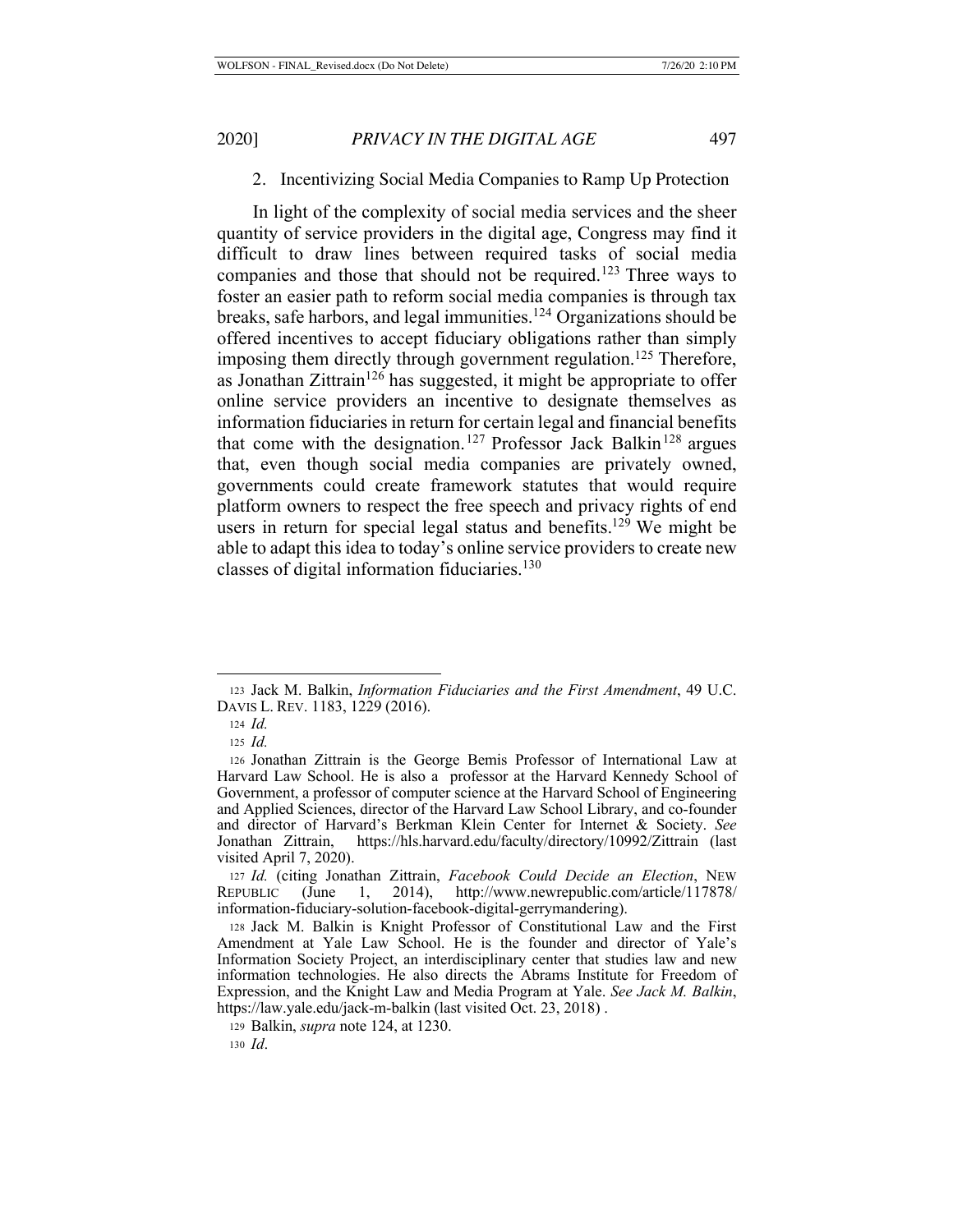### *C. Europe's Sweeping New Privacy Rules: GDPR*

In April 2016, the European Union ("EU") introduced sweeping new privacy rules aimed at protecting consumer data stored on social media platforms and other tech websites.131 This not only applies to companies in the EU, but also applies to companies outside the EU who provide services to users in the EU.<sup>132</sup> The GDPR was enacted in April 2016. The predecessor to the GDPR was the Data Protection Directive (the "DPD").<sup>133</sup> The DPD was adopted in 1995, at a time when the internet was in its infancy.<sup>134</sup> The Data Protection Directive is built on seven principles that were gathered from prior policy enactments; these proposals include:

- 1. Notice individuals should be notified when their personal data is collected
- 2. Purpose use of personal data should be limited to the express purpose for which it was collected
- 3. Consent individual consent should be required before personal data is shared with other parties
- 4. Security collected data should be secured against abuse or compromise
- 5. Disclosure data collectors should inform individuals when their personal data is being collected
- 6. Access individuals should have the ability to access their personal data and correct any inaccuracies
- 7. Accountability individuals should have a means to hold data collectors accountable to the previous six principles.<sup>135</sup>

<sup>131</sup> PBS News Hour, *EU to Install Sweeping Changes to Online Privacy Rules* (May 20, 2018), https://www.pbs.org/newshour/show/eu-to-install-sweepingchanges-to-online-privacy-rules.

<sup>132</sup> Aarti Shahani*, Europe's New Online Privacy Rules Could Protect U.S. Users Too*, **NPR** (Apr. 16, 2018), https://www.npr.org/sections/alltechconsidered/2018/04/16/602851375/europe-ssweeping-privacy-laws-prompt-new-norms-in-u-s.

<sup>133</sup> Nate Lord, *What is the Data Protection Directive? The Predecessor to the GDPR*, DIGITAL GUARDIAN (Sept. 12, 2018), https://digitalguardian.com/blog/what-data-protection-directive-predecessor-gdpr.

<sup>134</sup> *The History of the General Data Protection Regulation*, EUROPEAN DATA PROTECTION SUPERVISOR, https://edps.europa.eu/data-protection/dataprotection/legislation/history-general-data-protection-regulation\_en (last visited Oct. 29, 2019).

<sup>135</sup> *Id.*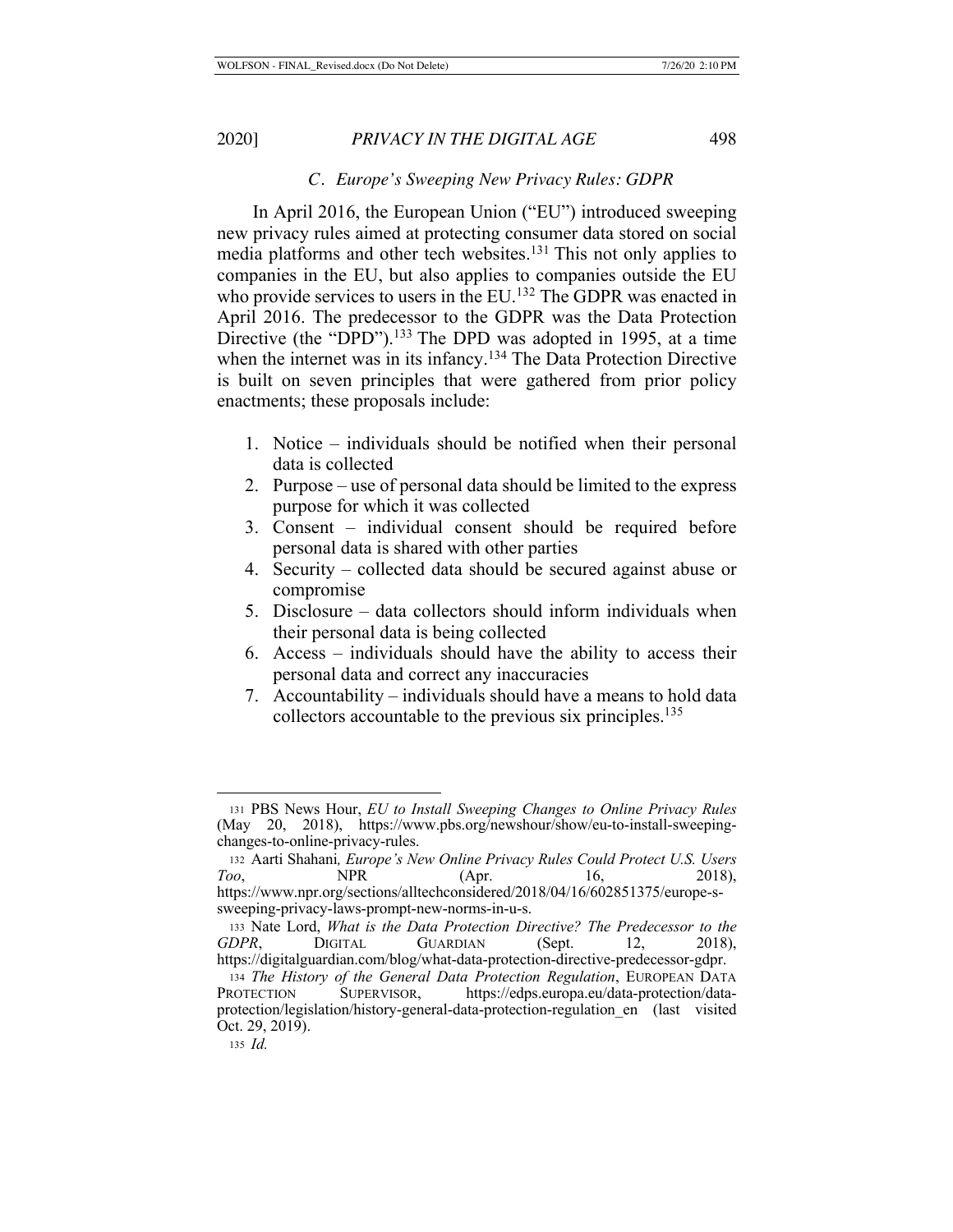The GDPR supersedes the DPD as it fully phased out the DPD and became national law for all EU Member States on May 25, 2018.136 The GDPR builds on the key components of the DPD with more specific data protection requirements, a global reach, and harsher enforcement as well as non-compliance penalties.<sup>137</sup> As a result, citizens will have more control over their personal data and more recourse if personal data is misused, while data controllers and processers will be required to protect sensitive personal data by design. <sup>138</sup> Finally, the GDPR offers a much simpler regulatory environment for businesses that collect or process EU citizens' and residents' personal data.<sup>139</sup>

The GDPR provides users with more control over their data than did the DPD, as the GDPR adapted to the advanced technology that big-tech firms now use. The GDPR considers this fact by implementing more protection for consumers than did the DPD.<sup>140</sup> Users will now be able to access their personal data and find out where and for what purpose it is being used.<sup>141</sup> Additionally, users will have the right to be "forgotten," which means that a user can request that whoever is controlling their data to erase it and potentially stop third parties processing it.<sup>142</sup> Another provision allows people to take their data and transfer it to a different service provider.<sup>143</sup>

The central tenet of EU's new privacy protections provides that companies that collect, or mine, personal data must first request consent from users.144 The new rules will also make it harder for ad-

<sup>136</sup> Shahani, *supra* note 133.

<sup>137</sup> *General Data Protection Regulation GDPR*, GDPR, https://gdpr-info.eu/ (last visited Oct. 26, 2018).

<sup>138</sup> Sagara Gunathunga, *All You Need to Know About GDPR Controllers and Processors,* MEDIUM (Sept. 12, 2017), https://medium.com/@sagarag/all-you-needto-know-about-gdpr-controllers-and-processors-248200ef4126.

<sup>139</sup> Angela Stringfellow, *The Ultimate Guide to GDPR Compliance: What Your Company Needs to Know to Ensure Compliance and Minimize Risk (with Checklist*), NG DATA (Jan. 22, 2018), https://www.ngdata.com/gdpr-compliance-guide/.

<sup>140</sup> Elizabeth Schultze*, GDPR: How Europe's New Privacy Law Is Creating Big Business Opportunities*, CNBC (May 25, 2018), https://www.cnbc.com/2018/05/25/gdpr-europe-new-privacy-law-is-creating-bigbusiness-opportunities.html.

<sup>141</sup> *Id.*

<sup>142</sup> *Id.*

<sup>143</sup> *Id.*

<sup>144</sup> Nate Lord, *What is General Data Protection Regulation? Understanding and Complying with GDPR Data Protection Requirements*, DATA INSIDER (Sept. 19, 2018), https://digitalguardian.com/blog/what-gdpr-general-data-protectionregulation-understanding-and-complying-gdpr-data-protection.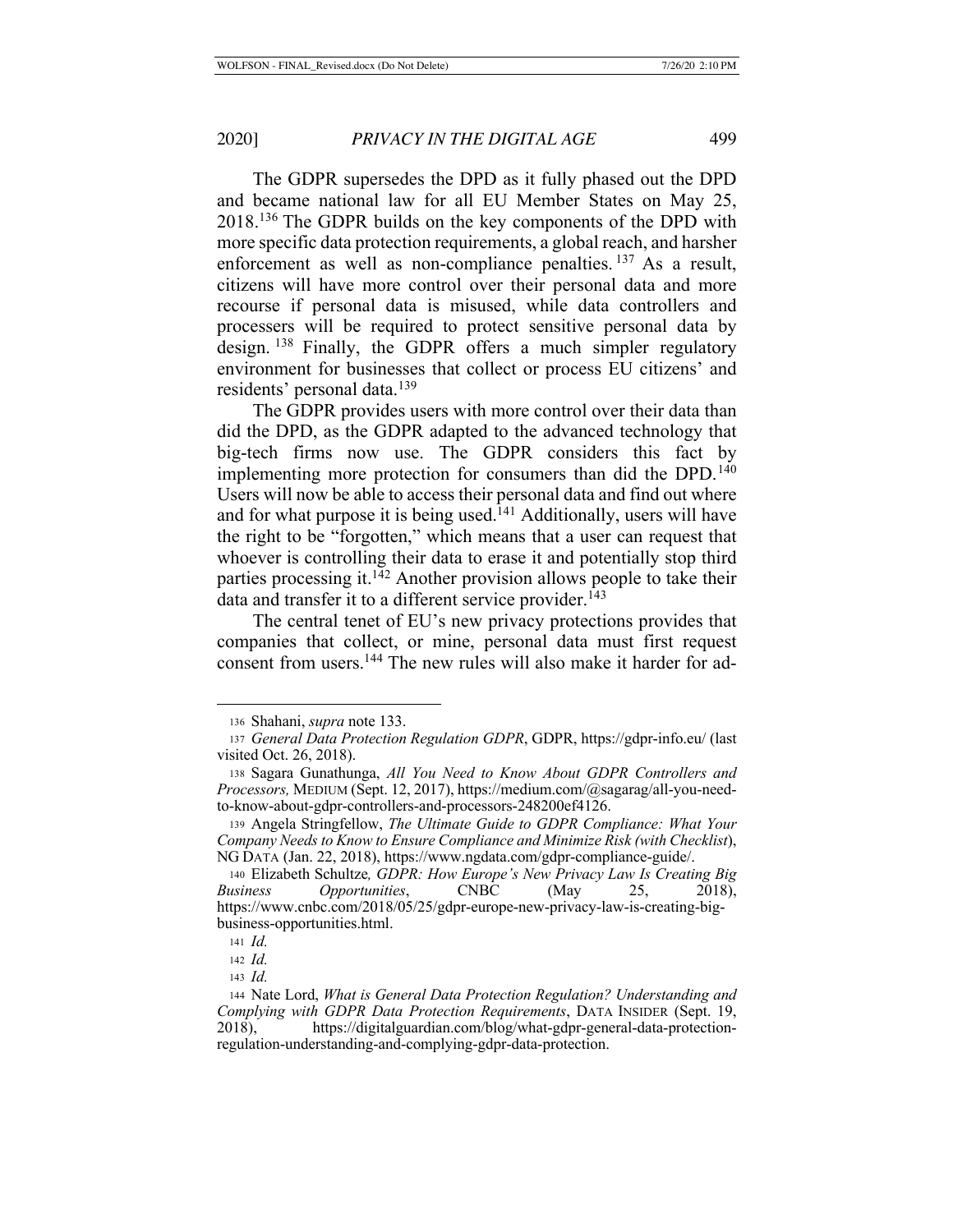targeting companies to collect and sell this information. <sup>145</sup> Additionally, users can ask companies what personal information is stored, and then request that it be deleted.<sup>146</sup> With this said, there are severe penalties for companies who break these rules, such as a heavy fine of four percent of a company's profits.<sup>147</sup>

# 1. The United States and the GDPR

The EU's privacy protections will extend to social media users in the United States as well. As an example, Facebook announced that the EU's privacy rights will extend to its users around the world.<sup>148</sup> Also, American companies operating in Europe (or who serve EU citizens) must comply.149

It is not certain if the United States Congress will adopt a similar measure like the GDPR to formally protect users in the United States.150 There are several reasons why a law like the GDPR would be difficult for Congress to enact. Firstly, there isn't an agency to carry out such a law.151 Unlike EU member states, the U.S. does not have its own data privacy authorities to enforce the GDPR. 152 The closest equivalent is the Federal Trade Commission (the "FTC"), which is the main agency that enforces U.S. privacy policy.<sup>153</sup> But its powers are limited compared to its European counterparts. 154 Although states have their own laws and regulations concerning data privacy, there is no mechanism in the federal government to bring it under one roof.<sup>155</sup>

<sup>148</sup> Schultze, *supra* note 141.

<sup>145</sup> *Id.*

<sup>146</sup> *Id.*

<sup>147</sup> Nate Lord, *GDPR Compliance: The Impact on Infosec in 2018 and Beyond*, DIGITAL GUARDIAN (Aug. 9, 2017), https://digitalguardian.com/blog/gdprcompliance-infosec-impact-2018.

 <sup>149</sup> Yaki Faitelson, *Yes, The GDPR Will Affect Your U.S.-Based Business*, (Dec. 4, 2017) FORBES, https://www.forbes.com/sites/forbestechcouncil/2017/12/04/yesthe-gdpr-will-affect-your-u-s-based-business/#d4bcc776ff26.

<sup>150</sup> Derek Hawkins, *The Cybersecurity 202: Why a Privacy Law Like GDPR Would Be a Tough Sell in the U.S.*, WASH. POST (May 25, 2018), https://www.washingtonpost.com/news/powerpost/paloma/the-cybersecurity-202/2018/05/25/the-cybersecurity-202-why-a-privacy-law-like-gdpr-would-be-atough-sell-in-the-u-

s/5b07038b1b326b492dd07e83/?noredirect=on&utm\_term=.ccd4529e5299.

<sup>151</sup> *Id.*

<sup>152</sup> *Id.*

<sup>153</sup> *Id.*

<sup>154</sup> *Id.*

<sup>155</sup> Hawkins, *supra* note 151.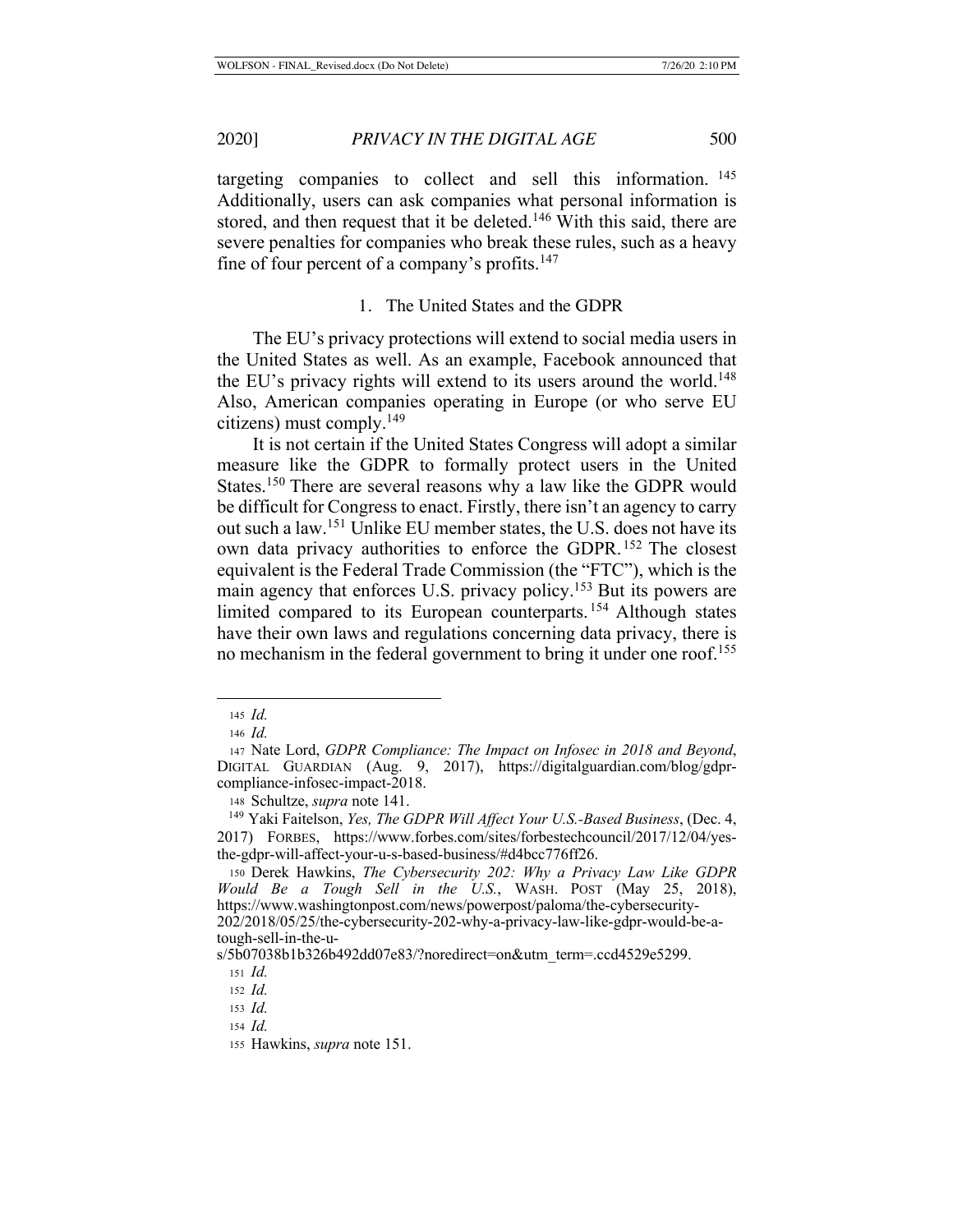The second reason for the unlikelihood of such a bill gaining traction in Congress is due to a lack of support.156 Given the gridlock in the current Congress, something as complex as GDPR will not likely get approved.157 Smaller bills have been proposed though, in the aftermath of the Cambridge Analytica scandal. One of those proposed bills by Senator Warner, mentioned earlier in this Note, would expand the FTC's authority and impose new restrictions on data collection, and another bill that would give people greater control over what companies can do with their information. 158 But these are only proposals, and a bill as sweeping as the GDPR would be even more difficult to pass.

Besides the gridlock in Congress, any GDPR-like proposal would face resistance from the powerful tech lobbies, as well as lawmakers who oppose excessive taxes.<sup>159</sup> With the GDPR primarily focused on protecting European users from large U.S.-headquartered service providers like Google, Apple, Facebook, and Amazon, some policymakers see the GDPR as a mechanism for the E.U. to enforce privacy law, and a U.S. bill should similarly personify the spirit of the GDPR in enforcing U.S. privacy law.160 Given President Trump's electoral mandate to regulate and tax less, Congress is not eager to penalize or tax U.S. corporations (so long as the Republican party maintains control of at least one house of Congress).<sup>161</sup>

As far as citizen support for Congress to enact sweeping GDPRlike legislation, some argue that there is enough U.S. support (from citizens) for a sweeping overhaul like GDPR. 162 Some point to Americans enthusiasm in supporting data privacy regulation.<sup>163</sup> The Cambridge Analytica scandal increased awareness of this issue.<sup>164</sup> There are thus valid arguments for the position that Congress should

<sup>156</sup> *Id.*; *See also* Elias Chachak, *Will the U.S. Adopt Similar GDPR Privacy Concerns?*, CYBERDB (Oct. 23, 2018), https://www.cyberdb.co/will-u-s-adoptsimilar-gdpr-privacy-concerns/.

<sup>157</sup> Chachak, *supra* note 157.

<sup>158</sup> *Id.*

<sup>159</sup> *Id.*

<sup>160</sup> *Id.*

<sup>161</sup> Hawkins, *supra* note 151.

<sup>162</sup> *See* Hawkins, *supra* note 151.

<sup>163</sup> Hawkins, *supra* note 151.

<sup>164</sup> *Id*. *See* Nellie Bowles, *After Cambridge Analytica, Privacy Experts Get to Say 'I Told You So*,*'* N.Y. TIMES (Apr. 12, 2018), https://www.nytimes.com/2018/04/12/technology/privacy-researchersfacebook.html.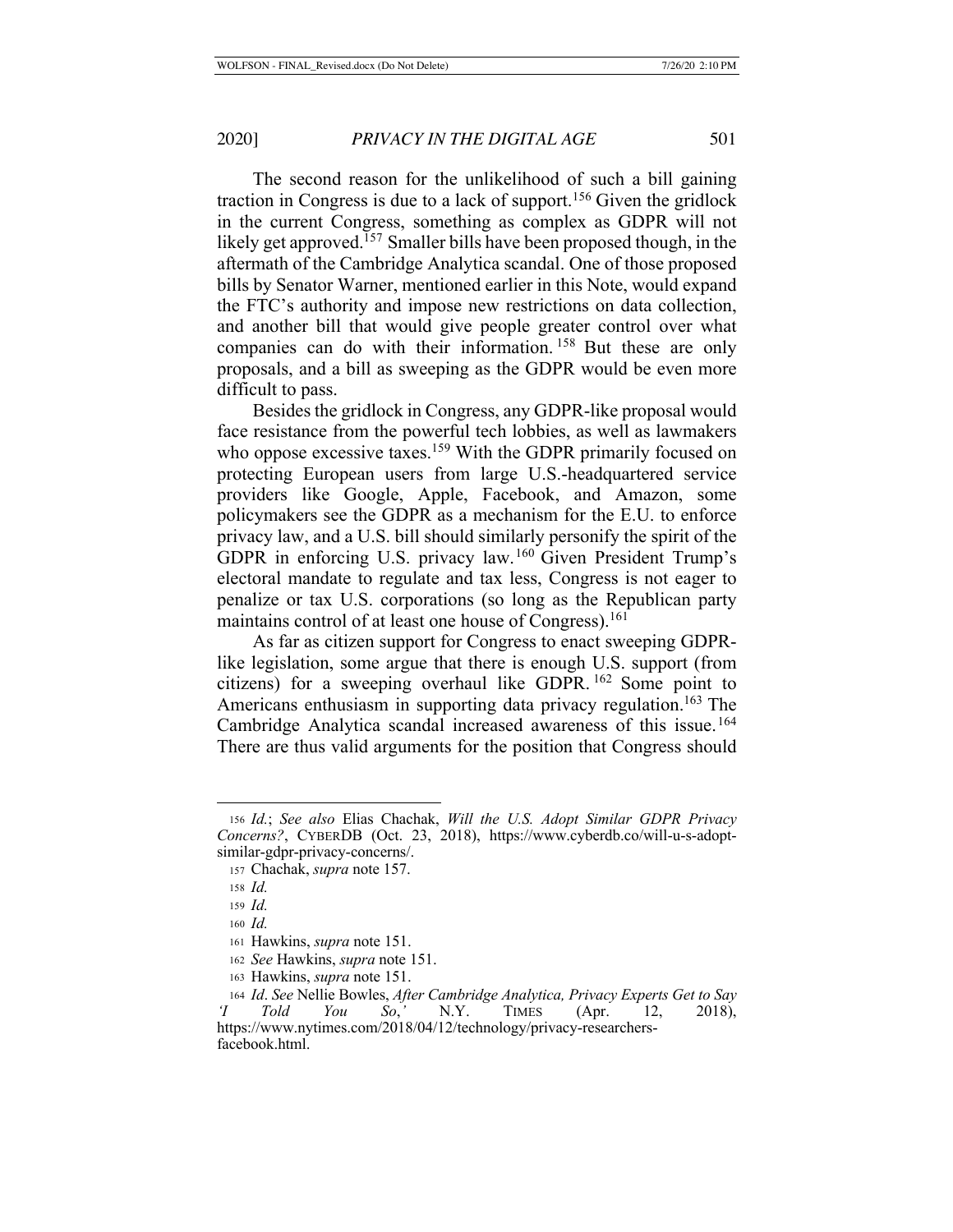pass a bill that echoes the GDPR, as there is strong evidence that public interest for privacy protections in tech is very high.

Although no such privacy bill has been enacted by Congress thus far, on January 1, 2020, a landmark consumer privacy law went into effect in California. 165 The California Consumer Privacy Act, or CCPA, has been likened to the GDPR and is similar to the sweeping EU law, at least in spirit, if not in practice.<sup>166</sup> The law allows any California consumer to demand to see all the information that is stored by a company pertaining to them.167 The California law also allows consumers to bring an action against a company if the law's privacy guidelines are violated, even if there is no breach of data.<sup>168</sup>

The CCPA is less sweeping than the GDPR in several key respects. The GDPR's laws apply to all forms of businesses—any business entity that handles personal data from EU consumers must comply with the GDPR. However, the CCPA only affects for-profit entities whose business meets at least one of the following characteristics: (1) Has an annual gross revenue of at least \$25 million (2) Collects, buys, sells or shares the data of at least 50,000 consumers, devices, or households in California.<sup>169</sup> Another important difference is that the CCPA's protections are limited to individual data subjects that legally reside in California, whereas the GDPR protects all "data subjects" (those individuals to whom the data belongs) regardless of their residence or citizenship status. $170$ 

It is interesting to note that both the GDPR and the CCPA have similar definitions for the term "personal data"—any information that can directly, or indirectly, represent an identifiable person.<sup>171</sup> But they

 <sup>165</sup> Devin Coldewey, *The California Consumer Privacy Act Officially Takes Effect Today*, TECH CRUNCH (Jan. 1, 2020), https://techcrunch.com/2020/01/01/thecalifornia-consumer-privacy-act-officially-takes-effect-today/.

 <sup>166</sup> Navdeep K. Singh, *What You Need to Know About The CCPA and The European Union's GDPR*, (Feb. 26, 2020), https://www.americanbar.org/groups/litigation/committees/minority-triallawyer/practice/2020/what-you-need-to-know-about-the-ccpa-and-the-europeanunions-gdpr/.

<sup>167</sup> Maria Korolov, *California Consumer Privacy Act (CCPA): What you need to know to be compliant*, CSO (Oct. 4, 2019), https://www.csoonline.com/article/3292578/california-consumer-privacy-act-whatyou-need-to-know-to-be-compliant.html.

<sup>168</sup> *Id.*

<sup>169</sup> *Id*.

<sup>170</sup> Geoffroy De Coomon, *GDPR and CCPA Compliance: The 5 Differences You Should Know*, PROXYCLICK BLOG (Oct. 7, 2019) https://www.proxyclick.com/blog/gdpr-and-ccpa-compliance-5-differences. <sup>171</sup> *Id*.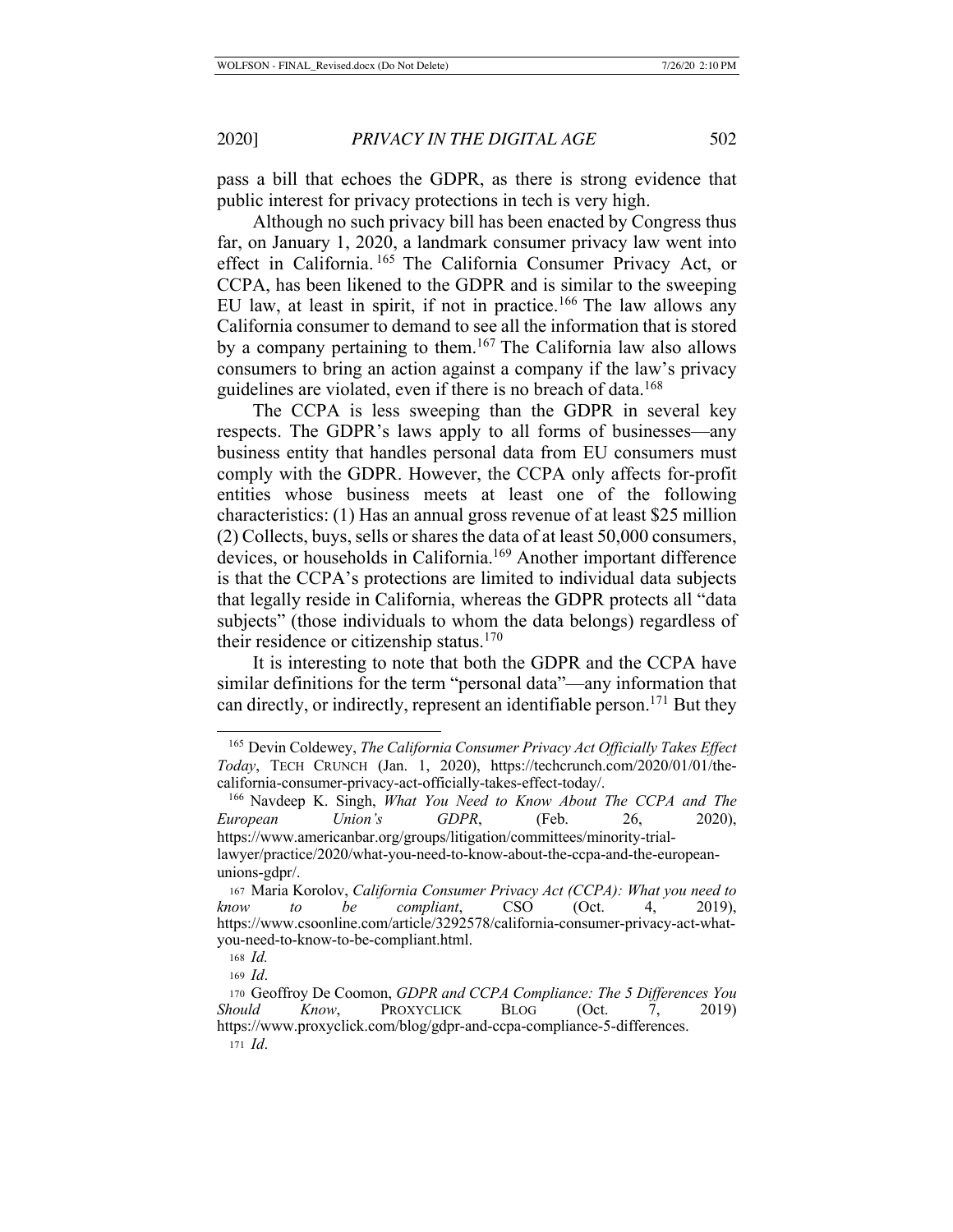vary as to various categories of data collection. Under the CCPA, "collecting" data, "selling data," and "processing" data, are all defined differently.<sup>172</sup> Under the GDPR, there is only one act of "processing" data, which includes everything from the initial act of collecting user data, to storing that information, making it available for others to access, and to its eventual removal.<sup>173</sup>

Other states have taken similar steps to enact laws similar to the CCPA. Nevada and Maine have already passed privacy laws.174 Six other states, including New York, have introduced draft bills that would impose broad obligations on businesses to provide consumers with transparency and control of personal data.<sup>175</sup> More than twenty states in total are considering privacy legislation.176 After the CCPA passed, tech companies voiced concerns that they could potentially have to contend with fifty different privacy laws.<sup>177</sup> Companies such as Facebook and Google argue that it would be more harmonious to have one federal law that covers the entire nation.<sup>178</sup> As more states follow California's lead with new privacy laws, there will likely be increased pressure on the federal government to enact a uniform law.179

## III. USER REMEDIES: CLASSIFYING DIGITAL DATA AS "PROPERTY" THAT MUST BE COMPENSATED WHEN SUCH DATA IS **COLLECTED**

Many scholars believe that private data on Facebook is considered "property," and that we own our data, such that we should be compensated when someone, such as Cambridge Analytica uses it.180 They argue that it should be like "buying" a house, where the

<sup>172</sup> *Id*.

<sup>173</sup> *Id*.

 <sup>174</sup> Andrea Little Limbago, *DIY data protection: As Congress Stalls, States Take Charge*, GCN (Mar. 23, 2020), https://gcn.com/articles/2020/03/23/states-leaddata-privacy-protections.aspx.

<sup>175</sup> Hautala, Laura. *California's new privacy rights could come to your state, too* (Jan. 3, 2020) https://www.cnet.com/news/californias-new-ccpa-privacy-rightscould-come-to-your-state-too/.

<sup>176</sup> *Id*.

<sup>177</sup> *Id*.

<sup>178</sup> *Id*.

<sup>179</sup> *Id*.

<sup>180</sup> Brittany Kaiser, *Facebook Should Pay Its 2bn Users for Their Personal Data*, FINANCIAL TIMES (Apr. 9, 2018), https://www.ft.com/content/7a99cb46-3b0f-11e8 bcc8-cebcb81f1f90.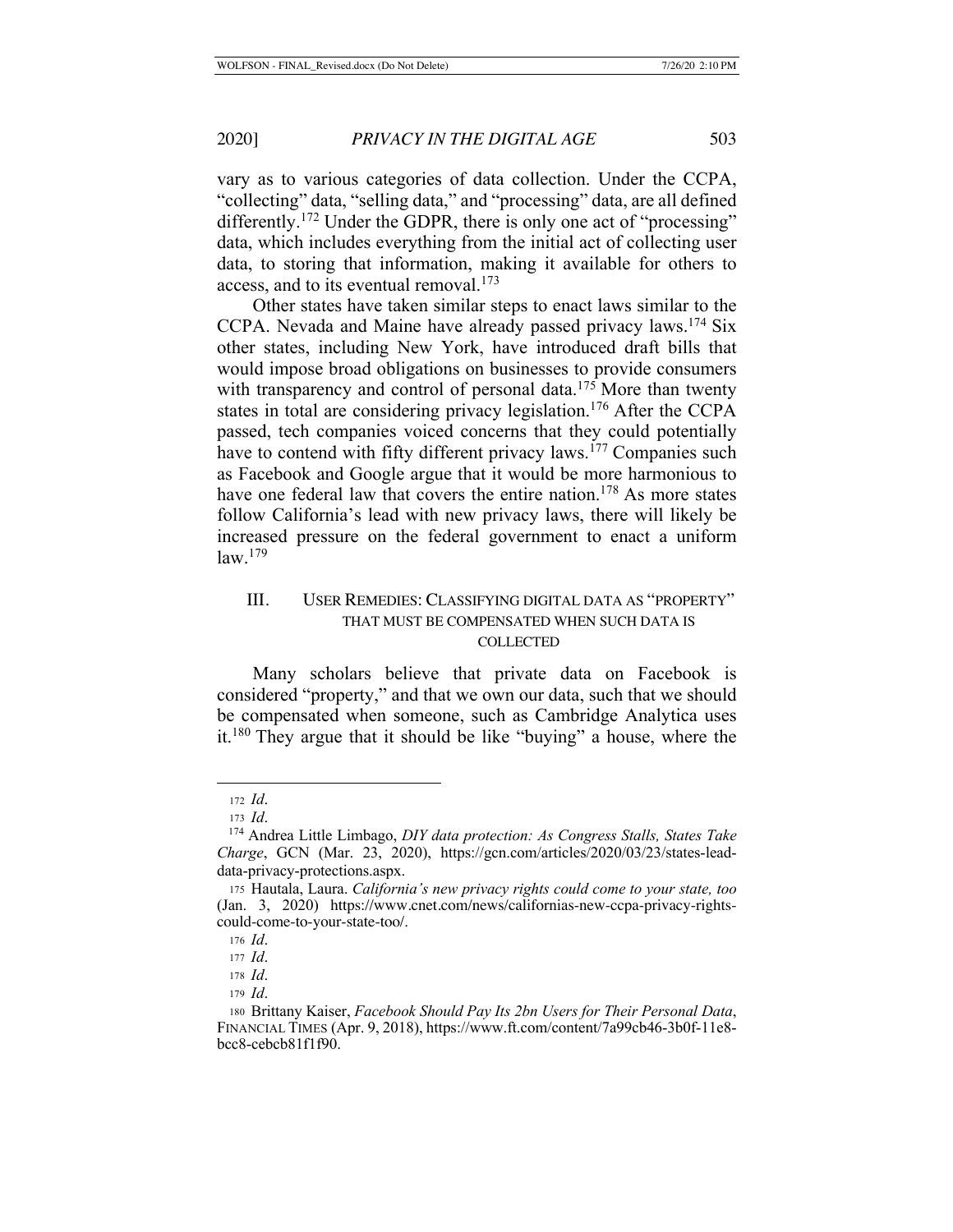seller is compensated for the sale.<sup>181</sup> Because Facebook has control over all the data contained on its app, Facebook should update its terms of services to outline compensation policies for its users.182 It should then return benefits to the two-billion users who are responsible for Zuckerberg's success. 183 Indeed, Zuckerberg told lawmakers that "users own their online data" in his hearing.<sup>184</sup> He further implied that users' data is their personal property.<sup>185</sup>

Some scholars have hesitated calling personal, digital data "property" in the ownership and compensation context.<sup>186</sup> (On the other hand, some courts have also determined that data should be considered property).  $187$  There is an overarching concern that classifying data as property will impede the privacy protection that it is designed to create.<sup>188</sup> It may encourage private transactions between data holders that should be avoided.<sup>189</sup> Another concern is that it "will lead people to sign away" a large amount of their data.<sup>190</sup> In this sense, creating a property right on digital data will defeat the purpose of defending privacy, since more data will be exposed by people willing to "sell" and "do business" with their data. A related concern with propertizing data is that it would make privacy dependent on economic status.<sup>191</sup> The argument is that the wealthier are better suited to hold onto their data, as they are not in dire need of selling it for extra money, whereas those less well-off will be forced into selling their data to earn badly needed money. <sup>192</sup> Another, more theoretical objection, regarding classifying data as property, is that it will not comport with a key component of property—free alienability. Those, who take this view, hold of the premise that "property connotes free alienability."193

<sup>181</sup> *Id.*

<sup>182</sup> *Tell Facebook: Our Data is Our Property #OwnYourData*, CHANGE.ORG, https://www.change.org/p/tell-facebook-our-data-is-our-property-ownyourdata (last visited Sept. 28, 2018).

<sup>183</sup> *Id.*

<sup>184</sup> *Transcript of Mark Zuckerberg's Senate Hearing*, *supra* note 27.

<sup>185</sup> *Id.*

 <sup>186</sup> *See* Wanling Su, *What is Just Compensation*? 105 VA. L. REV. 8, 12 (2019).

<sup>&</sup>lt;sup>187</sup> Carpenter v. United States, 585 U.S. \_\_\_ (2018).

<sup>188</sup> Michael C. Pollack, *Taking Data*, 86 U. CHI. L. REV. 77, 108 (2019) (citing Jessica Litman, *Information Privacy/Information Property*, 52 STAN. L. REV. 1283, 1303 (2000)).

<sup>189</sup> *Id.* <sup>190</sup> *Id.*

<sup>191</sup> *Id.* at 109.

<sup>192</sup> *Id.*

<sup>193</sup> *Id.* at 110 (citing Paul M. Schwartz, *Property, Privacy, and Personal Data*, 117 HARV. L. REV. 2056, 2091 (2004)).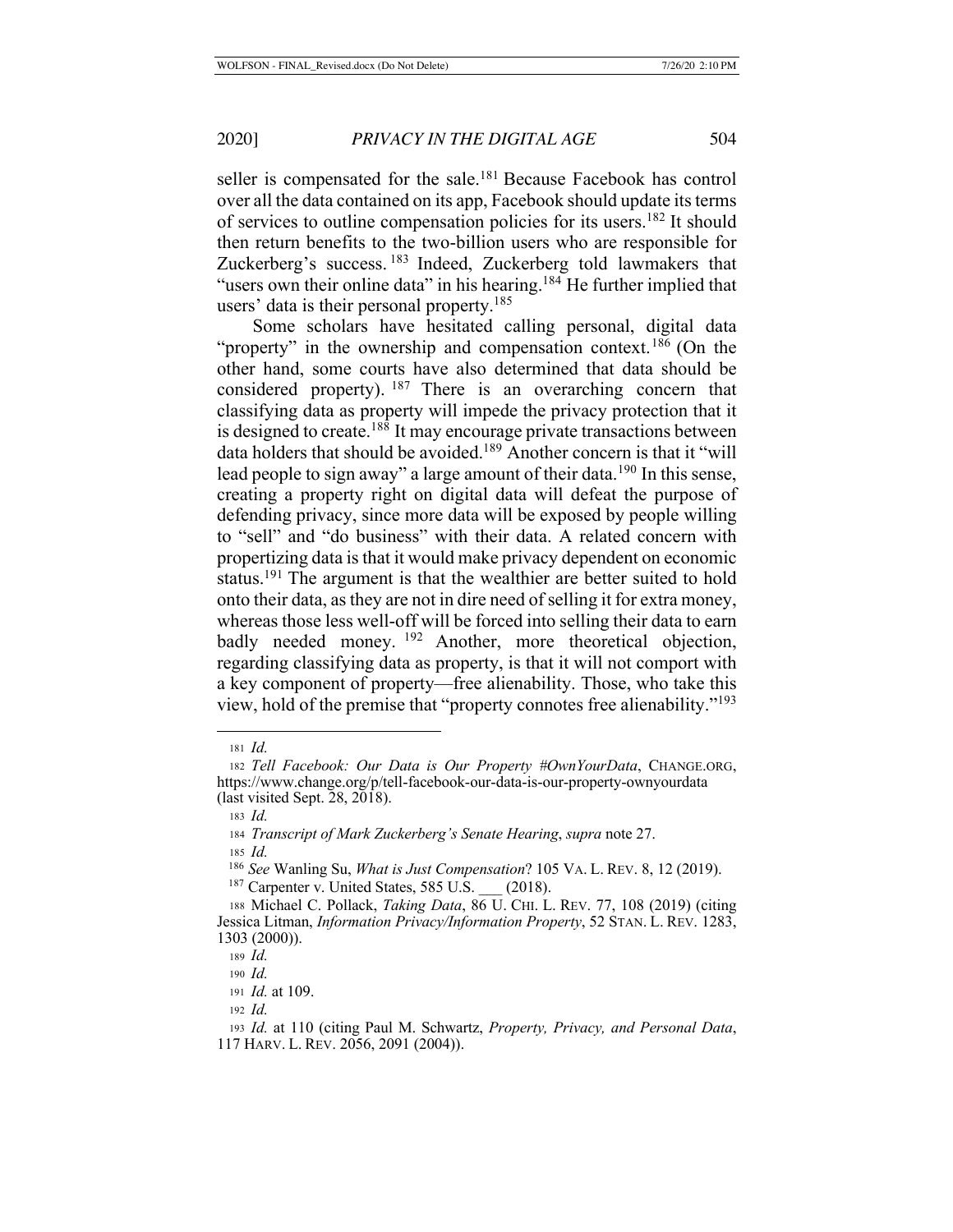Because of concerns with propertized data being freely sold on the market, which threatens privacy, there will be limitations imposed on one's data ownership, thus weakening the alienability of propertized data.<sup>194</sup> This will lead to a type of property that is not truly property.<sup>195</sup>

However, the premise that something can only be classified as property, if that thing is freely and fully alienable, is refutable. Various examples of restricting alienation both on the real property and intellectual property sides prove that even if property is not fully alienable, it is still called property. On the real property side, there are conservation easements and historic preservation laws that function as restraints on property.<sup>196</sup> On the intellectual property side, statues like the Video Privacy Protection Act of 1988, the Driver Privacy Protection Act of 1994, and the Gramm-Leach-Bliley Act of 1999, either prohibit entities altogether from transferring the information they possess in their files or impose conditions on the circumstances under which transfers can occur and on those to whom such information can be transferred.197 In these examples of free alienation restrictions, there is no question that the property burdened by those restrictions was called property. This demonstrates that restrictions on free alienation can easily coexist with property status.<sup>198</sup> Thus, it is possible to propertize data and still establish privacy-protecting limitations on the transfer of data, since the two can coexist. As such, propertizing data should be fully embraced, and not looked down upon. $199$ 

Courts have considered government intrusions on personal property as the taking of a property right that requires compensation.200 As the Supreme Court has explained, such "property concepts" are instructive in "determining the presence or absence of the privacy interests protected by the Fourth Amendment."201 The *Jones* opinion emphasizes that the text of the Fourth Amendment reflects the Amendment's "close connection to property,"202 as the text of the Amendment refers to various types of property—"houses,

<sup>194</sup> Pollack, *supra* note 189, at 110.

<sup>195</sup> *Id.*

<sup>196</sup> *Id.* at 111 (citing RESTATEMENT (THIRD) OF PROPERTY: Servitudes § 3.4, cmt. f at 445 (2000)).

<sup>197</sup> *Id.* at 112 (citing Schwartz, 117 HARV. L. REV. at 2099–2101).

<sup>198</sup> *Id.* at 113.

<sup>199</sup> *Id.* at 113–14.

<sup>200</sup> *Id.* at 81.

<sup>201</sup> *Id.* at 113 (citing *Byrd*, 138 S. Ct. at 1526).

<sup>202</sup> *Id.* at 113 (citing *United States v. Jones*, 565 U.S. 400, 405 (2012)).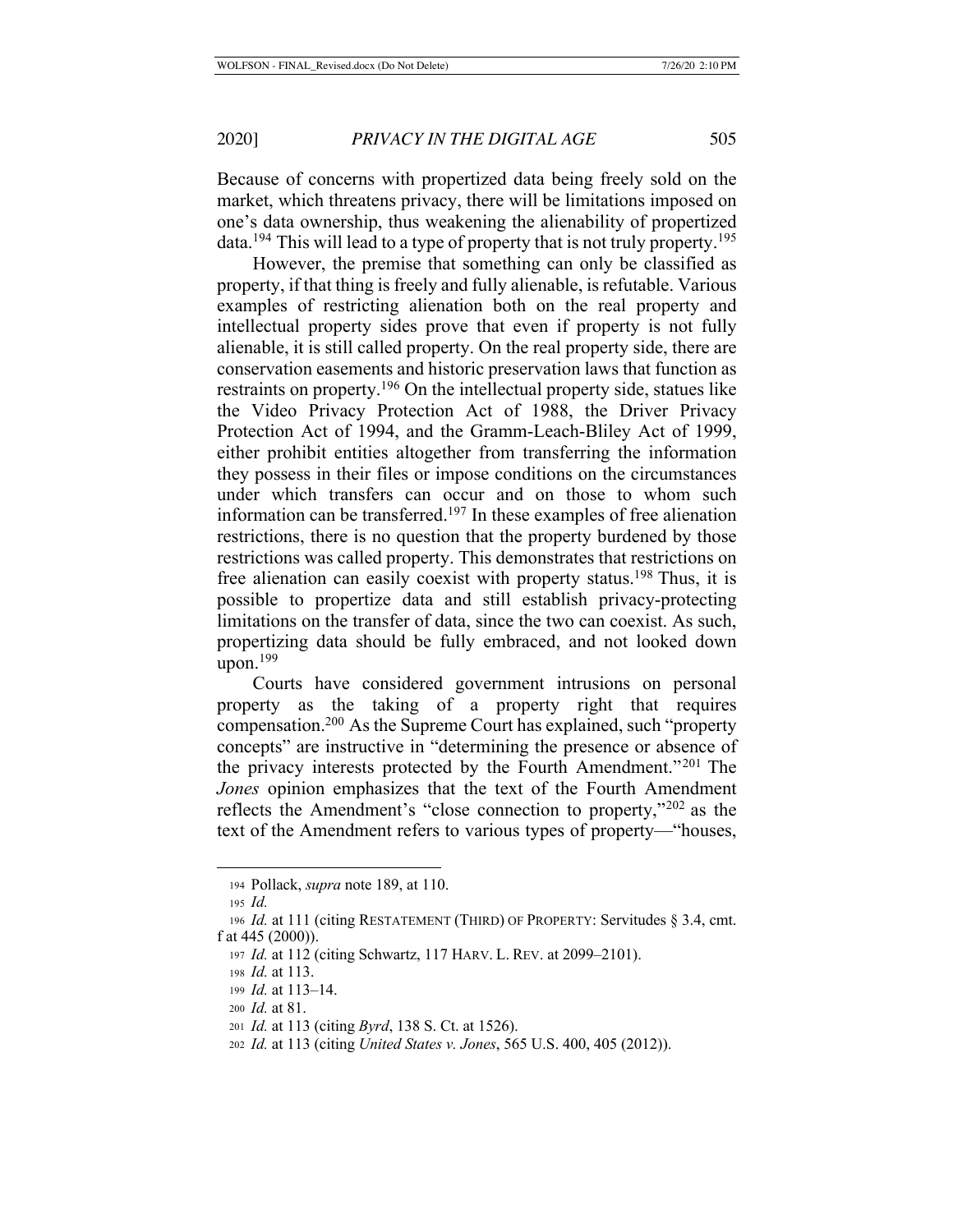papers, and affects."203 The British common law that existed during the period in which the Fourth Amendment was adopted, also expressed the concept of a search as one in which an unconsented entry onto property occurred.<sup>204</sup> Of course, while the Court held in *Katz v. United States* that a search for Fourth Amendment purposes occurs whenever the government violates a person's "reasonable expectation of privacy, $\frac{1}{205}$  the Court has also consistently cautioned that the *Katz* test "supplements, rather than displaces" the traditional property-based tests. 206 "Accordingly, principles of property law remain quite relevant in assessing and governing the kinds of investigatory activity in which the government may engage. $"207$ 

A similar framework should be adopted to establish compensation for personal users when a *private corporation* steals or accesses their digital property. Although affected uses don not have a Taking Clause claim—since Facebook and other social media companies are private corporations and not government entities—the users are entitled to compensation solely based on a property law basis.

### *A. Tort Remedies For Affected Users*

In the U.K., Facebook users who were the target of a cyber-attack could possibly have received £12,500 if they could prove distress resulting from the data breach. 208 Professor Maureen Mapp of Birmingham University Law School estimated this amount based on the amount that was awarded to six Brits who were phone-hacked by the *Mirror* newspaper in 2015.209 Any citizen who wished to collect the money, had to sue under the U.K.'s Data Protection Act and prove that the breach had caused them distress. 210 The amount of compensation for each affected user would depend on the amount of

<sup>203</sup> *Id.* at 113 (citing *Jone*s, 565 U.S. at 404).

<sup>204</sup> *Id.* at 113 (citing *Jones*, 565 U.S. at 404–05).

<sup>205</sup> Pollack, *supra* note 189, at 113 (citing *Katz v. United States*, 389 U.S. 347, 360 (1967)).

<sup>206</sup> *Id.* at 113 (citing *Byrd*, 138 S. Ct. at 1526).

<sup>207</sup> *Id.* at 113 (citing *Byrd*, 138 S. Ct. at 1526); *cf. Carpenter v. United States*, 138 S. Ct. 2206, 2209 (2018).

<sup>208</sup> Nicholas Bieber, *Brits Could Get £12,500 EACH from Facebook Over Massive Data Breach*, DAILY STAR (Mar. 29, 2018), https://www.dailystar.co.uk/news/latestnews/692253/Facebook-lawsuit-Cambridge-Analytica-data-breach-logincompensation.

<sup>209</sup> *Id.*

<sup>210</sup> *Id.*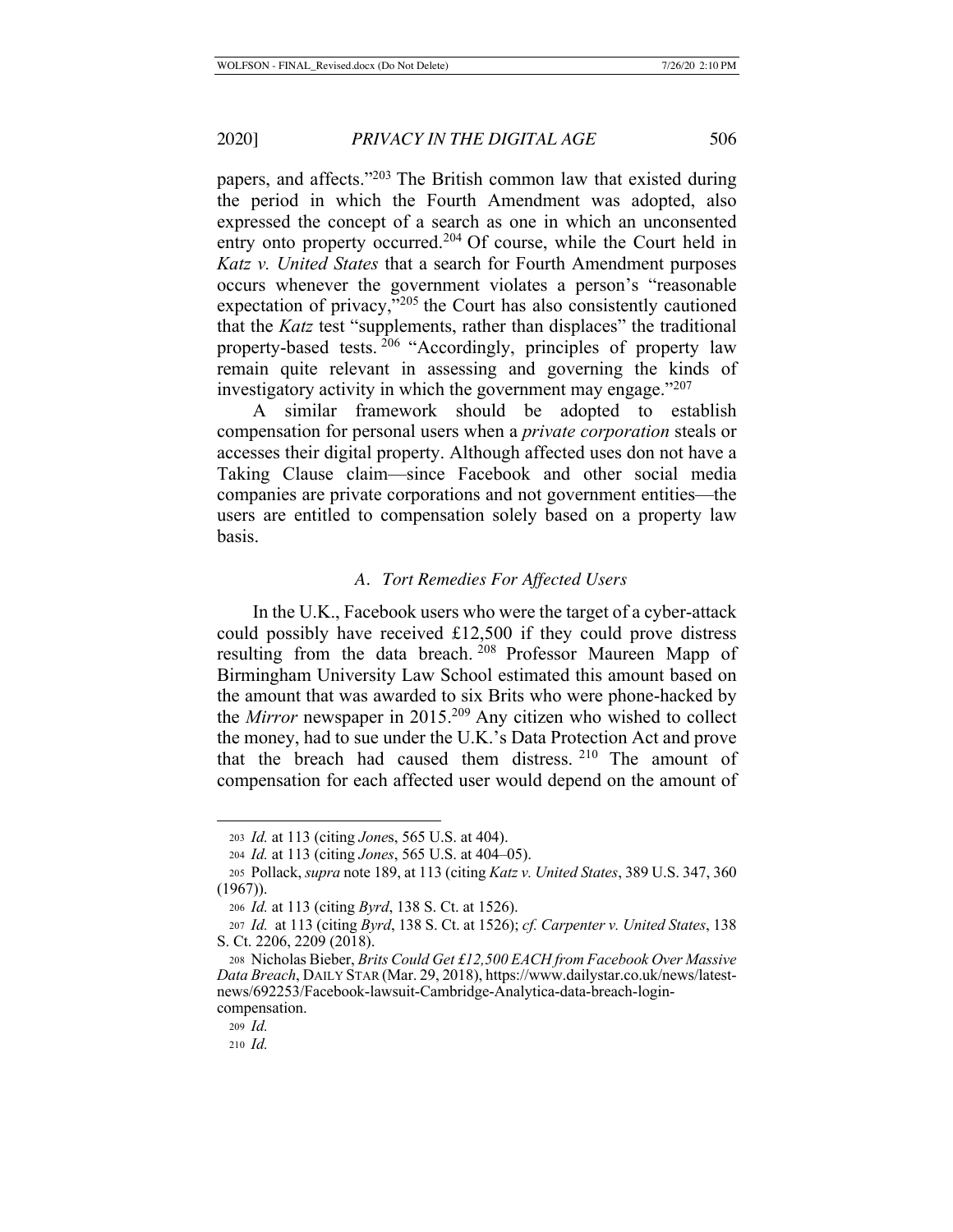distress suffered.<sup>211</sup> There is no standard formula to calculate this noneconomic damage. It would vary on a case by case basis.<sup>212</sup> This damage is a subjective damage and differs depending on a plaintiff's personal or subjective experience. 213 To recover non-economic damages, the plaintiff must show by a preponderance of the evidence that they suffered those injuries.<sup>214</sup> However, David Barda, a data protection lawyer for Slater and Gordon (a large consumer law firm based in Australia) has stated that a more realistic amount of £500 could be awarded for those who met the distress threshold. 215 If, indeed, each user affected could demonstrate that the data breach caused him or her distress, this could result in an astronomical loss for Facebook, which would severely jeopardize the company.<sup>216</sup> This would be calculated by multiplying the damage award for each affected user (12,500) by the number of affected users (50 million).<sup>217</sup>

In the United States, there has been some discussion among the courts about civil damages for affected users in data breach litigation. The United States Court of Appeals for the 9th Circuit, in *In re Zappos*218 stated that the circuit courts now agree that plaintiffs need only allege an increased risk of identity theft to establish their constitutional right to sue the businesses that left their personal information vulnerable to hackers.219 The *Zappos* court has asked the United States Supreme Court to resolve the issue of standing for data breach victims whose information was not misused.<sup>220</sup> But regardless, according to a consensus of federal circuit courts, plaintiffs whose personal sensitive data was breached have constitutional standing to litigate their claims.<sup>221</sup>

<sup>220</sup> *Id*.

<sup>211</sup> *Id.*

<sup>212</sup> *Damages & Compensation for Mental Anguish in a Personal Injury Case*, https://www.alllaw.com/articles/nolo/personal-injury/damages-compensationmental-aguish.html (last visited Apr. 7, 2020).

<sup>213</sup> *Id*.

<sup>214</sup> *Id.*

<sup>215</sup> *Id.*

<sup>216</sup> *Id.* 

<sup>217</sup> *Id.* 

<sup>218</sup> In re Zappos.com, Inc., 888 F.3d 1020 (9th Cir. 2018), cert. denied sub nom. Zappos.com, Inc. v. Stevens, 139 S. Ct. 1373, 203 L. Ed. 2d 609 (2019).

<sup>219</sup> Alison Frankel, *D.C. Judge: No Actual Damages, No Claims For Data Breach Victims*, REUTERS (Feb. 4, 2019), https://www.reuters.com/article/legal-us-otc-databreach/dc-judge-no-actual-damages-no-claims-for-data-breach-victimsidUSKCN1PT23W.

<sup>221</sup> *Id*.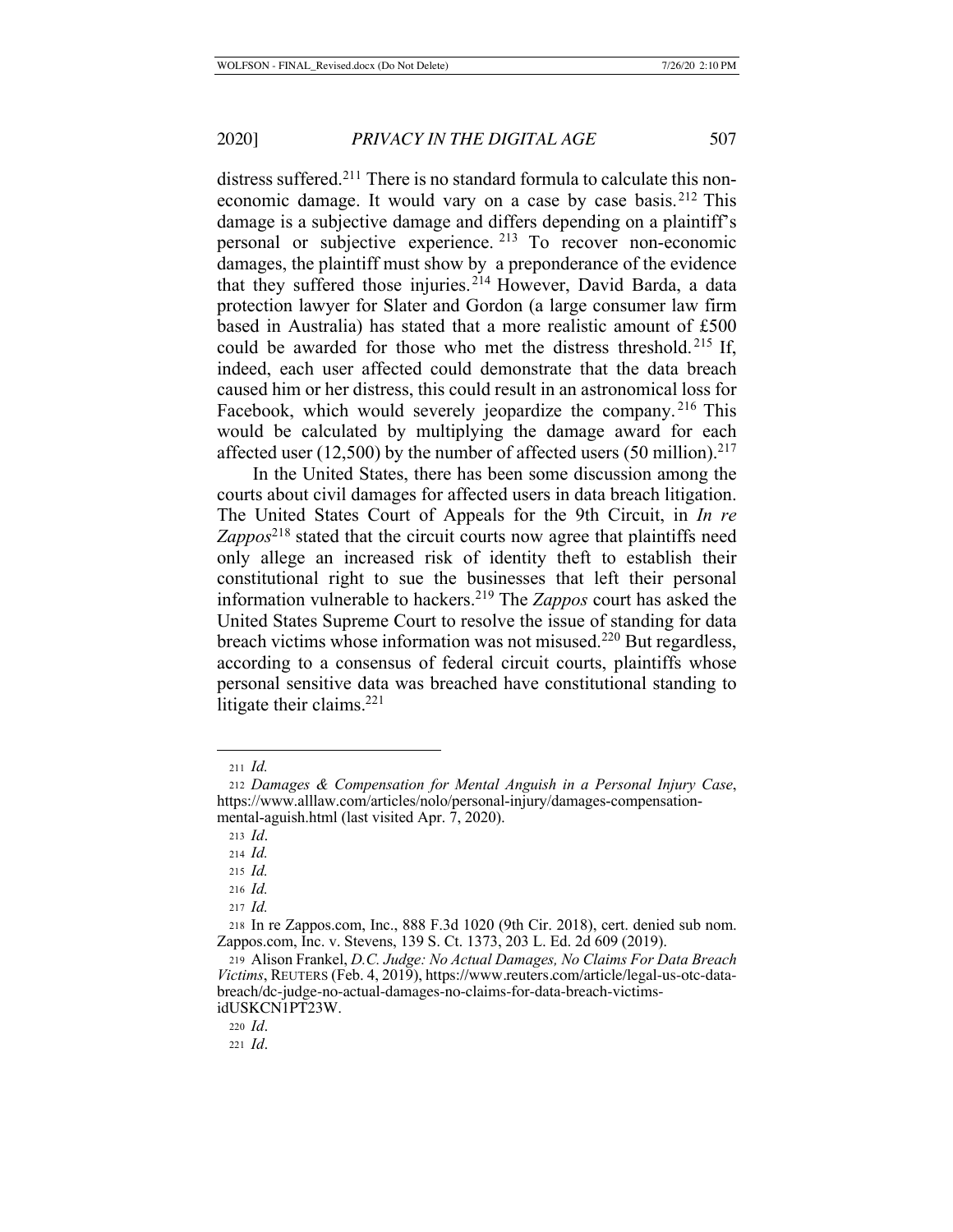As to damage claims, Judge Cooper of the District Court for the District of Columbia wrote last year in the *Attias* 222 decision as follows: "The court acknowledges the difficulty of applying traditional tort and contract principles in the contemporary context of data security . . . . It also recognizes that courts across the country have divided on a number of important legal issues that frequently arise in data breach litigation."<sup>223</sup> Judge Cooper specifically observed that allegations sufficient to establish constitutional standing does not necessarily amount to an adequate claim for damages. He pointed to the 9th Circuit decision in *Krottner v. Starbucks*, 224 one of the first rulings to address standing for victims of data theft. In that case, the court deemed that plaintiffs have standing as to an increased risk of identify theft, but declined to award civil damages to the plaintiffs.<sup>225</sup>

Thus far, the United States Supreme Court has denied certiorari to decide the issues of constitutional standing in data breach litigation and whether users should be awarded damages in a successful action.226

Emotional distress for which affected users may receive compensation includes pain and suffering. In Australia, lawmakers concluded that data firms which experienced a data breach would indeed be required to pay damages to users for pain and suffering from the breach. <sup>227</sup> Such legislation replaced outdated legislation and includes an emphasis on data privacy.<sup>228</sup> Included in this legislation are guidelines for civil penalties for consumers who experience "serious harm," which includes "physical, psychological, emotional, economic and financial harm, as well as harm to reputation."229 In February 2018, this became law in Australia with the passage of the Privacy Amendment Act.<sup>230</sup> The Act requires firms that experience a

<sup>222</sup> Attias v. CareFirst, Inc., 365 F.Supp.3d 1 (D.D.C. 2019).

<sup>223</sup> *Id.* at 10.

<sup>224</sup> Krottner v. Starbucks Corp., 628 F.3d 1139 (9th Cir. 2010).

<sup>225</sup> *Id*. at 1142.

<sup>226</sup> Frankel, *supra,* note 219.

<sup>227</sup> Paul Roberts, *Down Under, Lawmakers Ponder Pain and Suffering from Breaches*, DIGITAL GUARDIAN: DATA INSIDER (Oct. 11, 2016), https://digitalguardian.com/blog/down-under-lawmakers-ponder-pain-andsuffering-breaches.

<sup>228</sup> *Id.*

<sup>229</sup> *Id.*

<sup>230</sup> Xiaoyan Zhang, *Australia's New Breach Notification Law In Effect*, REEDSMITH (Feb. 28, 2018), https://www.reedsmith.com/en/perspectives/2018/02/australias-new-breachnotification-law-in-effect.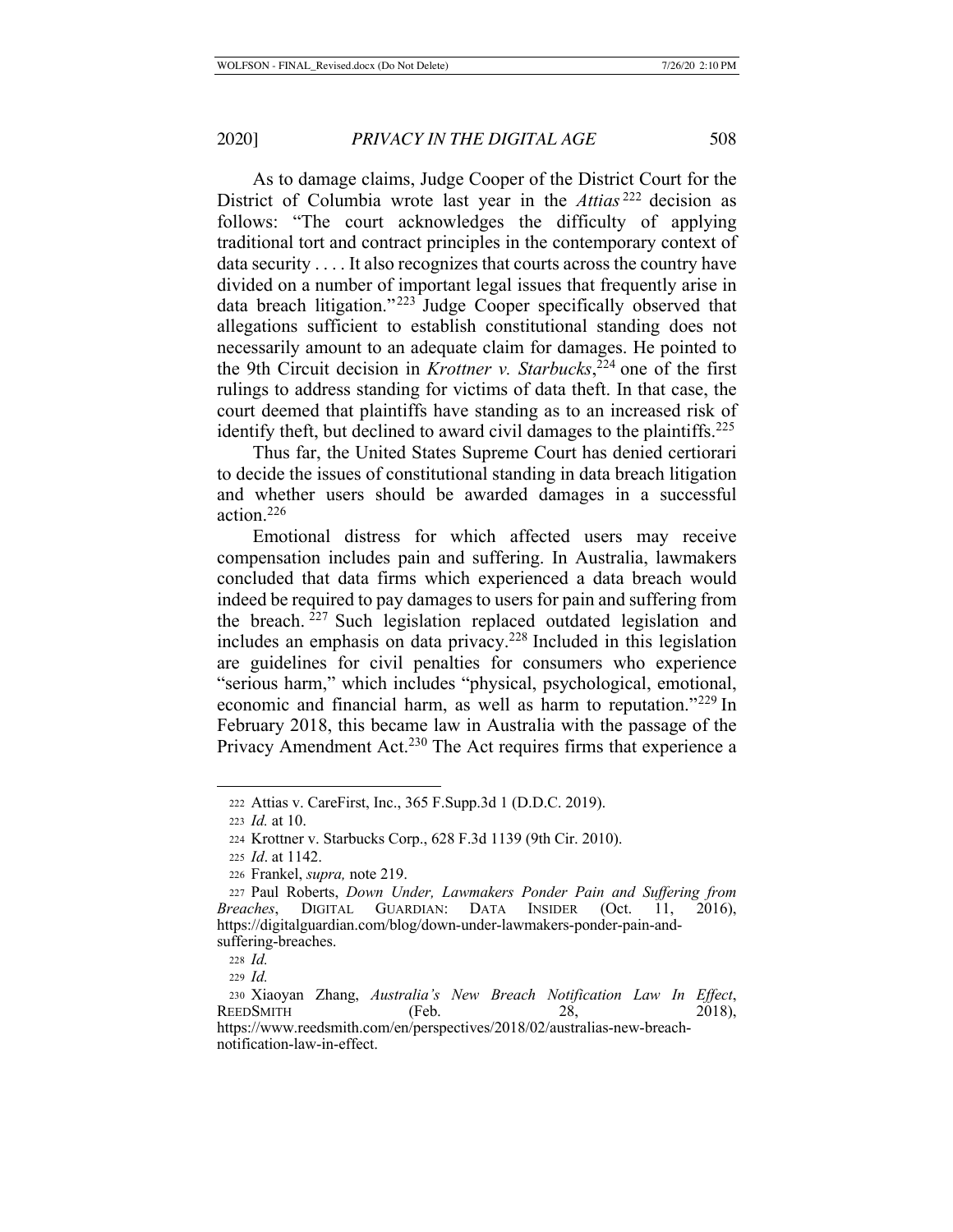breach to notify their users when "serious harm" is likely to result in any of the affected users.<sup>231</sup> In the event of a data breach, pain and suffering and all the factors listed above are part of civil penalties slapped on firms where the breach takes place. $232$ 

In the United States, the notion of a civil penalty for pain and suffering (including distress) in the event of a data breach is especially important considering recent data privacy scandals such as the Facebook-Cambridge Analytica report. Forty-six states, including the District of Columbia, have passed separate data notification laws.<sup>233</sup> U.S. courts have been conflicted regarding the definition of "harm," and whether affected consumers have suffered a harm that gives them standing to sue.<sup>234</sup> Meanwhile, in the U.S., the absence of a federal standard for what constitutes a "breach," whether breaches constitute "harm," and what "harm" means is likely to leave consumers with little in the way of concrete legal and civil remedies from breached firms.235 To fix this problem, there should be a clear definition of tort remedies for pain and suffering for affected users in the advent of a data breach. Congress can accomplish this and states themselves should have a clear definition and standard for this.

# 1. Obligating Facebook to Compensate User Property: Information Fiduciary

Now that we have established that digital data is considered property, and is subject to compensation, we must determine *who* is required to compensate the affected users. The answer is that Facebook bears that obligation. As a publicly-held corporation, Facebook should bear the responsibility of compensating the affected users even if the digital property was collected or hacked by a thirdparty since Facebook violated its *information fiduciary duty* in the process of the hacking and data-collecting.<sup>236</sup>

The concept of Facebook assuming a fiduciary role in relation to its users is based on the idea formulated by Professor Jack Balkin.237 Professor Balkin coined the term "information fiduciary" to explain

<sup>231</sup> *Id.*

<sup>232</sup> *See id.*

<sup>233</sup> Roberts, *supra* note 228.

<sup>234</sup> *Id*.

<sup>235</sup> *Id*.

<sup>236</sup> *Facebook Data Policy*, FACEBOOK, https://www.facebook.com/policy.php (last updated Apr. 19, 2018).

<sup>237</sup> *See supra* note 129 (discussing a brief biography of Professor Balkin).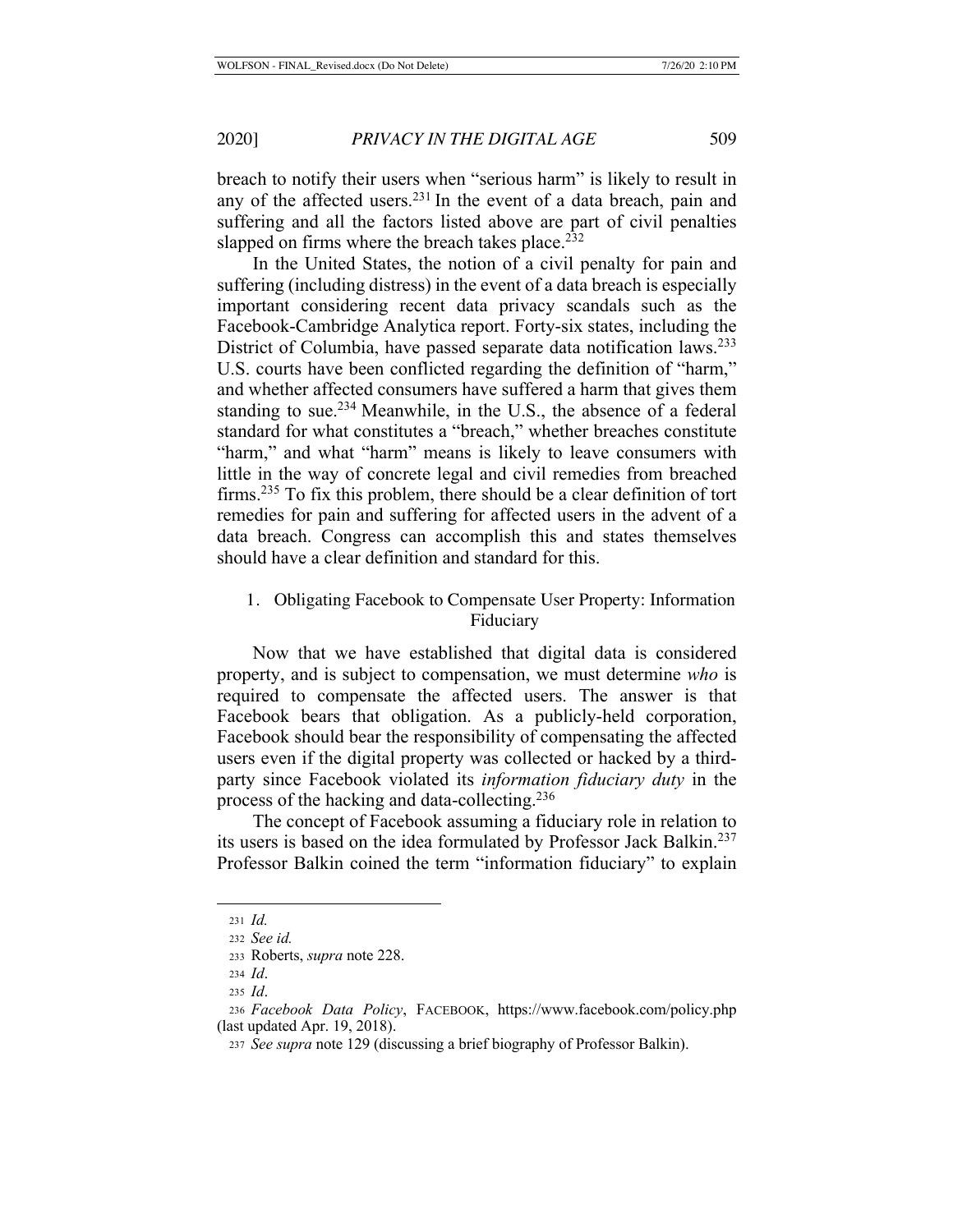the duty that Facebook, and other social media companies, must protect user data stored on their platforms.238 A "fiduciary" is one who is entrusted to protect the interests of another person, thing, or entity.<sup>239</sup> The client puts their trust and confidence in the fiduciary, and the fiduciary has a duty to protect that interest.<sup>240</sup> Fiduciaries essentially have two duties, the duty of care and the duty of loyalty. $241$ Fiduciary duties are duties of trust, as the Latin word for trust is "fiducia."<sup>242</sup>

In the digital age that we are living in, Professor Balkin argues that social media companies have a fiduciary duty akin to professional relationships.243 That does not mean that this relationship is identical to traditional, professional relationships in all respects, but, to an extent, the concept of "information fiduciary" will obligate data companies, such as Facebook in trust and loyalty.244 Professor Balkin quotes Neil Richards<sup>245</sup> as stating that "in the Age of Information" should we expand our definition of information fiduciaries to include bookstores, search engines, ISPs, email providers, cloud storage services, providers of physical and streamed video, and websites and social networks when they deal in our intellectual data."246 Professor Balkin explains the reasoning behind the "information fiduciary" relationship, which depends on the foundation of a fiduciary duty in the first place. The dependence that users have on companies such as Facebook, in addition to the vulnerability of users when using these companies, are the main reasons.247 Because social media companies possess valuable information that can be used to the detriment of users, social media companies accept upon themselves a special fiduciary

<sup>244</sup> *Id.*

<sup>238</sup> Balkin, *supra* note 124.

<sup>239</sup> *Fiduciary*, GOOGLE DICTIONARY.

<sup>240</sup> *See* Nathan Heller, *We May Own Our Data, But Facebook Has a Duty to Protect It*, THE NEW YORKER (Apr. 12, 2018), https://www.newyorker.com/tech/annals-of-technology/we-may-own-our-data-butfacebook-has-a-duty-to-protect-it.

<sup>241</sup> *See id.*

<sup>242</sup> *Id.*

<sup>243</sup> *See* Balkin, *supra* note 124, at 1221.

<sup>245</sup> Neil Richards, the Koch Distinguished Professor in Law at the Washington University in St. Louis School of Law, is one of the world's leading experts on privacy law.

<sup>246</sup> *Id.* (citing NEIL RICHARDS, INTELLECTUAL PRIVACY: RETHINKING CIVIL LIBERTIES IN THE DIGITAL AGE 168 (2015)).

<sup>247</sup> *See id*. at 1222.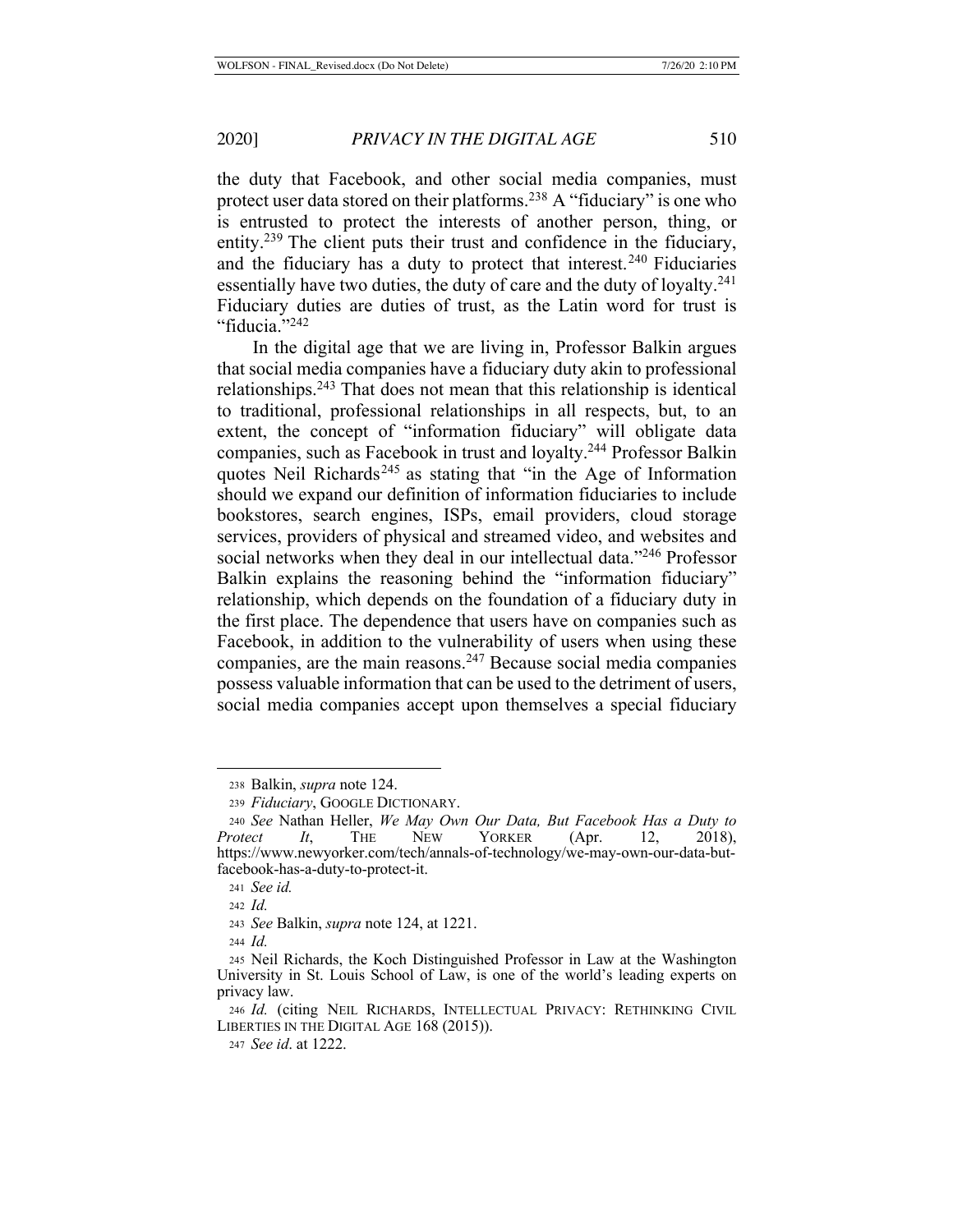duty that goes beyond their corporate fiduciary duty.<sup>248</sup> The social media companies present themselves to the public as responsible and upstanding about their implied duty to the public, and to never betray their users.249 This theory is an *implied* fiduciary duty arising from the status of the users vis-à-vis the provider, and from the implied trust of users in the providers which are *induced* by the providers.<sup>250</sup>

Professor Balkin sets forth three conditions that apply to information fiduciaries:

(1) when these people or entities hold themselves out to the public as privacy-respecting organizations in order to gain the trust of those who use them; (2) when these people or entities give individuals reason to believe that they will not disclose or misuse their personal information; and (3) when the affected individuals reasonably believe that these people or entities will not disclose or misuse their personal information based on existing social norms of reasonable behavior, existing patterns of practice, or other objective factors that reasonably justify their trust. $251$ 

These three conditions are present in the relationship between Facebook and its users: inducement of trust, appearance of respect for data of privacy, reason to believe that Facebook will not disclose or misuse their personal information, and expectancy of users that Facebook will not disclose their private data based on existing norms of reasonable behavior.

Professor Balkin acknowledges that there are fundamental differences between online service providers and traditional fiduciary duties. There are significant inconsistences in the information that service providers contain and user knowledge.<sup>252</sup> Also, users can find it difficult to verify online companies' representations about data collection, security, and use  $253$  Third, data users cannot easily understand what online companies do with their data.<sup>254</sup> Finally, users cannot monitor the companies' information-collecting practices. <sup>255</sup>

<sup>248</sup> *Id*. (citing, e.g., *Community Standards*, FACEBOOK, https://www.facebook.com/communitystandards (last visited Feb. 29, 2016) ("We want people to feel safe when using Facebook.")).

<sup>249</sup> Balkin, *supra* note 124, at 1222.

<sup>250</sup> *See* Heller, *supra* note 241; *see* Balkin, *supra* note 124, at 1222.

<sup>251</sup> Balkin, *supra* note 124, at 1223–24.

<sup>252</sup> *See id.* at 1227.

<sup>253</sup> *Id.*

<sup>254</sup> *Id.*

<sup>255</sup> *Id.*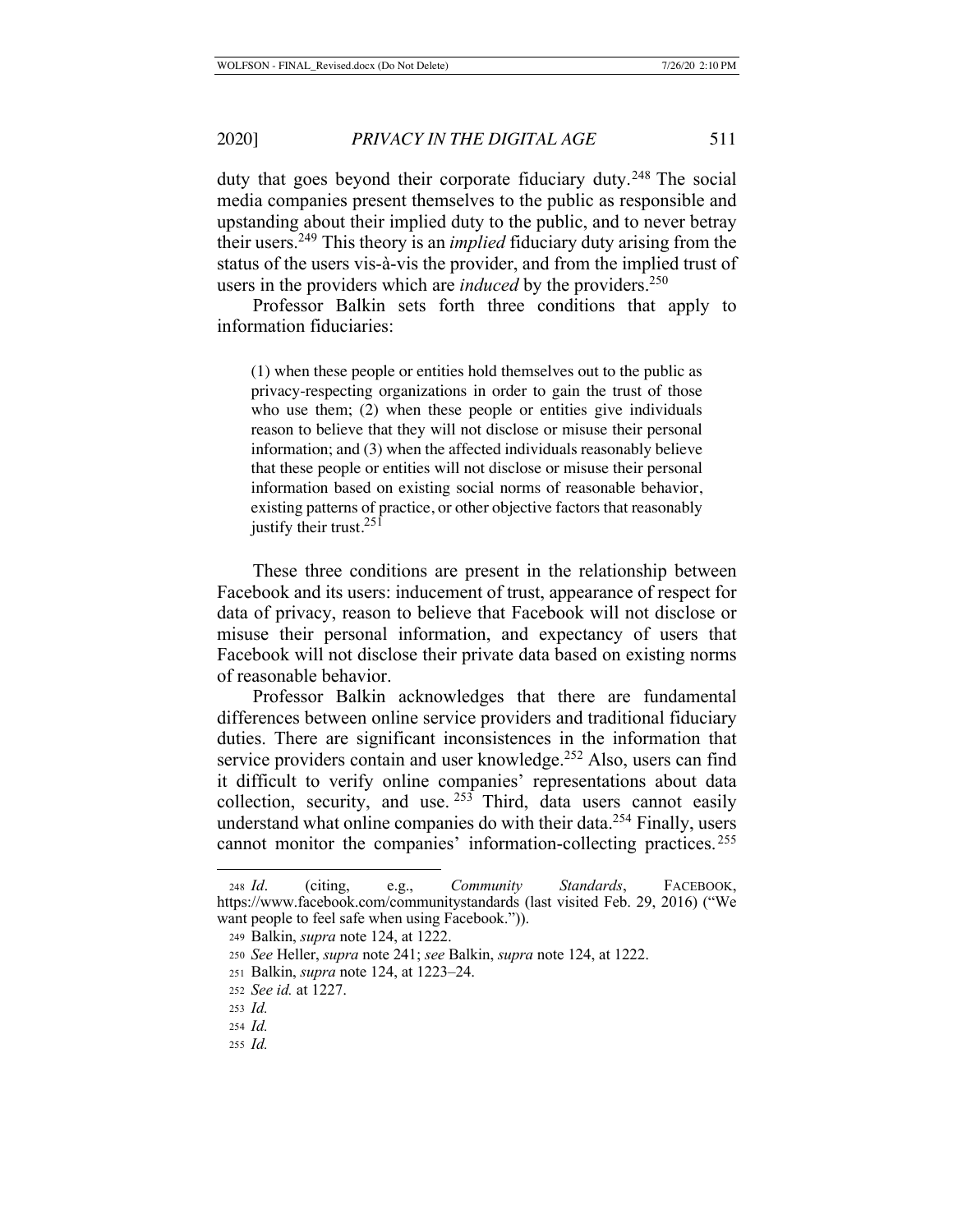Another important difference between online service providers and traditional fiduciary duties relates to the level of fiduciary care. Traditional fiduciaries may advise their clients against doing something foolish besides avoiding to actively harm their clients.<sup>256</sup> In contrast, digital technology companies such as Google, Facebook, and Uber, do not have the same relationship to their users. They do not hold themselves out as taking care of end-users in general.<sup>257</sup> The nature of their duties depends on the *kind of business* they present to the public.<sup>258</sup> "Google and Uber may have a duty to protect our privacy in certain ways, but we do not expect them to warn us not to go on a particular trip."259 "Facebook presents itself as helping us to connect with other people."<sup>260</sup> But we should not expect that Facebook has a fiduciary duty to warn us not to do something foolish. "Nor should we expect that Facebook has a duty to keep us from receiving links from our Facebook friends that are misleading or emotionally disturbing.  $261$  "In these contexts, their duty to protect us is quite limited."262

Therefore, Balkin concludes that the concept of information fiduciaries should exist between online companies and users, albeit in a more nuanced context. Online service providers should be thought of as "special-purpose information fiduciaries."263 The level of duty imposed on them depends on the nature of their services.<sup>264</sup>

The service that Facebook provides to users, a forum on which data can be shared and stored, and its promotion of its services to users, imposes a duty on Facebook to that extent, which depends on what users would find unexpected or abusive. Data collecting by a thirdparty, as well as hacking private accounts, fall under unexpected and abusive actions by Facebook.265 Even under the limited purview of Facebook's information fiduciary duty, data breaches and data

<sup>256</sup> Balkin, *supra* note 124, at 1228 (citing *Cf.* Richard R.W. Brooks, *Knowledge in Fiduciary Relations*, *in* PHILOSOPHICAL FOUNDATIONS OF FIDUCIARY LAW at 225, 240 ("Fiduciaries . . . have not only duties of confidentiality and disclosure, but also duties to inquire, to inform, [and] to speak with candor . . . .").

<sup>257</sup> *Id.*

<sup>258</sup> Balkin, *supra* note 124, at 1225.

<sup>259</sup> *Id.* at 1228.

<sup>260</sup> *Id.*

<sup>261</sup> *Id.* at 1228-29.

<sup>262</sup> *Id.* at 1229.

<sup>263</sup> *Id.*

<sup>264</sup> Balkin, *supra* note 124, at 1229.

<sup>265</sup> *See* Orin S. Kerr, *The Case for the Third-Party Doctrine*, 107 MICH. L. REV. 561, 563 (2009).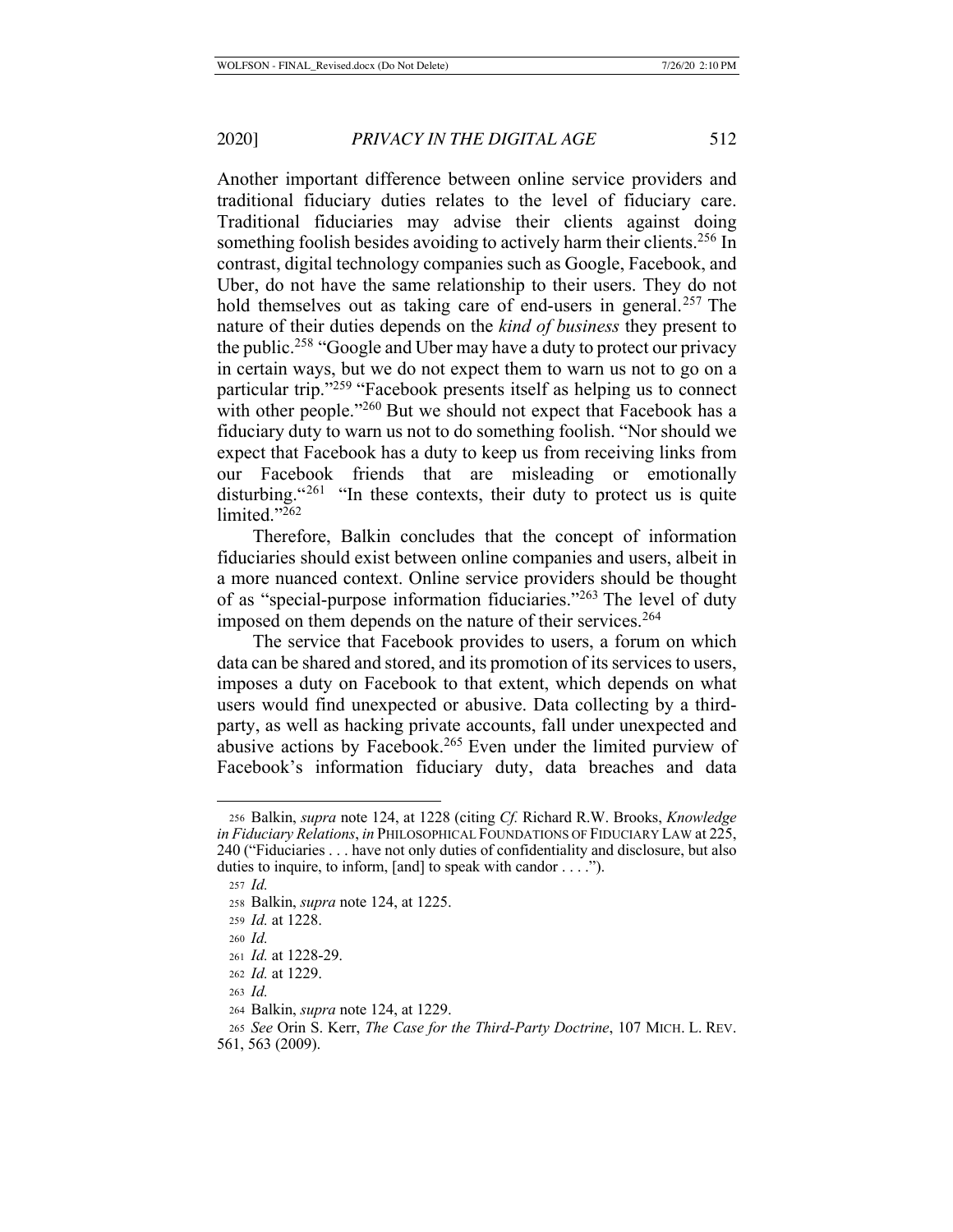collection by third-parties violates its information fiduciary, since users find this unexpected and abusive.<sup>266</sup> Included in this argument is that Facebook, as part of its information fiduciary duty, had to prevent its data from being disclosed and misused by Cambridge Analytica.<sup>267</sup> It should have held Cambridge Analytica to very stringent requirements for how they use the data and to whom they can disclose it to.268 Facebook should have investigated Cambridge Analytica more closely.269 Facebook's fiduciary obligations "run with the data," such that Facebook has a duty to make sure that whenever it allows another person or business to see, view, or employ Facebook's end-users' data; these persons and businesses must take on the same duties of trust and non-manipulation that Facebook itself must take on.<sup>270</sup>

Thus, Facebook should provide compensation to the affected users, since, as was previously established, digital data is considered property and there is a property law obligation to compensate users.

## IV. GOVERNMENT CENSORSHIP OF SOCIAL MEDIA

There are examples of a ban on Facebook and other social media websites in other countries, particularly in autocratic regimes such China and Iran. In China, Facebook was blocked after the July 2009 political riots, because independence activists were using Facebook as part of their communications networks.<sup>271</sup> In Iran, after the 2009 election, due to fears of political unrest and a fear that opposition movements were being organized through Facebook, Facebook was blocked.272 After four years, the ban was lifted, and access became

<sup>266</sup> *See* Kiel Brennan-Marquez, Fourth Amendment Fiduciaries, 84 FORDHAM L. REV. 611, 611 (2015).

<sup>267</sup> *See* Jack Balkin, *Stormy Daniels and Cambridge Analytica*, BALKINIZATION BLOG (Mar. 18, 2018), https://balkin.blogspot.com/2018/03/stormy-daniels-andcambridge-analytica.html.

<sup>268</sup> *Id.*

<sup>269</sup> Jack Balkin, *Mark Zuckerberg Announces that Facebook is an Information Fiduciary*, BALKINIZATION BLOG (Mar. 21, 2018), https://balkin.blogspot.com/2018/03/mark-zuckerberg-announces-thatfacebook.html.

<sup>270</sup> *Id.*

<sup>271</sup> *See* Kristina Zucchi, *Why Facebook is Banned in China and How to Access It*, INVESTOPEDIA, https://www.investopedia.com/articles/investing/042915/whyfacebook-banned-china.asp, (last visited Sept. 28, 2018).

<sup>272</sup> *See* Thomas Erdbrink, *Iran Bars Social Media Again After a Day*, N.Y. TIMES (Sept. 2013),

https://www.nytimes.com/2013/09/18/world/middleeast/facebook-and-twitterblocked-again-in-iran-after-respite.html.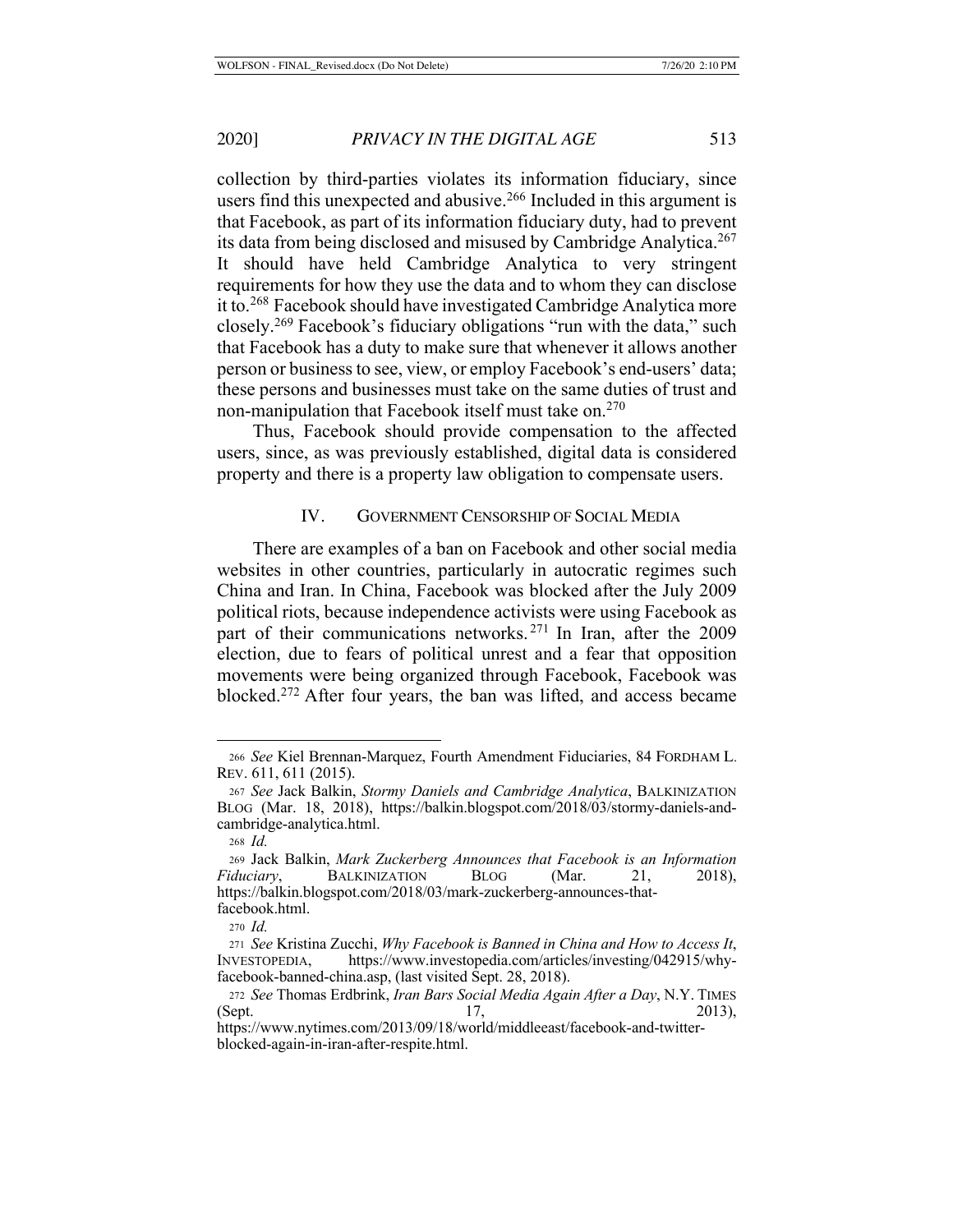easier for Iranians.273 However, this only lasted a day, as the next day, users lost access to social media websites.274 Israel, too, in September 2016, agreed with Facebook to remove content that is deemed to be terrorist incitement.275 During that period and the year before that, many terrorist networks were using Facebook to incite violence against Israelis and encouraged terrorists to attack Israelis.<sup>276</sup>

Besides banning social media websites for fear of political unrest, violence, hate speech, and terrorist incitement, there have been discussions of banning Facebook for children, and putting an age restriction on social media use.277 Parents may be concerned that their children are viewing inappropriate material on social media that can affect their entire lives<sup>278</sup> stunting their academic and social growth.<sup>279</sup> Also, child use of social media can lead to online bullying, as it is easier for children to bully their peers solely online and with a free communication device that does not require seeing their victim faceto-face.280 Aaron Saenz, a journalist for Singularity Hub, a news site dedicated to current media trends, in an article entitled, *Bullying Is Moving Online. Is There No Escape For Their Victims?*, pointed out that social media increases the potential effects of bullying, given the ease of spreading embarrassing information (such as a video or SMS) about a child to thousands of users in a matter of minutes.281 This can turn into abuse and harassment of a child which can affect him or her their entire life.282 Finally, a child's social skills can be slowed or stymied, since a child can be overly focused on interacting with others

<sup>282</sup> *See id.*

<sup>273</sup> *See id.*

<sup>274</sup> *See id.*

<sup>275</sup> *Facebook and Israel to work to monitor posts that incite violence,* GUARDIAN (London) (Sept. 12, 2016, 11:11 EDT), https://www.theguardian.com/technology/2016/sep/12/facebook-israel-monitorposts-incite-violence-social-media?CMP=twt\_gu.

<sup>276</sup> *Id.*

<sup>277</sup> *See* Mychelle Blake, *Should Social Networking Sites be Banned*, LOVETOKNOW

*https://socialnetworking.lovetoknow.com/Should\_Social\_Networking\_Sites\_be\_Ba nned* (last visited Sept. 28, 2018).

<sup>278</sup> *See id.*

<sup>279</sup> *See id.*

<sup>280</sup> *See id.*

<sup>281</sup> Saenz, Aaron. *Bullying Is Moving Online. Is There No Escape For Their Victims?*, SINGULARITYHUB (Oct. 23, 2010), https://singularityhub.com/2010/10/23/bullying-is-moving-online-is-there-noescape-for-their-victims/.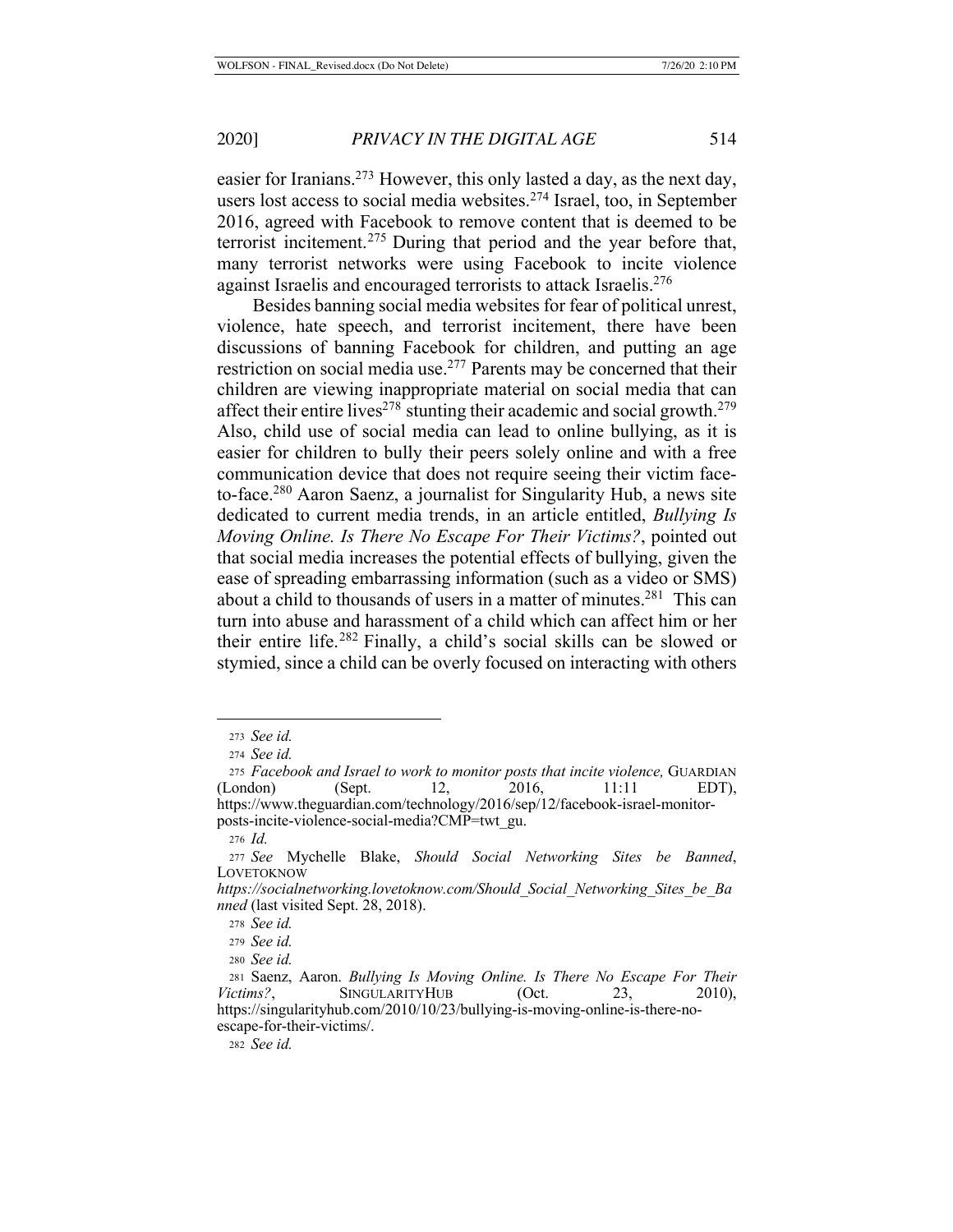online, and not real-person interactions, which can hurt the growth of social skills at a critical time in the child's life.<sup>283</sup>

## *A. Penalizing Facebook: Government Censorship of Facebook or Content Contained Therein*

A remedy that would penalize Facebook for its lax attitude and policies that helped bring about the breach and collection of private data by a third party is federal government censorship of Facebook and its content. This involves the same analysis as the Nixon administration's attempted government censorship of the press in the 1970s, with an emphasis on the first amendment right to free speech; the essential question is whether there is a violation of the right to free speech should Facebook be censored.

Regarding censorship of the press, the U.S. Supreme Court in, *New York Times, Co. v. Sullivan*, held that the president does not have inherent power to stop the publication of news, as that would violate the First Amendment and destroy the fundamental liberty and security of the American people.284 In its *per curium* opinion, the Court held that the government did not overcome the "heavy presumption against" prior restraint of the press in this case.<sup>285</sup> Justice Brennan, in a concurrence, argued that since publication of the stories would not cause an "inevitable, direct, and immediate event imperiling the safety of American forces," prior restraint was unjustified.286

I submit that the government has the constitutional right to ban Facebook because of the risk to users resulting from the data breach by Cambridge Analytica, and because of the risk of future breaches of this magnitude. There is no first amendment violation, because the internet has its own set of rules.<sup>287</sup> Because social media companies, such as Facebook, are publicly-traded companies, they generally are not within the purview of the First Amendment<sup>288</sup>.<sup>289</sup> Facebook is not a public forum, does not shape the public discourse, and is thus not

<sup>283</sup> *See id.*

<sup>284</sup> New York Times Co. v. Sullivan, 403 U.S. 713 (1971).

<sup>285</sup> *Id*. at 714.

<sup>286</sup> *Id.* at 727.

<sup>287</sup> *See* Stephany Bai, *The First Amendment and Social Media: The Rules Just Don't Apply*, TEEN VOGUE (Dec. 29, 2017), https://www.teenvogue.com/story/firstamendment-social-media.

<sup>288</sup> The fact that Facebook is a publicly-traded company does not mean it is subject to First Amendment scrutiny. It is a corporation, not a governmental entity.

<sup>289</sup> *See id*.